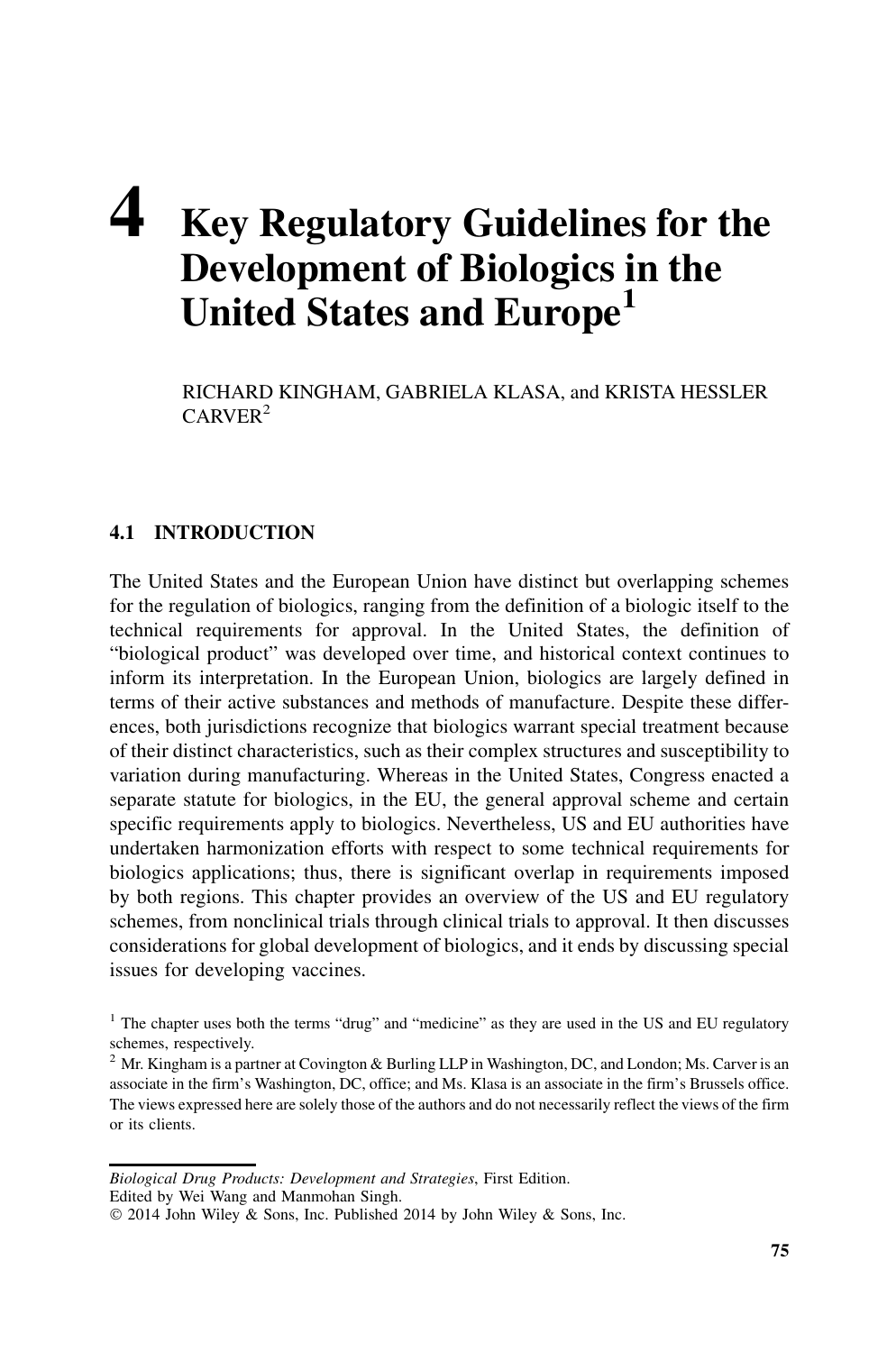## 4.2 GENERAL UNITED STATES REGULATORY SCHEME

#### 4.2.1 The Definition of "Biological Product" and Its Significance

In the United States, "biological products" are subject to a different premarket pathway and differing intellectual property protections than products regulated only as "drugs."3 Whereas a biological product must be licensed pursuant to a biologics license application (BLA) showing it is "safe, pure, and potent," the sponsor of a nonbiologic drug must submit a New Drug Application (NDA) showing the drug is safe and effective.<sup>4</sup> Certain new biological products receive 12 years of data protection, but new drugs receive up to 5 years of this protection.<sup>5</sup> Biologic and drug legislation also provide different schemes for resolving patent issues regarding entry of follow-on products. $6$  Thus, determining whether a product meets the definition of "biological product" is enormously important.

Unfortunately, this inquiry is not straightforward. Drug and biologic legislation developed separately, and Congress did not provide detailed guidance for distinguishing biologics from other drugs. As a result, the Food and Drug Administration (FDA) and other agencies administering the biologics law over time have made these distinctions mostly on an *ad hoc* basis based on history and relevant precedents.<sup>7</sup> The FDA has recently proposed a bright-line rule for distinguishing "proteins" that qualify for treatment as biologics from certain other products that do not. This approach remains in the proposal stages, however, and history and precedent continue to play important roles in product jurisdiction determinations. This section outlines that relevant history.

In 1902, Congress passed the Biologics Control Act, which applied to "any virus, therapeutic serum, toxin, antitoxin, or analogous product applicable to the prevention and cure of diseases of man" and required licensure of facilities making these products.<sup>8</sup> Over the next hundred-plus years, Congress expanded this list of covered products to include, among other things, the following products and those "analogous" to them: vaccines, blood, blood products, allergenic products, and proteins (except chemically synthesized polypeptides).<sup>9</sup> Despite all of these

<sup>3</sup> Products meeting the "biological product" definition also meet either the definition of "drug" or "device" under the Federal Food, Drug, and Cosmetic Act (FDCA). Intercenter Agreement Between CDER and CBER (effective October 31, 1991) [hereinafter ICA], § II.

<sup>&</sup>lt;sup>4</sup> Public Health Service Act (PHSA) § 351(a)(2)(C)(i)(I); FDCA § 505(b) & (d).

 $5$  PHSA § 351(k)(7); FDCA §§ 505(c)(3)(E), 505(j)(5)(F).

<sup>&</sup>lt;sup>6</sup> PHSA § 351(1); see, e.g., FDCA §§ 505(b)(1), 505(c)(2), 505(c)(3)(A)-(D), 505(j)(2)(A)(vii) and (B),  $505(j)(5)$ .

 $^7$  Michael S. Labson, Krista Hessler Carver, and Marie C. Boyd, FDA Regulation of Biological Products, in THE PHARM. REGULATORY PROCESS 103, 110 (Ira R. Berry & Robert P. Martin, eds., 2008). 8 Pub. L. No. 57-244, 32 Stat 728, 728 (1902). Congress added a product licensure requirement in 1944 and

then replaced the dual license requirement with a single requirement for a BLA in 1997. Pub. L. No. 78- 410, § 351, 58 Stat. 682, 702 (1944); Pub. L. No. 105-115, § 123(a), 111 Stat. 2296, 2323 (1997).

<sup>9</sup> Pub. L. No. 111-148, Title VII, Subtitle A, § 7002 (b)(2), 124 Stat. 119, 814 (2010); Pub. L. No. 105-115, § 123(d), 111 Stat. 2296, 2324 (1997); Pub. L. No. 91-515, § 291, 84 Stat. 1297, 1308 (1970); Pub. L. No. 78-410, 58 Stat. 682, 702 (1944).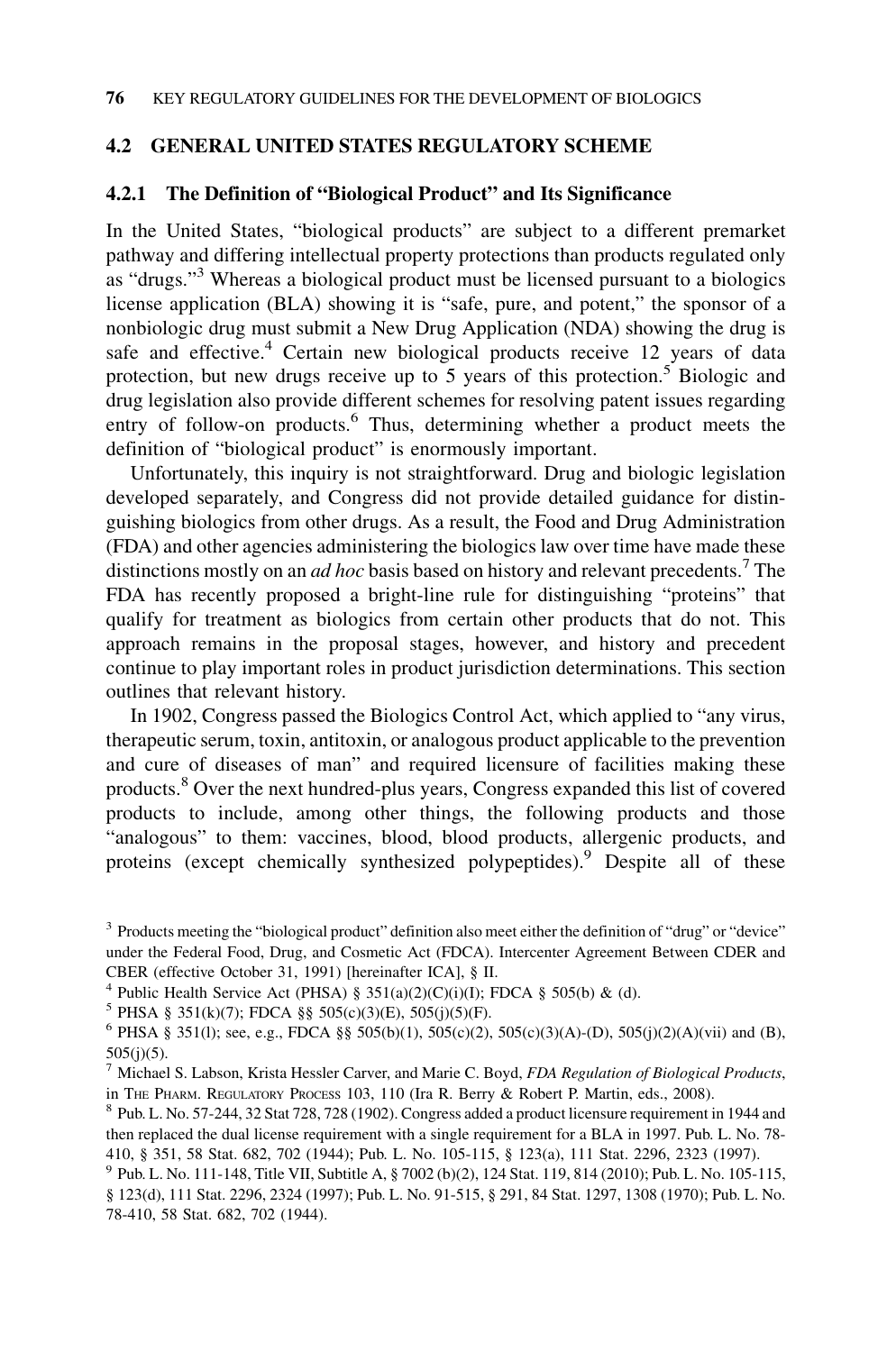amendments, Congress never defined the listed terms and, in particular, never defined "analogous," so the scope of the biological product definition remained unclear.

The overlapping definition of "drug" added to this complexity. The Food and Drugs Act of 1906 and the Federal Food, Drug, and Cosmetic Act of 1938 (FDCA) defined "drug" broadly to include, among other things, substances intended for use in the cure, mitigation, or prevention of disease, and the latter statute mandated submission of an NDA before marketing of a drug.<sup>10</sup> Although these "drug" definitions encompassed many biologics, the statutes did not provide concrete parameters for distinguishing nonbiological drugs from biological products. In 1944, when Congress revised and recodified the 1902 Act in the Public Health Service Act (PHSA), it clarified that the NDA requirement did not apply to biologics, but it did not elucidate the scope of the biological product definition.<sup>11</sup>

Regulators attempted to fill this gap by promulgating regulatory definitions of virus, therapeutic serum, toxin, antitoxin, and analogous product.<sup>12</sup> For example, the 1947 regulations, which are essentially similar to the current regulations,  $13$ defined products "analogous" to a toxin or antitoxin as those intended for preventing, treating, or curing diseases or injuries "through specific immunization."<sup>14</sup> The 1947 definition of products analogous to the rapeutic serums excluded hormones.<sup>15</sup> Hormones such as insulin and human growth hormone were approved under the FDCA, not the PHSA.<sup>16</sup> Despite the 1947 regulations, differentiating biologics from drugs remained challenging at the margins.

<sup>10</sup> Pub. L. No. 59-384 § 6, 34 Stat 768 (1906); Pub. L. No. 75-717 §§ 201(g)(2), 52 Stat. 1040, 1041, 1052-53 (1938).

<sup>11</sup> See Pub. L. No. 78-410 § 351(g), 58 Stat. 682, 703 (1944) ("Nothing contained in this Act shall be construed as in any way affecting, modifying, repealing, or superseding the provisions of the [FDCA]"); H. R. Rep. No. 1364, 78th Cong., at 23 (1944) ("Subsection (g) is an explicit statement, confirming the present legal situation, that products subject to this section are not exempted from the [FDCA], except for the provision of that act relating to the licensing of new drugs").

 $12$  42 C.F.R. § 73.1(g) (1949); see, e.g., Treasury Dep't, U.S. Pub. Health & Marine-Hospital Serv., Regulations for the Sale of Viruses, Serums, Toxins, and Analogous Products, Miscellaneous Publication No. 20,  $\P$  16 (1909).<br><sup>13</sup> 21 C.F.R. § 600.3(h) (2012). The FDA has not updated 21 C.F.R. § 600.3(h) to reflect that the statutory

definition of biological product now includes products applicable to the prevention, treatment, or cure of "condition[s]" of human beings. For this reason, one court has concluded that the regulation is invalid "to the extent that [it] purports to eliminate the application... to 'conditions.'" United States v. Livdahl, 459 F. Supp. 2d. 1255, 1261 (S.D. Fla. 2005).

<sup>14</sup> 42 C.F.R. § 73.1(g)(5)(iii) (1949).<br><sup>15</sup> Id. § 73.1(g)(5)(ii) (defining a product as analogous to a serum if it was "composed of whole blood or plasma or containing some organic constituent or product other than a hormone or an amino acid, derived from whole blood, plasma, or serum and intended for administration by a route other than ingestion") (emphasis added).

<sup>16</sup> Letter of Steven K. Galson, M.D., M.P.H., Director, CDER, to Kathleen M. Sanzo, Esq., Morgan, Lewis & Bockius LLP; Stephan E. Lawton, Esq., BIO; and Stephen J. Juelsgaard, Esq., Genentech, Docket No. 2004P-0231, PDN1 (May 30, 2006) (2006 Consolidated Response), at 44 & n.82; FDA, Ever Approved Drug Products Listed by Active Ingredient, at 2291 (printout dated August 2, 1989) (obtained via FOIA request) (listing NDA 1-754 for Sterling Drug Inc.'s insulin suspension product, approved November 27, 1939).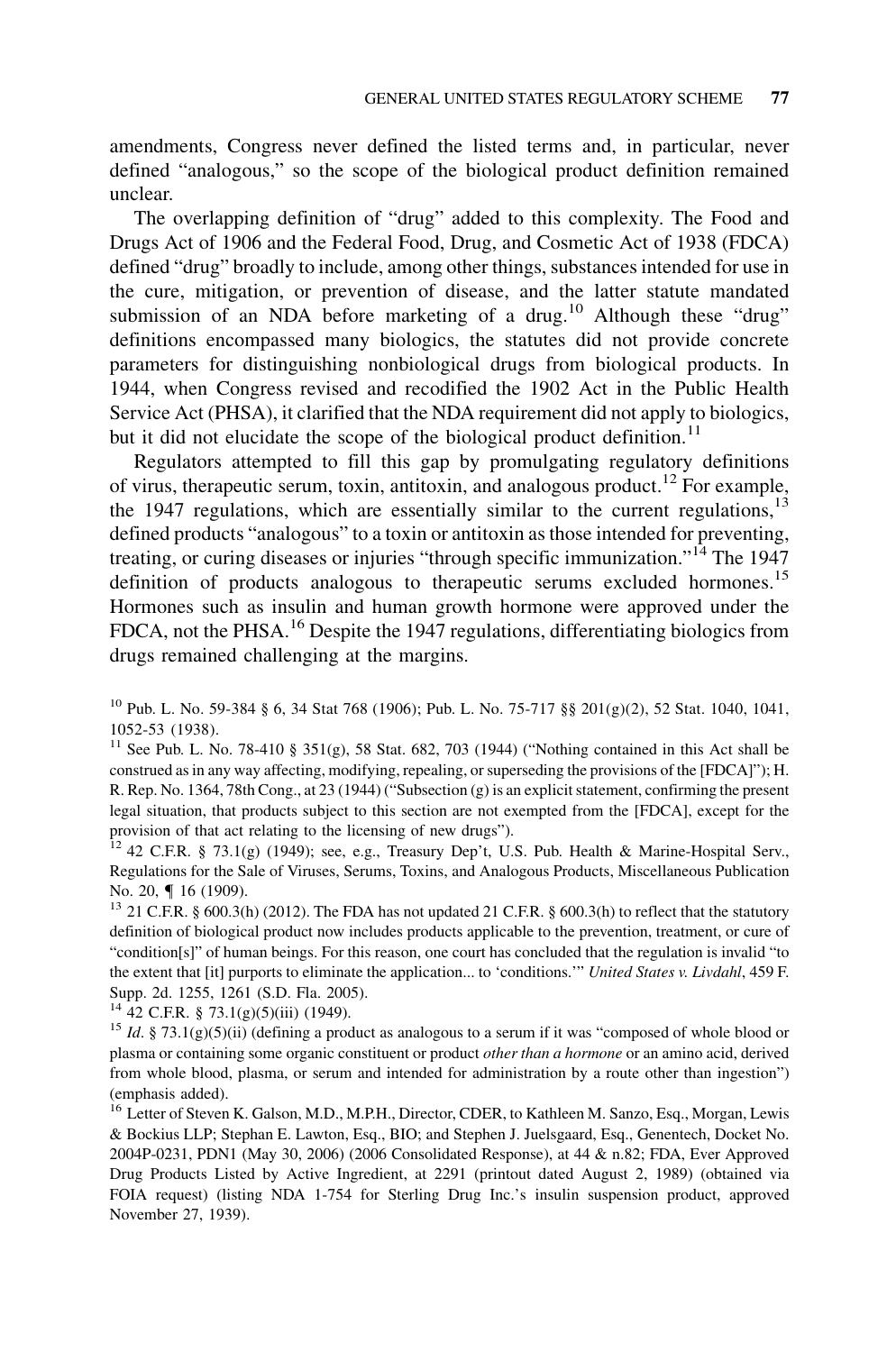The advent of biotechnology, along with agency organizational disputes, brought this issue to the forefront of FDA's focus. In 1986, the FDA issued a policy statement stating that it would determine whether biotechnology products constituted biologics "based on the intended use of each product on a case-by-case basis."<sup>17</sup> Thus, the FDA continued to make product-specific determinations informed by history and precedent, and different units of the FDA had to agree on the approval pathway for a given product. This proved to be difficult, with press reports of "turf battles" between the Center for Drug Evaluation and Research (CDER) and the Center for Biologics Evaluation and Research (CBER) for jurisdiction over blockbuster biotechnology products<sup>18</sup> and claims that the decisions were "inconsisten<sup>[t]".19</sup> For example, epidermal growth factors were regulated as drugs because their first approved indications were traditionally drug indications.<sup>20</sup> Most monoclonal antibodies (mAbs) were licensed as biologics because of their biological source material and immunologic function.<sup>21</sup> Recombinant insulin and human growth hormone, similar to their naturally derived counterparts, were approved pursuant to NDAs.<sup>22</sup>

CDER and CBER subsequently executed an Intercenter Agreement (ICA) that attempted to clarify the governing authorities for products derived from living material. The agreement provided that the following products, among others, were subject to licensure under the PHSA: vaccines; proteins, peptides, and carbohydrates produced by cell culture (other than hormones and products previously derived from human or animal tissue and approved as drugs); proteins made in transgenic animals; blood and blood products; and allergenic products.<sup>23</sup> NDAs were required for, among other things, hormones (regardless of method of manufacture), synthetic mononucleotide and polynucleotide products, and naturally derived products other than vaccines or allergenics. $24$  Twelve years later, the FDA consolidated review of most therapeutic proteins in CDER, but this transfer did not modify the governing statutory scheme for any ICA product, and the FDA continued to decide whether new products were biological products or nonbiologic drugs on a case-by-case basis using the principles of the ICA and historical precedent.<sup>25</sup>

In February 2012, the FDA issued draft guidance aimed at implementing recent legislation that added "protein (except any chemically synthesized polypeptide)" to the biological product definition.<sup>26</sup> In this draft guidance, the FDA proposed a

<sup>17</sup> 51 Fed. Reg. 23309, 23310 (June 26, 1986).<br><sup>18</sup> FDA Triage System for Drugs/Biologics Questioned, U.S. REGULATORY REPORTER (November 1990), at 3.<br><sup>19</sup> FDA's Handling of Biotech Approvals, SCRIP (August 26, 1988), at

<sup>&</sup>lt;sup>22</sup> Suzanne White Junod, Ph.D., FDA Historian, Celebrating a Milestone: FDA's Approval of First Genetically-Engineered Product, UPDATE, September/October 2007, at 43, 44; 2006 Consolidated Response, at 44 and n.82.

<sup>&</sup>lt;sup>23</sup> ICA, § III(B)(1).<br><sup>24</sup> *Id.* § III(A).<br><sup>25</sup> 68 Fed. Reg. 38067, 38068 (June 26, 2003).

<sup>&</sup>lt;sup>26</sup> Patient Protection and Affordable Care Act (PPACA), Pub. L. No. 111-148 § 7002(b)(2), 124 Stat 119, 814 (2010) (amending section 351(i) of the PHSA).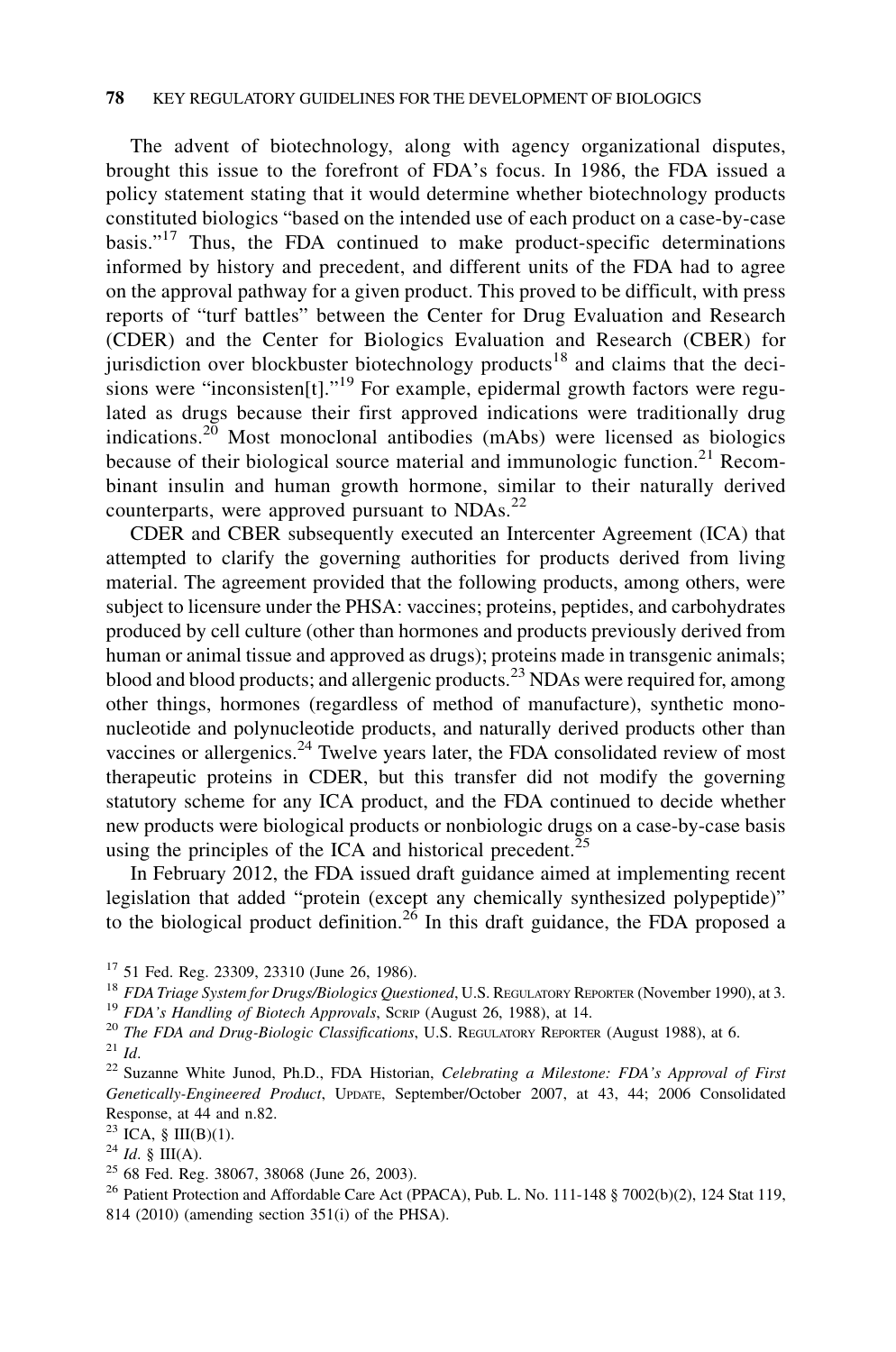bright-line rule distinguishing proteins from "peptides" and "chemically synthesized polypeptide<sup>[s]"</sup> that the FDA proposes to approve under the FDCA.<sup>27</sup> The agency proposed to define "protein" as "any alpha amino acid polymer with a specific defined sequence that is greater than 40 amino acids in size.<sup>528</sup> According to the draft guidance, "peptides" have 40 or fewer amino acids and are not "proteins."<sup>29</sup> The agency also proposed to define "chemically synthesized polypeptide" as an alpha amino acid polymer that is made entirely by chemical synthesis and that has fewer than 100 amino acids.<sup>30</sup> Until the draft guidance is finalized, these definitions must be considered proposals. Nevertheless, they signal that the FDA might be shifting from its traditional, ad hoc approach to jurisdictional decisions to a new approach guided by bright-line rules. $31$ 

#### 4.2.2 Nonclinical Studies for Biologics

Similar to other drugs, biologics must undergo laboratory and animal testing to define their pharmacologic and toxicologic effects before they can be studied in humans.<sup>32</sup> The legal framework for preclinical testing of biologics is essentially similar to that for drugs; for example, the FDA's good laboratory practice (GLP) regulations typically apply.<sup>33</sup> Nevertheless, biologics present special issues, necessitating a "flexible, case-by-case, science-based approach" to preclinical testing.<sup>34</sup>

For biotechnology-derived pharmaceuticals, the FDA has adopted the International Conference on Harmonization of Technical Requirements for the Registration of Pharmaceuticals for Human Use (ICH) S6 guidance, which describes the unique

 $27$  FDA, Draft Guidance for Industry: Biosimilars: Questions and Answers Regarding Implementation of the Biologics Price Competition and Innovation Act of 2009 13 (February 2012) (Q&A Draft Guidance). Sponsors of certain transitional proteins will remain eligible to submit their applications as NDAs during a transition period that ends on March 23, 2020. PPACA § 7002(e), 124 Stat. at 817. This option is available if a protein is the same "product class" as a biological product that was approved under the FDCA on or before March 23, 2010. Id. § 7002(e)(2). In the draft guidance, the FDA proposes to consider two products to be in the same product class if they "are homologous to the same gene-coded sequence," with allowances "for additional novel flanking sequences." Q&A Draft Guidance, at 14. Under the draft guidance, two products may be in the same product class even if their differences result in changes in pharmacokinetics, but not if the changes "alter[] a biological target or effect." Id. at 14–15. 28 Q&A Draft Guidance, at 13. 29 Id. 30 Id.

<sup>34</sup> S6 Guidance, at 1.

<sup>&</sup>lt;sup>31</sup> The FDA also has special rules for determining the regulatory status of tissue engineering and cell processing products. See 21 C.F.R. Parts 1270 & 1271. Detailed discussion of these rules is beyond the scope of this chapter.

<sup>&</sup>lt;sup>32</sup> FDA, Guidance for Industry: S6 Preclinical Safety Evaluation of Biotechnology-Derived Pharmaceuticals 3 (July 1997) (S6 Guidance).<br><sup>33</sup> 21 C.F.R. Part 58. For some studies using specialized test systems, it may be impossible to fully comply

with GLP, but this might not preclude use of the studies to support clinical trial initiation and marketing authorization. S6 Guidance, at 3.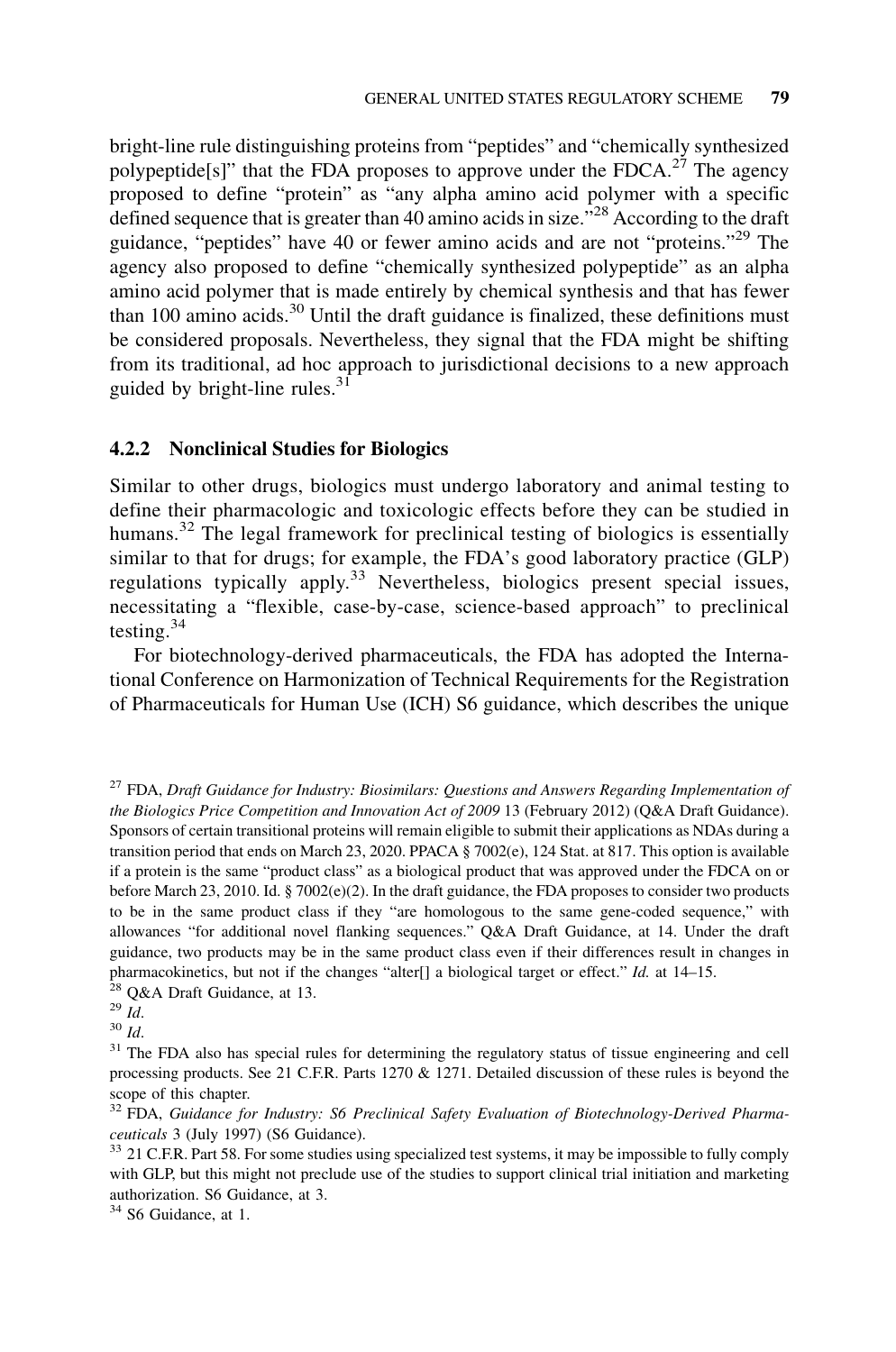approach needed to selection of animal species and immunogenicity testing as overarching considerations and outlines typical preclinical testing.<sup>35</sup> Also, in May 2012, the FDA adopted the addendum to that ICH guidance.<sup>36</sup> Because Europe's Committee for Medicinal Products for Human Use (CHMP) approved that guidance nearly a year earlier, in July 2011, the addendum is discussed in Section 3.1, infra, but it is now equally applicable in the United States. Therefore, for a full understanding of nonclinical testing standards in the United States, readers should also review Section 3.1 of this chapter.

4.2.2.1 Relevant Species Many biologics cannot be tested in commonly used animal species, such as rats and dogs, because of their biological activity and speciesor tissue-specific activity.<sup>37</sup> Instead, sponsors must use a variety of tests, such as in vitro binding assays and functional tests, to identify a "relevant species," that is, "one in which the test material is pharmacologically active due to the expression of the receptor or an epitope (in the case of monoclonal antibodies)."38 Generally, a sponsor should identify two relevant species, although one species may suffice when the product's biological activity is well understood or only one relevant species exists.<sup>39</sup>

In some cases, the chimpanzee—which cannot be sacrificed at the end of the study—is the only relevant species, and in other cases, identifying a relevant species might be impossible.<sup>40</sup> In these situations, the sponsor might need to consider alternative approaches to gathering animal data, such as the use of homologous proteins (which recognize the target protein or epitope in the animal), $^{41}$  transgenic animals that express the human receptor, or other animal models. $42$ 

4.2.2.2 Immunogenicity Many biologics elicit immune responses, which can affect preclinical study results. $43$  In some cases, these effects are desired (e.g., with a vaccine), but unwanted immunogenicity might be harmful. Potential undesired effects include neutralizing or prolonging the biologic's activity, forming immune complexes, or cross-reacting with endogenous substances.<sup>44</sup> As a result, sponsors

 $35$  Id. at 1 n.1. This guidance applies to biotechnology-derived proteins and peptides, their derivatives, and products of which they are components. It may also apply to recombinant DNA protein vaccines, chemically synthesized peptides, and plasma-derived products, among other things. It does not apply to allergenic extracts, cellular blood components, conventional bacterial or viral vaccines, DNA vaccines, or cellular and gene therapies. Id. at 2.<br><sup>36</sup> FDA, Guidance for Industry S6 Addendum to Preclinical Safety Evaluation of Biotechnology-Derived

*Pharmaceuticals* (May 2012) as adopted by FDA at 77 Fed. Reg. 29665, 29666 (May 18, 2012). <sup>37</sup> S6 Guidance, at 4.<br><sup>38</sup> Id.

 $^{39}$  Id.<br><sup>40</sup> Andrea B. Weir, Ph.D., DABT, Pharmacologist/Toxicologist, Office of Drug Evaluation VI, CDER, FDA, Preclinical Safety Assessment of Therapeutic Proteins and Monoclonal Antibodies, in BIOLOGICS DEVELOPMENT: A REGULATORY OVERVIEW17, 19 (Mark Mathieu, ed., 3rd ed., 2004).  $41$  Id.  $42$  S6 Guidance, at 4–5.

<sup>&</sup>lt;sup>43</sup> Weir, *supra* note 40, at 19.<br><sup>44</sup> *Id.* at 20.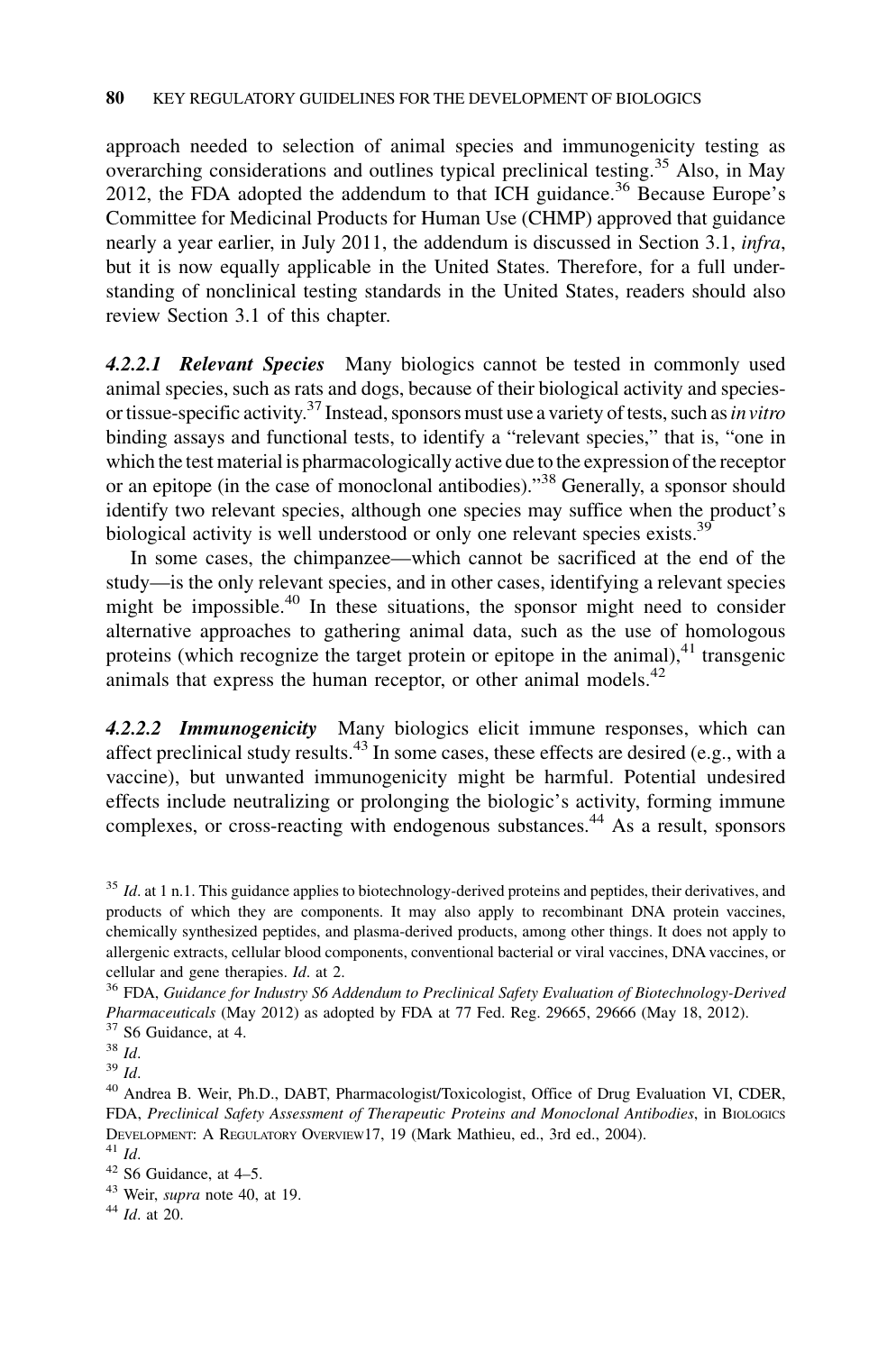should obtain necessary samples for antibody testing during repeat-dose toxicity studies and, when interpreting the data, should consider the effects of antibody formation on pharmacokinetics (PK), pharmacodynamics (PD), and adverse events.45 Detection of antibodies should not prompt termination of a preclinical study unless the immune response neutralizes the biologic's effects in "a large proportion" of the test animals.<sup>46</sup> Finally, sponsors should be aware that animals' immune responses are not indicative of those in humans.<sup>47</sup>

4.2.2.3 Typical Preclinical Testing Sponsors usually must conduct PD studies, such as *in vitro* binding assays and *in vivo* studies that assess the product's pharmacologic activity and define its mechanism of action.<sup>48</sup> Biologics typically undergo single- and repeat-dose toxicity studies using relevant species, as noted earlier.<sup>49</sup> Safety pharmacology studies, which evaluate the product's functional effects on major body systems and specific organs, and local tolerance testing can be done separately or subsumed in toxicity testing.<sup>50</sup>

Sponsors also usually conduct single- and multiple-dose PK and/or toxicokinetic studies to assess absorption, disposition, exposure, and clearance (in particular, antibody-mediated clearance) and explore dose–response relationships.<sup>51</sup> This information is used to predict margins of safety for human studies. Immunogenicity testing might include screening and mechanistic studies, but animal models are not highly predictive of human immunogenicity. $52$ 

Typical carcinogenicity bioassays are "generally inappropriate" for biologics, although the S6 guidance calls for assessment of carcinogenicity when warranted based on the "duration of clinical dosing, patient population, and/or biological activity."<sup>53</sup> If concern exists regarding carcinogenic potential, the sponsor can consider several approaches to assess risk, including testing in a variety of malignant and normal human cells and further testing in relevant species.<sup>54</sup> According to ICH S6, reproductive and developmental toxicity studies may or may not be recommended, depending on "the product, clinical indication, and intended patient population."<sup>55</sup> Such studies using primate species pose challenges because of these animals' heterogeneous drug responses, high background abortion rate, and low number of offspring.<sup>56</sup>

- 
- 45 S6 Guidance, at 6.<br>
46 Id.<br>
47 Id.<br>
48 Weir, *supra* note 40, at 20; S6 guidance, at 4.<br>
49 Weir, *supra* note 40, at 21.
- 
- 
- 
- <sup>50</sup> S6 guidance, at 7, 10.<br><sup>51</sup> Id. at 7–8; Weir, *supra* note 40, at 21.<br><sup>52</sup> Weir, *supra* note 40, at 22; S6 guidance, at 9.
- $^{53}$  S6 guidance, at 10.<br> $^{54}$  *Id.* 55 *Id.* at 9.
- 
- 
- <sup>56</sup> Weir, supra note 40, at 22.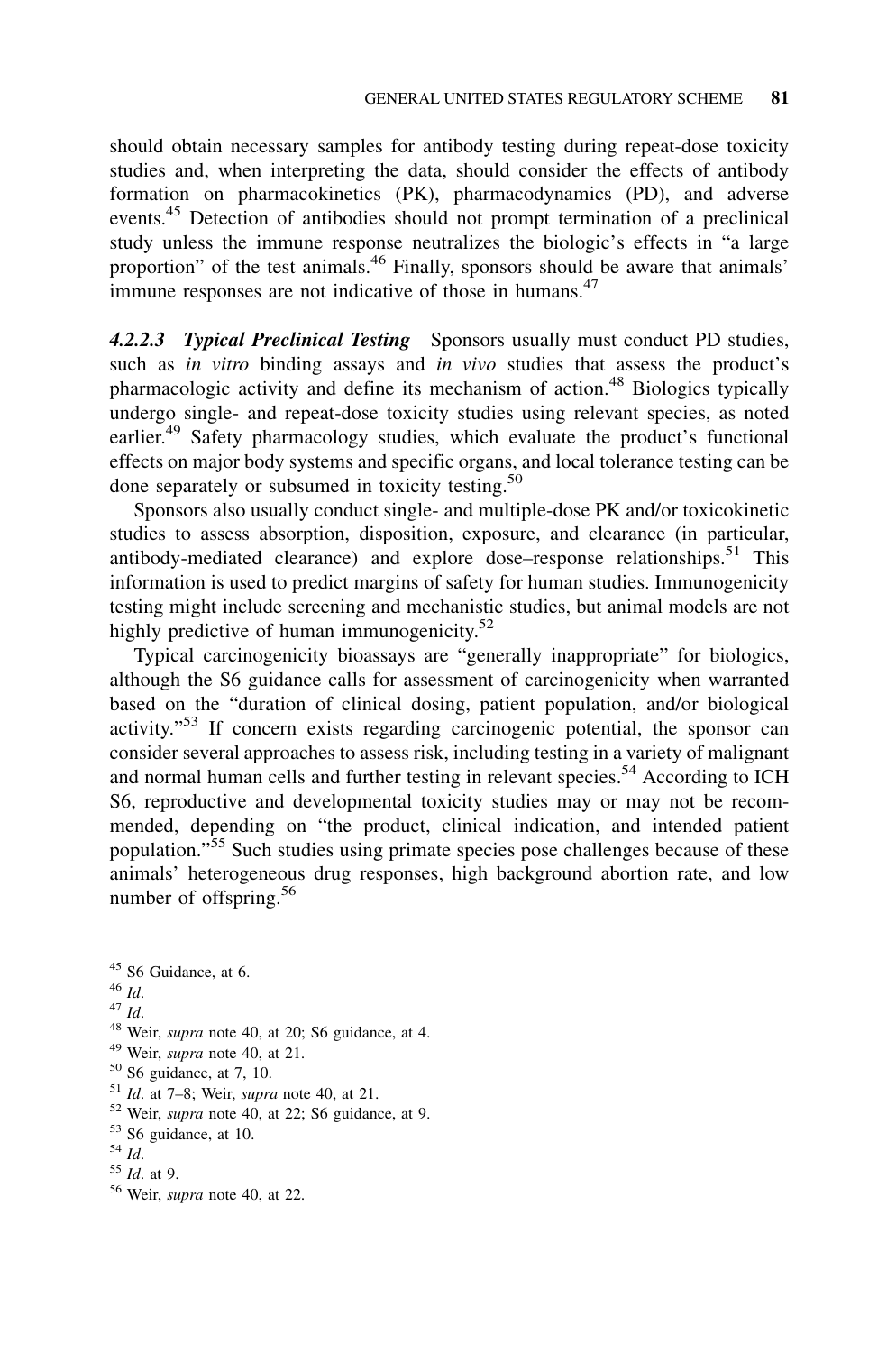Because biologics generally degrade into peptides and amino acids, classic biotransformation studies are unnecessary.<sup>57</sup> Genotoxicity studies also usually are not applicable to biotechnology-derived drugs because they are not expected to interact with DNA or chromosomes.<sup>58</sup>

#### 4.2.3 Clinical Studies for Biologics

4.2.3.1 The Investigational New Drug Application If a sponsor plans to perform clinical testing of a biologic in the United States, it must first have an investigational new drug application (IND) in effect.<sup>59</sup> An IND generally goes into effect 30 days after the FDA receives it.<sup>60</sup> During this 30-day time period, the FDA reviews the IND for any safety issues and may place a clinical hold on the study if, among other things, it presents an "unreasonable" risk to patients. $61$  The IND must contain "[a]dequate" information from preclinical studies, on which the sponsor bases its conclusion that clinical trials are reasonably safe.<sup>62</sup> For well-characterized therapeutic biotechnology products, the IND should describe the product's pharmacologic effects and mechanism of action and provide information on its absorption, distribution, metabolism, and excretion.<sup>63</sup> Sponsors must include a description of the overall investigational plan and a protocol for each planned study; protocols not submitted in the initial IND should be submitted as protocol amendments.<sup>64</sup> The IND also must contain chemistry, manufacturing, and controls information sufficient to allow evaluation of safety.<sup>65</sup> This information is particularly important for many biologics, which may raise concerns because of their impurity profiles or the use of materials with unknown components in their manufacture.<sup>66</sup> The FDA recognizes that sponsors likely will change their manufacturing processes as development progresses. Section 2.3.4, infra, discusses the effects of these changes on product development.

4.2.3.2 Good Clinical Practices Traditionally, the FDA used the phrase "good clinical practices" (GCP) to collectively describe a number of regulations and guidance documents with two overarching goals: (1) to ensure the integrity of data collected in clinical trials and  $(2)$  to protect clinical trial subjects.<sup>67</sup> In the mid

 $57$  S6 guidance, at 8.<br> $58$  *Id.* at 9–10.

62 21 C.F.R. § 312.23(a)(8).<br>
<sup>63</sup> Phase 1 Guidance, at 10.<br>
<sup>64</sup> 21 C.F.R. § 312.23(a)(3)(iv) & (6).

<sup>59</sup> 21 C.F.R. § 312.20(a) & (b); 21 C.F.R. § 312.40(b)(1); FDA, Guidance for Industry: Content and Format of Investigational New Drug Applications (INDs) for Phase 1 Studies of Drugs, Including Well-Characterized, Therapeutic, Biotechnology-Derived Products 2 (November 1995) (Phase 1 Guidance). <sup>60</sup> 21 C.F.R. § 312.42(b)(i).<br><sup>61</sup> 21 C.F.R. § 312.42(b)(i).

<sup>&</sup>lt;sup>65</sup> 21 C.F.R. § 312.23(a)(7); Phase 1 Guidance, at 4.<br><sup>66</sup> Phase 1 Guidance, at 4–5. This Guidance applies only to well-characterized therapeutic biotech products. Id. at 2.

 $67$  Good Clinical Practices (GCP), in BIOLOGICS DEVELOPMENT: A REGULATORY OVERVIEW 115, 115 (Mark Mathieu, ed., 3rd ed., 2004); see also 62 Fed. Reg. 25691, 25692 (May 9, 1997).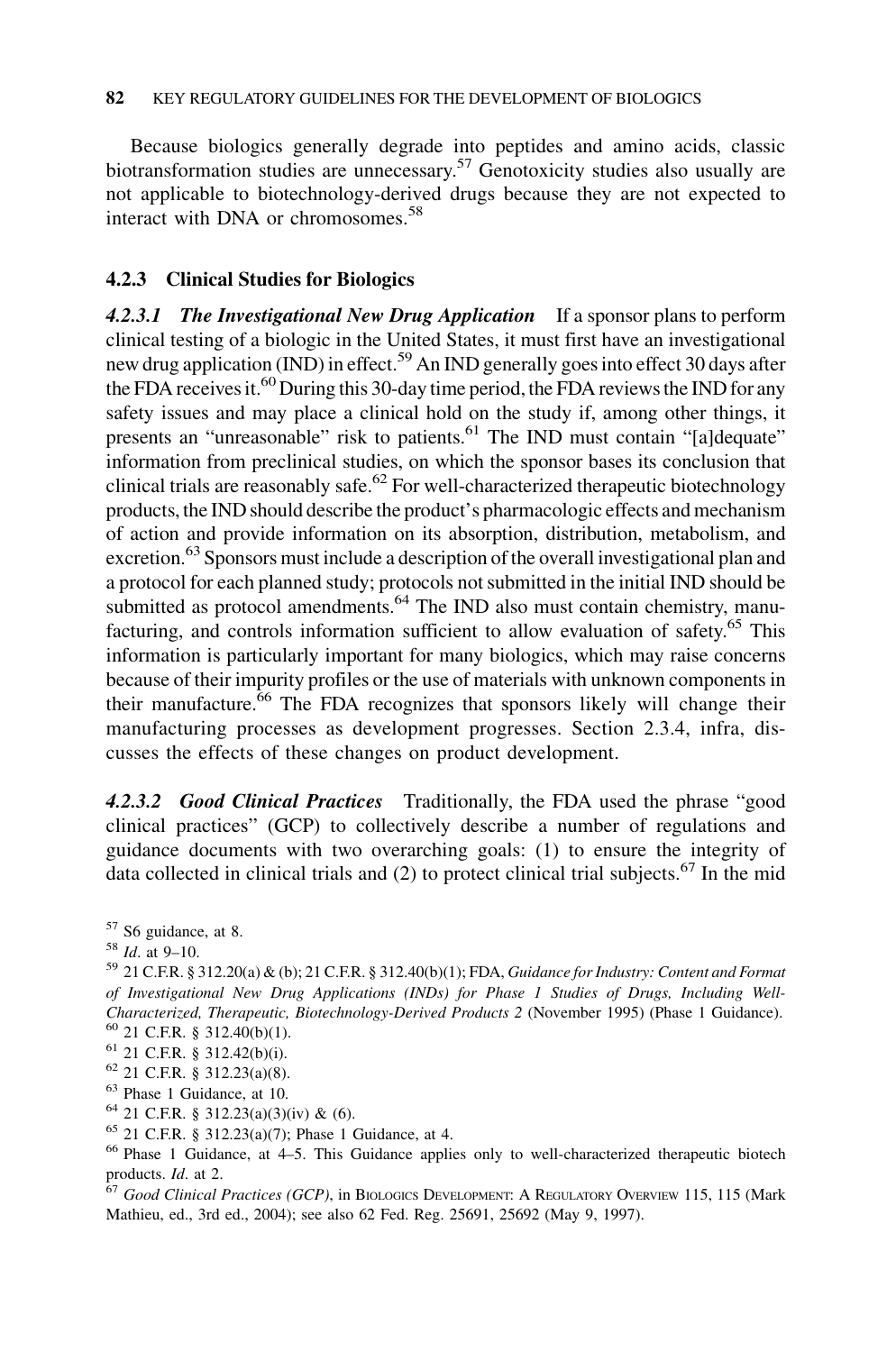1990s, however, the ICH developed a consolidated GCP guideline, known as the E6 guidance, to harmonize standards for clinical study design, conduct, reporting, and recordkeeping.<sup>68</sup> The FDA has adopted this guidance. The agency recommends that sponsors use it when generating data for submission to the agency<sup>69</sup> and has stated that it will deem studies complying with ICH GCP as meeting the FDA's GCP standards.<sup>70</sup> This guidance supplements and clarifies FDA regulations on institutional review boards (IRBs) (21 C.F.R. Part 56), informed consent (Part 50), and clinical studies for drugs and biologics (Part 312). It describes the overarching principles for conducting clinical trials, the responsibilities of various parties involved with the clinical trial (IRB, sponsor, investigator), and the necessary documents for conducting a clinical study (e.g., the study protocol and investigator's brochure).<sup>71</sup> Sponsors should consider it in combination with the above-cited regulations, more recent FDA regulations (such as Part 54 on financial disclosures for clinical investigators), and more recently released FDA guidance on specific GCP topics.

4.2.3.3 Study Design Considerations As with new drugs, clinical development of biologics typically involves three phases, which may or may not overlap. Biologics present several unique clinical considerations, however. Often, their clinical development programs must include an assessment of immunogenicity, which is typically not an issue for small molecule drugs. Also, because many biologics treat serious or life-threatening illnesses, their development may be compressed.<sup>72</sup>

Phase 1 studies involve the "initial introduction" of the biologic into a small number of humans to assess the product's metabolism, pharmacology, and safety at escalating doses.73 Unlike phase 1 trials for nonbiologic drugs, phase 1 studies of biologics frequently involve administration to patients rather than healthy volunteers who will not derive benefit from them to ensure the risk–benefit profile of the product is acceptable for ethical purposes.<sup>74</sup> For example, studies may enroll patients when the biologic is known or suspected to be "unavoidably toxic," when there is a risk of antibody development to a native protein or mAb, or when the product's bioactivity is disease specific.<sup>75</sup> Phase 1 studies should determine the maximum tolerated dose and assess the product's bioactivity and PK to determine the optimum biological dose.<sup>76</sup> With respect to immunogenicity, these studies should assess subjects' antibody

<sup>&</sup>lt;sup>68</sup> 62 Fed. Reg. at 25692.<br><sup>69</sup> Id.; FDA, *Guidance for Industry: E6 Good Clinical Practice: Consolidated Guidance* (E6 Guidance) 1 (April 1996).

<sup>&</sup>lt;sup>70</sup> Good Clinical Practices (GCP), supra note 67, at 118.<br><sup>71</sup> See generally E6 Guidance.

 $72$  See Barbara G. Matthews, M.D., M.P.H., Clinical Testing of Biologically Derived Therapeutics, in BIOLOGICS DEVELOPMENT: A REGULATORY OVERVIEW 79, 84 (Mark Mathieu, ed., 3rd ed., 2004). <sup>73</sup> 21 C.F.R. § 312.21(a)(1) & (2).

 $74$  FDA, Guidance for Industry, Estimating the Maximum Safe Starting Dose in Initial Clinical Trials for Therapeutics in Adult Healthy Volunteers 3 (July 2005) (MRSD Guidance); Matthews, supra note 72, at 83.

<sup>&</sup>lt;sup>75</sup> MRSD Guidance, at 3; Matthews, *supra* note 72, at 83. <sup>76</sup> Matthews, *supra* note 72, at 81–82, 83.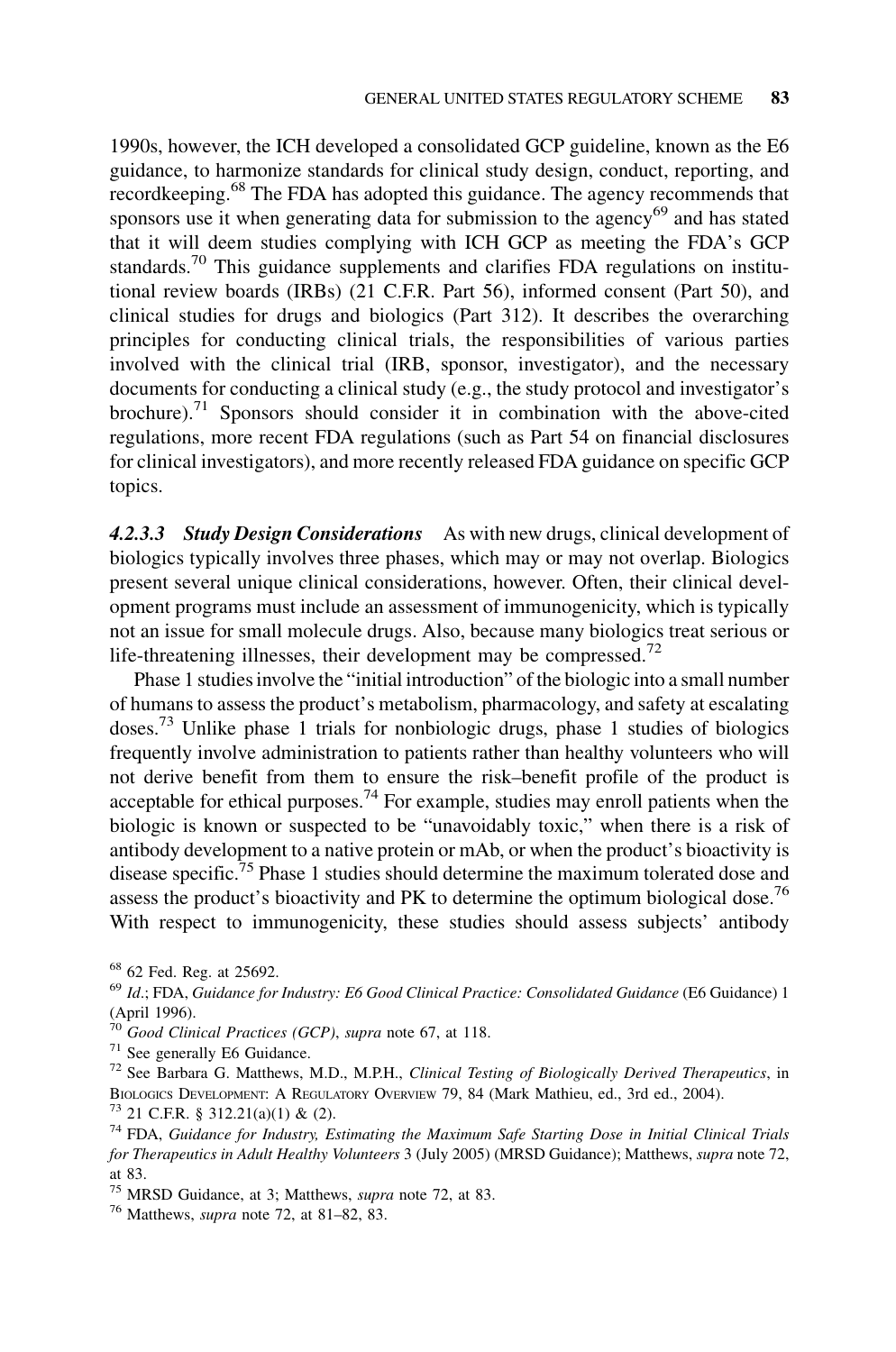development, both directly after administration and at least 28 days thereafter, and determine whether these results are linked to adverse events,  $PK$ , or  $PD$ <sup>77</sup>

Phase 2 trials are controlled studies that evaluate short-term adverse events and effectiveness for a specific use in several hundred patients.<sup>78</sup> These studies further explore exposure–response relationships and the biologic's PK, PD, and immunogenicity, and they provide information to help refine the phase 3 protocol, including with respect to size, population, and endpoints.<sup>79</sup> Biologics sponsors often combine phase 2 studies with phase 1 or phase 3 studies.<sup>80</sup>

Phase 3 studies enroll patients and provide primary evidence for labeling claims and risk–benefit assessment.<sup>81</sup> They are larger than phase 2 studies, but their size ranges considerably depending on the patient population and the availability of alternative therapies. $82$  They typically are randomized, double blinded, controlled, and performed at multiple study centers.<sup>83</sup> Placebo controls are used when ethical considerations permit, but in some cases (e.g., when effective treatment is already available and withholding treatment would expose subjects to unreasonable risks), active controls are used.<sup>84</sup> The studied patient population, as defined in the protocol's exclusion and inclusion criteria, should be representative of the population for which the sponsor seeks approval.<sup>85</sup>

Endpoint selection is critical to a successful phase 3 trial. The endpoint must demonstrate clinical benefit in the intended patient population.<sup>86</sup> Ideally, the endpoint is an established clinical outcome measure, although validated surrogate endpoints may be used in some cases.  $87$  If the endpoint is not well defined, the sponsor might have to combine use of several effectiveness outcomes.<sup>88</sup>

Several alternatives to traditional endpoints are available. Under the accelerated approval scheme, eligible sponsors may obtain approval based on either (1) a surrogate endpoint that is "reasonably likely to predict clinical benefit" or (2) a clinical endpoint that is measurable earlier than irreversible morbidity or mortality and that is "reasonably likely to predict an effect on irreversible morbidity or mortality or other clinical benefit."<sup>89</sup> The evidence supporting an endpoint's

- 
- 
- 
- 

<sup>83</sup> Matthews, *supra* note 72, at 85–86. 84 Matthews, supra note 72, at 85–86. 84  $Id$ ; FDA, Inside Clinical Trials: Testing Medical Products in People, http://www.fda.gov/Drugs/ ResourcesForYou/Consumers/ucm143531.htm (last accessed November 29, 2012).

<sup>89</sup> FDCA § 506(c)(1)(A). In July 2012, Congress amended the criteria for accelerated approval as part of the Food and Drug Administration Safety and Innovation Act (FDASIA). Pub. L. No. 112-144 §§ 901-902, 126 Stat. 993, 1082-1088 (2012). The amended statutory provisions are discussed here. The FDA has not yet updated its accelerated approval regulations to reflect these statutory changes. See 21 C.F.R. Part 601, Subpart E.

<sup>77</sup> Id. 78 21 C.F.R. § 312.21(b).<br>
79 Matthews, *supra* note 72, at 84–85, 90–92.<br>
80 Id. at 84.<br>
<sup>81</sup> 21 C.F.R. § 312.21(c).<br>
<sup>82</sup> See *id.*; Matthews, *supra* note 72, at 80.

<sup>85</sup> Matthews, *supra* note 72, at 85. 86 Id. 87 Id. at 85. 88 Id. at 85.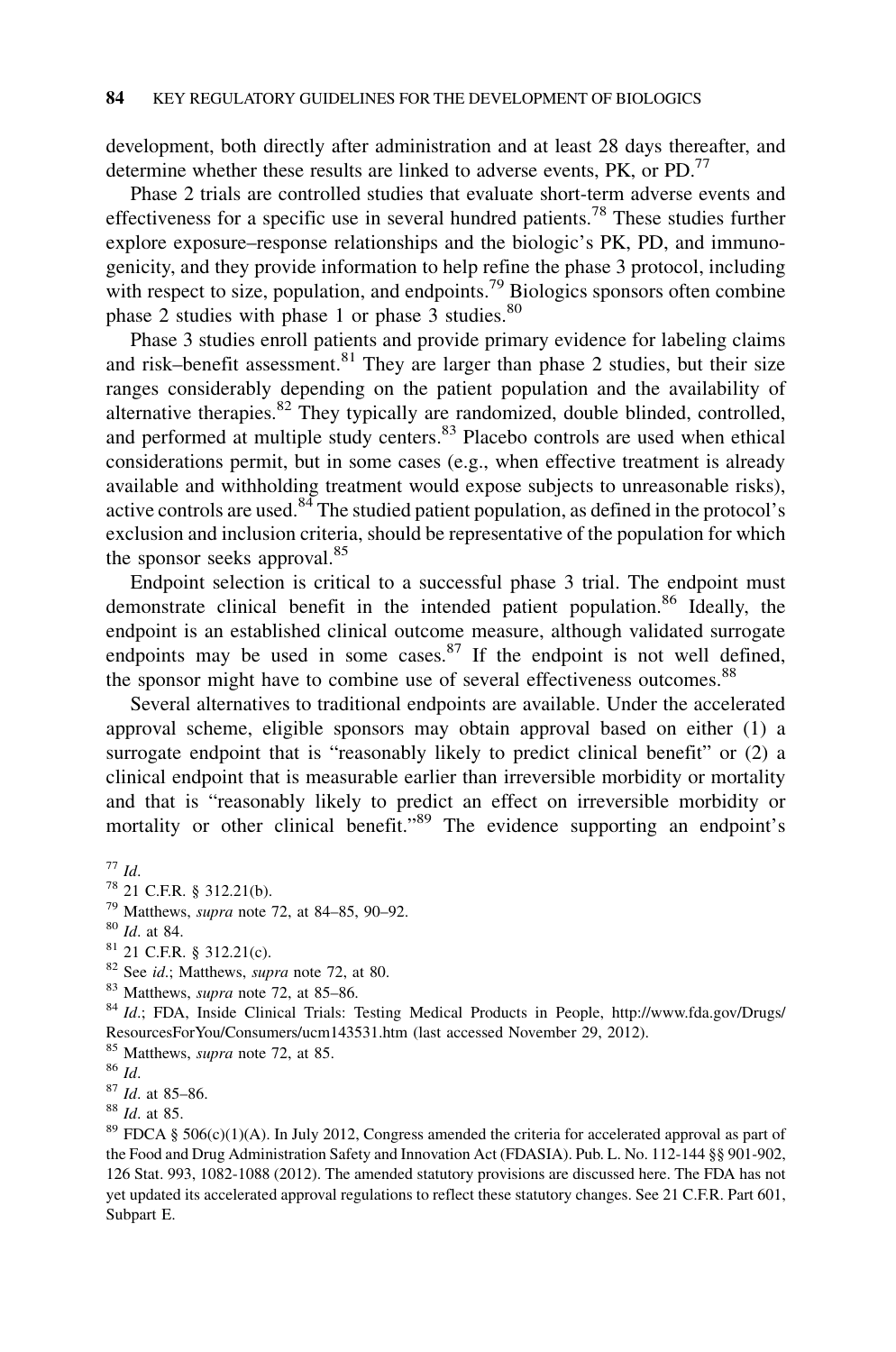likelihood of predicting clinical benefit may include epidemiologic, pathophysiologic, therapeutic, pharmacologic, or other evidence developed using biomarkers or other scientific tools.<sup>90</sup> To be eligible for accelerated approval, a medicine must be intended for a serious or life-threatening disease or condition.<sup>91</sup> The FDA may require that the sponsor of an accelerated approval product conduct postapproval studies to "verify and describe the predicated effect on irreversible morbidity or mortality or other clinical benefit."<sup>92</sup>

Another alternative, the "animal rule," applies only to biologics that address serious or life-threatening conditions caused by "exposure to lethal or permanently disabling toxic biological, chemical, radiological, or nuclear substances" and for which human efficacy studies are unethical and infeasible.<sup>93</sup> Under the animal rule, a sponsor may obtain approval based on human safety data and adequate and wellcontrolled animal studies show the product is "reasonably likely to produce clinical benefit in humans" if, among other things, available data allow selection of an effective human dose.  $94$  Sponsors obtaining approval under the animal rule must commit to conduct postmarket clinical studies to confirm clinical benefit.<sup>95</sup>

4.2.3.4 Manufacturing Process Changes During Development Sponsors often change the manufacturing process of biologics before approval (e.g., to scale up from pilot production to full-scale manufacturing, to improve manufacturing efficiency, or to change the production facility).<sup>96</sup> Biologics are much more sensitive to process changes than chemically synthesized drugs, and process changes have the potential to adversely affect a biological product. As a result, the FDA will determine whether the sponsor must conduct additional studies to support licensure of the postchange biological product. The FDA has issued guidance that describes this inquiry. $97$ 

According to this guidance, the FDA deems pre- and postchange products to be "comparable" when testing shows that "the manufacturing change does not affect safety, identity, purity, or potency."<sup>98</sup> The FDA may require that the sponsor perform some combination of analytical testing, *in vitro* and *in vivo* biological assays, animal

Therapeutic Biotechnology-derived Products § II (April 1996) (Comparability Guidance). The FDA has also adopted ICH guidance regarding quality issues in comparability determinations. FDA, Q5E Comparability of Biotechnological/Biological Products Subject to Changes in their Manufacturing Process (June 2005).

<sup>97</sup> Comparability Guidance § II.<br><sup>98</sup> Id.

<sup>&</sup>lt;sup>90</sup> FDCA § 506(c)(1)(B).<br><sup>91</sup> FDCA § 506(c)(1)(A).

<sup>&</sup>lt;sup>92</sup> FDCA § 506(c)(2)(A).<br><sup>93</sup> 21 C.F.R. § 601.90.<br><sup>94</sup> 21 C.F.R. § 601.91; see also FDA, *Draft Guidance for Industry: Animal Models—Essential Elements to* Address Efficacy Under the Animal Rule 16 (January 2009).<br><sup>95</sup> 21 C.F.R. § 601.91(b)(1).<br><sup>96</sup> FDA, Guidance Concerning Demonstration of Comparability of Human Biological Products, Including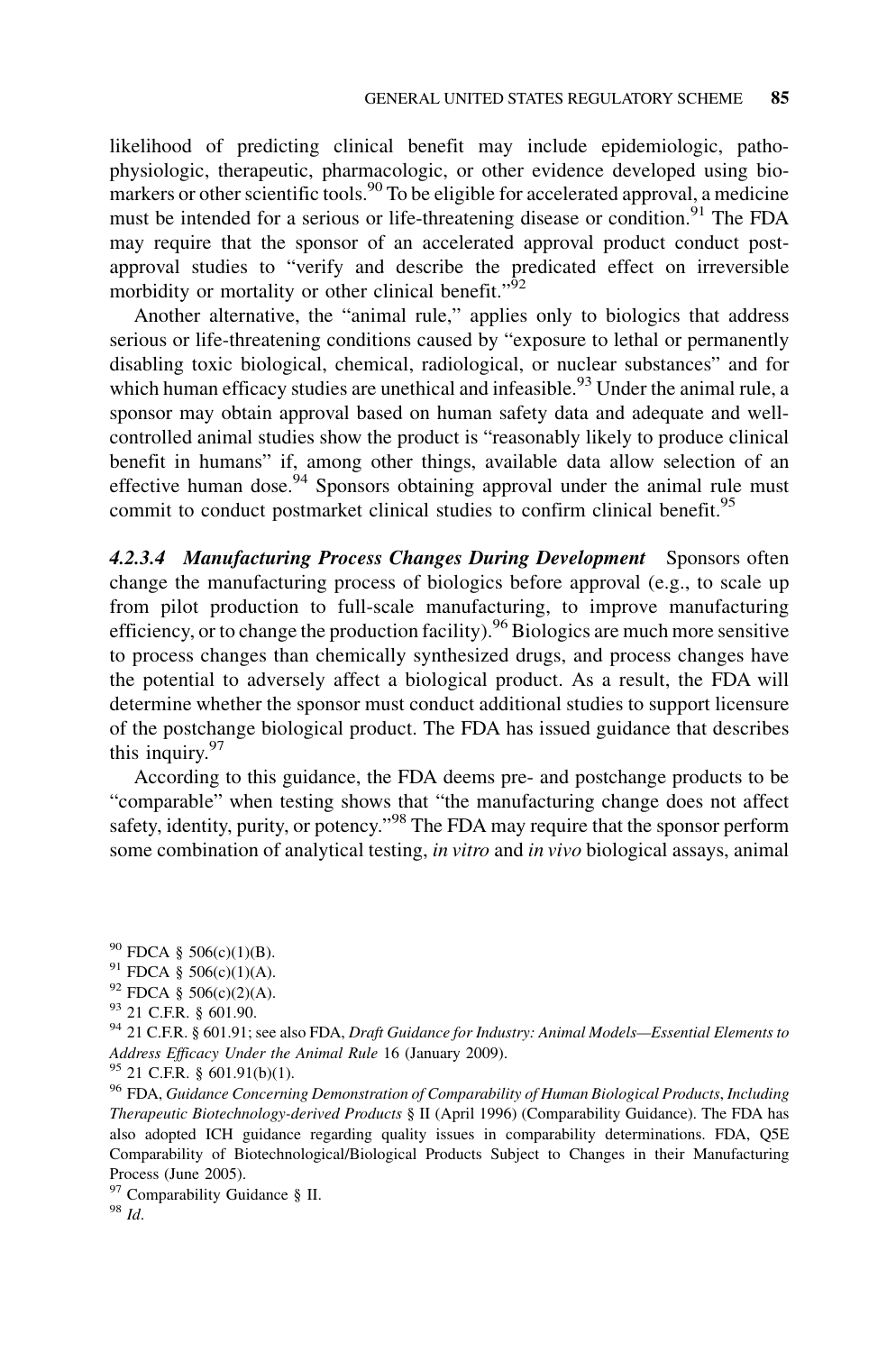tests (PK, PD, and/or toxicity), and clinical testing (pharmacology, immunogenicity, safety, and/or efficacy studies) to make this showing.<sup>99</sup> In determining the type and amount of data necessary to support a specific change, the FDA will consider the extent of manufacturing changes, the stages of manufacturing at which they occur, the profile of the prechange product, the ease of characterizing the product, and the results of the necessary tests.<sup>100</sup> Data from in-process assays at the affected phase of manufacture can be particularly important to this determination.<sup>101</sup>

For example, the FDA might require human pharmacology tests to assess changes—such as those in product formulation—that could affect PK or PD. If the change results in differences in structure, bioactivity, or PK that "are meaningful with respect to potential impact on the product's safety, purity, or potency," the FDA generally requires additional clinical study of the product's safety, effectiveness, or both.<sup>102</sup> The same is true when "analytical and other preclinical testing is not sufficiently sensitive or broad enough to detect such meaningful differences."<sup>103</sup> In contrast, changes in filling site might only require comparative data as to final release specifications and stability.<sup>104</sup> Because the FDA has broad discretion in formulating the testing requirements for a comparability showing, the agency encourages sponsors to consult with it before implementing the proposed process change.<sup>105</sup> In any event, the sponsor must fully describe the change in the IND or BLA.<sup>106</sup>

4.2.3.5 Meetings with the Food and Drug Administration Before and During the Clinical Trial Period Sponsor meetings with the FDA are often critical to successful, streamlined clinical development. They can help sponsors avoid conducting expensive clinical studies that the agency would ultimately reject. The FDA has promulgated regulations and issued guidance on FDA–sponsor meetings. Except when otherwise noted, agreements reached at these meetings do not bind the agency; the FDA's regulations provide that action on meetings does not constitute final agency action.<sup>107</sup>

Sponsors can obtain several types of pre-approval meetings with the FDA. 21 C.F.R. § 312.82 describes two types of such meetings. First, under this regulation, the sponsor can seek a pre-IND meeting to reach agreement with the FDA on the design of preclinical studies needed to commence human testing.108 Although the regulation notes that these meetings are available to sponsors of therapies for life-threatening or

 $^{99}$  *Id.* § III.<br> $^{100}$  *Id*.  $\frac{101}{102}$  *Id.*  $\frac{103}{104}$  *Id. Id.* 105 *Id.* § IV.<br><sup>106</sup> *Id.* § III.<br><sup>107</sup> 21 C.F.R. § 10.65(a). <sup>108</sup> 21 C.F.R. § 312.82(a).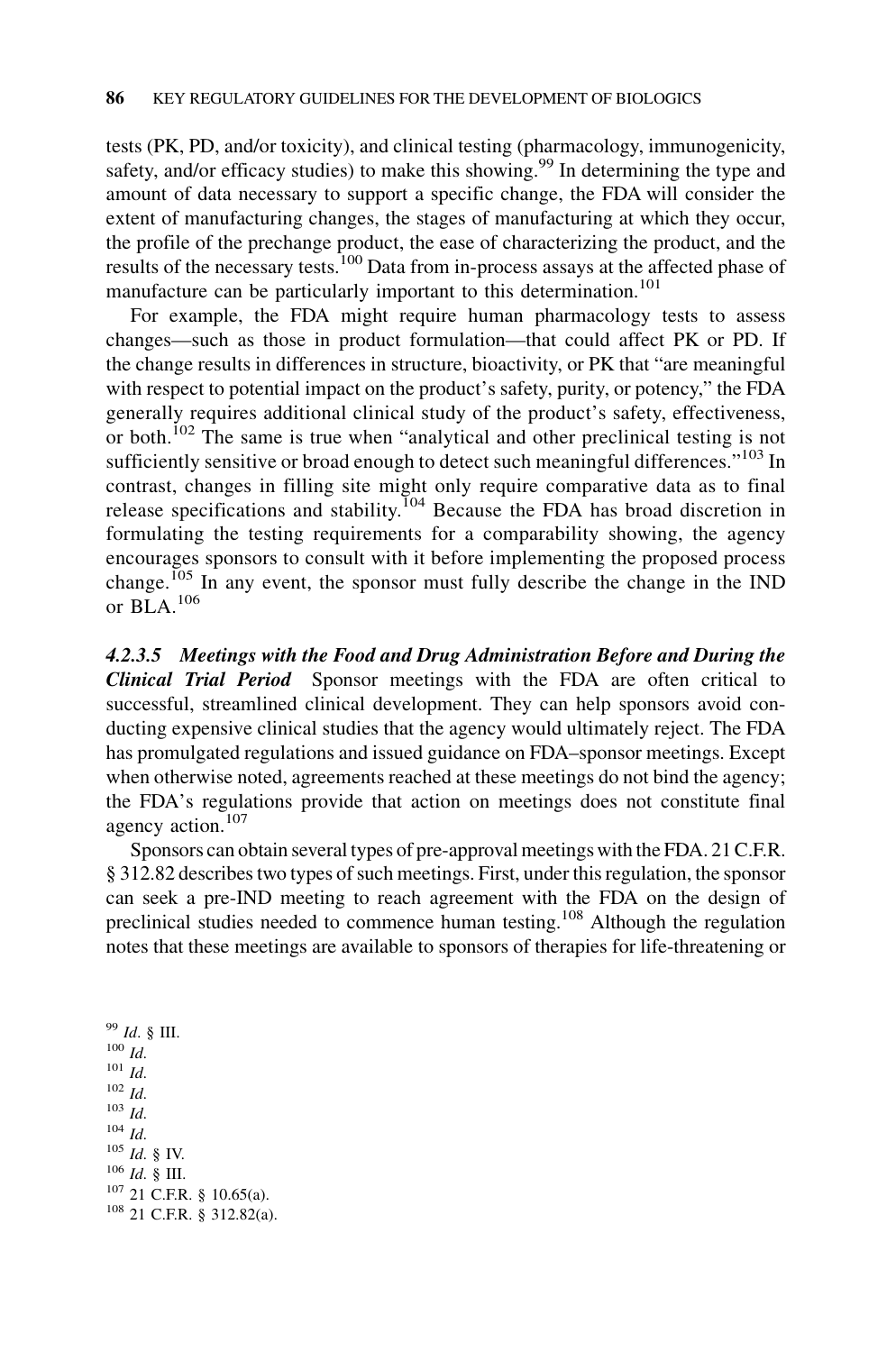severely debilitating illnesses, <sup>109</sup> other sponsors can also obtain them. For example, the FDA has indicated that pre-IND meetings can be useful in various challenging development scenarios (e.g., when the sponsor has identified a concerning safety signal).<sup>110</sup> Second, after phase 1 data are available for a therapy intended for lifethreatening or severely debilitating illnesses, the sponsor may meet with the FDA to reach agreement on phase 2 study design, "with the goal that such testing will ... provide sufficient data . . . to support a decision on its approvability for marketing."<sup>111</sup>

Sponsors also may request End of Phase 2 (EOP2) meetings and pre-BLA meetings.<sup>112</sup> At EOP2 meetings, the FDA aims to evaluate whether proceeding to phase 3 is safe, assess the protocols for phase 3, and determine whether any other information will be needed to approve the product.<sup>113</sup> The FDA will record any agreements reached in minutes and transmit them to the sponsor, and studies conducted in accordance with an agreement will be "presumed sufficient" for approval unless a "significant scientific development... requires otherwise."<sup>114</sup> Pre-BLA meetings are intended to identify "any major unresolved problems," discuss analysis of the data, and agree on the approach to formatting the BLA.<sup>115</sup>

The FDA classifies its meetings with sponsors into three categories. Type A meetings relate to "an otherwise stalled product development plan."<sup>116</sup> These include certain meetings to discuss clinical holds, meetings to resolve disputes with the FDA, and meetings to discuss the FDA's evaluation of Special Protocol Assessments  $(SPAs)$ , described later.<sup>117</sup> Pre-IND, EOP1, EOP2, and pre-BLA meetings typically are Type B meetings.<sup>118</sup> All other meetings are Type C meetings.<sup>119</sup> Type A and Type C meetings have the shortest and longest time lead times to meeting dates, respectively.<sup>120</sup> FDA guidance and regulations describe the recommended content of the meeting request and pre-meeting briefing package, procedures for pre-meeting communication to narrow the topics for discussion (if possible), and the FDA's

<sup>112</sup> 21 C.F.R. § 312.47(b).<br><sup>113</sup> 21 C.F.R. § 312.47(b)(1)(i).

<sup>114</sup> 21 C.F.R. § 312.47(b)(1)(v). The FDA also holds End of Phase 2A (EOP2A) meetings, which occur after completion of phase 1 trials and the first set of clinical exposure-response studies, to discuss dose selection for later trials and methods (e.g., trial design, modeling, or simulation) for improving quantification of exposure–response data from early trials. FDA, Guidance for Industry: End-of-Phase 2A Meetings 1, 4 (September 2009).<br><sup>115</sup> 21 C.F.R. § 312.47(b)(2).<br><sup>116</sup> FDA, *Guidance for Industry: Formal Meetings Between the FDA and Sponsors or Applicants* 2 (May

 $2009$ ).<br> $117$  *Id.* 

<sup>118</sup> Id. at 3.<br><sup>119</sup> Id.; FDA. Guidance for Industry: End-of-Phase 2A Meetings, at 5.

 $120$  FDA, Guidance for Industry: Formal Meetings Between the FDA and Sponsors or Applicants, at 3.

<sup>&</sup>lt;sup>109</sup> 21 C.F.R. § 312.82.<br><sup>110</sup> FDA, *Small Business Assistance: Frequently Asked Questions on the Pre-Investigational New* Drug (IND) Meeting, http://www.fda.gov/Drugs/DevelopmentApprovalProcess/SmallBusinessAssistance/ ucm069906.htm (last accessed November 29, 2012).<br><sup>111</sup> 21 C.F.R. § 312.82(b).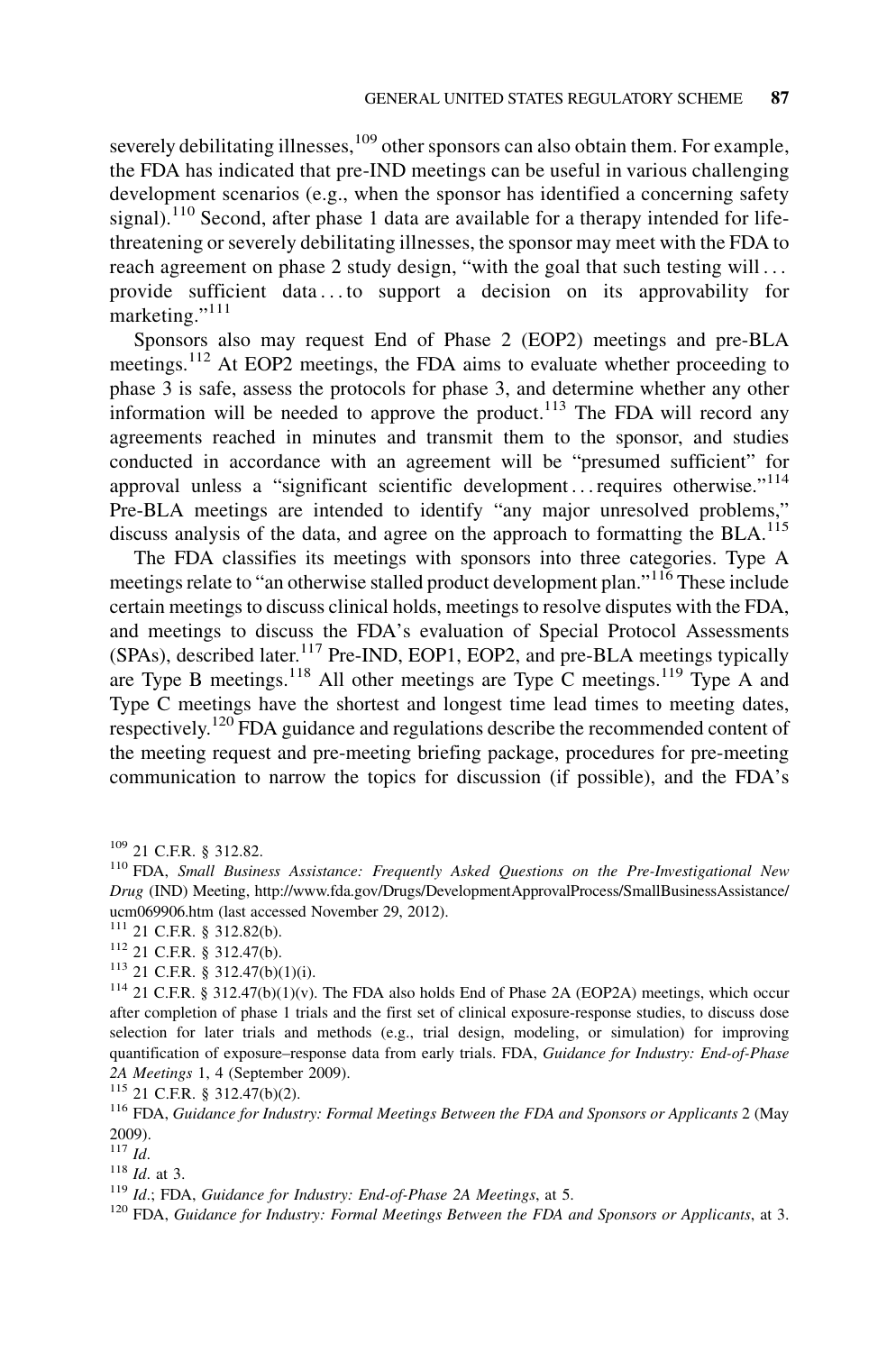practices for documenting the substance of the meeting in official meeting minutes and for resolving disputes concerning these minutes. $121$ 

Sponsors also may request an SPA and accompanying meeting. Pursuant to Section 505(b)(5) of the FDCA and FDA guidance, the FDA must grant "reasonable written request[s]" to meet with BLA sponsors to achieve agreement on the design and size of the following kinds of trials: (1) clinical trials intended to form the primary basis of an efficacy claim, (2) animal carcinogenicity protocols, and (3) final product stability protocols.<sup>122</sup> The agency must reduce to writing any agreements made through this SPA process and make them part of the administrative record.<sup>123</sup> The FDA cannot deviate from any such agreement unless the sponsor consents or the FDA identifies a significant scientific issue essential to determine the drug's safety or efficacy.<sup>124</sup>

## 4.2.4 The Biologics License Application

4.2.4.1 Contents of the Biologics License Application Unlike the drug regulations, which specify the required contents of an NDA in great detail, the regulation on BLA content is quite brief. Under 21 C.F.R. § 601.2, the BLA must contain, among other things, nonclinical and clinical data showing the biologic's safety, purity, and potency; a "full description of manufacturing methods" for the product; stability data substantiating the expiration date; product samples and a summary of test results for the lot from which they derived; proposed labeling, enclosures, and containers; and the addresses of manufacturing facilities.<sup>125</sup> Although this regulation is far less prescriptive than its counterpart in the NDA regulations,<sup>126</sup> the FDA expects BLAs to contain essentially the same information and data as NDAs, and the electronic Common Technical Document (eCTD) format is the FDA's standard format for both.<sup>127</sup> The FDA's approach thus accords with Congress' 1997 directive that the agency "shall take measures to minimize differences in the review and approval of products required to have approved [BLAs and NDAs]."<sup>128</sup>

4.2.4.2 Food and Drug Administration Review The Prescription Drug User Fee Act (PDUFA), which applies to most innovative biologics,<sup>129</sup> and the FDA's good

- <sup>121</sup> Id. at 4–5, 7–10; see also 21 C.F.R. § 10.65(e).<br><sup>122</sup> FDCA § 505(b)(5)(B); FDA, *Guidance for Industry: Special Protocol Assessment* 2 (May 2002).<br><sup>123</sup> FDCA § 505(b)(5)(C).<br><sup>124</sup> Id
- 

- 
- 

<sup>125</sup> 21 C.F.R. § 601.2(a).<br><sup>126</sup> 21 C.F.R. § 314.50.<br><sup>126</sup> See, e.g., FDA, Electronic Common Technical Document (eCTD), http://www.fda.gov/Drugs/ DevelopmentApprovalProcess/FormsSubmissionRequirements/ElectronicSubmissions/ucm153574.htm (last accessed December 9, 2012).

<sup>128</sup> Pub. L. No. 105–115, § 123(f), 111 Stat. at 2324.

 $129$  FDCA § 735(1) (excluding whole blood, blood components for transfusion, allergenic extracts, and certain other biologics from the definition of "human drug application" for purposes of PDUFA).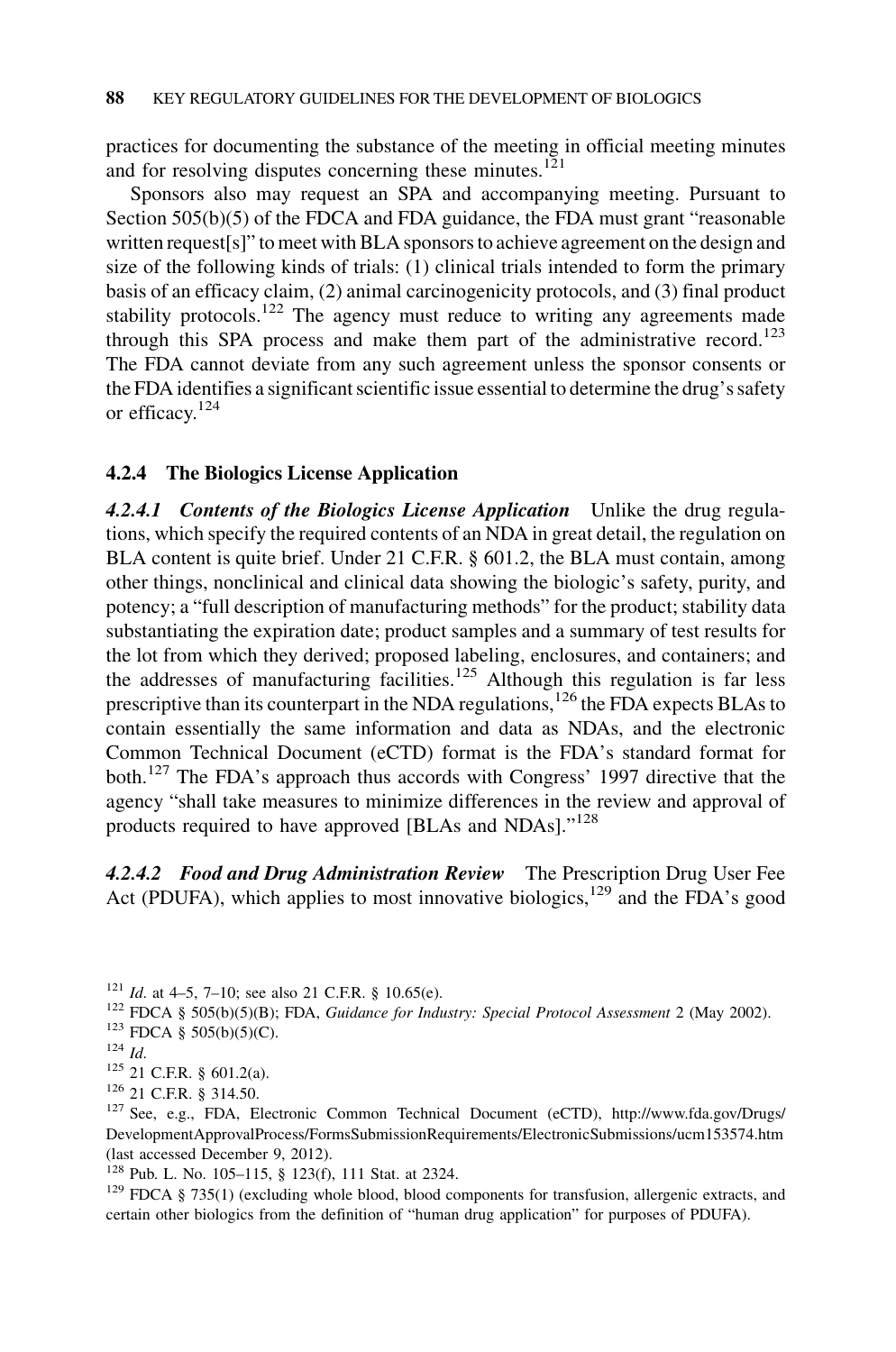review management principles and practices (GRMPs) govern agency review of BLAs.<sup>130</sup> Pursuant to PDUFA, the FDA levies "user fees" to defray part of its costs from reviewing applications and commits to performance goals for its review of those applications through a letter to Congress.<sup>131</sup> PDUFA sunsets every 5 years and was reauthorized for the fifth time in July 2012 (PDUFA V).<sup>132</sup>

After a sponsor submits a BLA, the agency assembles a review team comprising reviewers focusing on varying disciplines, such as clinical and toxicology issues.<sup>133</sup> The FDA then decides, within the first 60 days after submission, whether it can "file" the application (i.e., whether the BLA contains all information needed to permit a substantive review).<sup>134</sup> The FDA may issue a refuse-to-file decision if the BLA does not meet this threshold. During the filing period, the FDA will also decide whether to designate the BLA as a "priority" or "standard" application. For CBER-regulated applications, "priority" means that the biologic would constitute a significant improvement in the safety or effectiveness of treatment, diagnosis, or prevention of a serious or life-threatening disease.<sup>135</sup> In CDER, the same basic standard applies except that treatments for nonserious diseases also are eligible.<sup>136</sup>

In connection with PDUFAV, the FDA committed to "review and act on"—that is, issue an action letter for—90% of priority, original BLAs within 6 months of the 60 day filing date; the goal date for standard BLAs is 10 months from the 60-day filing date.<sup>137</sup> In the past, the FDA's actual performance has varied, with the agency meeting its PDUFA performance goals in some years but not others.<sup>138</sup> As part of its PDUFAV performance goals, the FDA committed to establish a new review model, known as "the Program," for original BLAs and certain NDAs. The Program offers

<sup>133</sup> GRMP Guidance, at 11.<br><sup>134</sup> 21 C.F.R. § 601.2(a); CBER, SOPP 8404: *Refusal to File Procedures for Biologic License Applications* (Version #3) (August 27, 2007); see also CDER, New Drug Evaluation Guidance Document: Refusal to File (1993); CDER, 21st Century Review Process Desk Reference Guide 16–20 (Version September 2012) (Desk Reference Guide).

<sup>135</sup> CBER, SOPP 8405: Complete Review and Issuance of Action Letters (Version #4) (September 20, 2004).

136 Id.; CDER MaPP 6020.3: Review Classification Policy: Priority (P) and Standard (S) 2 (February 2012).<br><sup>137</sup> PDUFA V Performance Goals, § I(E).

 $^{138}$  Compare, e.g., FDA, FY 2005 Performance Report to the President and Congress for the Prescription Drug User Fee Act 11(indicating that, during fiscal year 2004, the FDA reviewed and acted on 97% of priority and standard applications within the specified time frames) with FDA, FY 2009 Performance Report to the President and Congress for the Prescription Drug User Fee Act 19 (indicating that, during fiscal year 2008, the FDA reviewed and acted on 85% of standard applications and 68% of priority applications within the specified time frames).

 $^{130}$  FDA, Guidance for Review Staff and Industry: Good Review Management Principles and Practices for PDUFA Products 2 (April 2005) (GRMP Guidance) ("The principles of this guidance also pertain, in general, to all preapproval reviews of NDAs, BLAs, and efficacy supplements").

<sup>&</sup>lt;sup>131</sup> See generally FDCA §§ 735, 736, 736B; FDA, *PDUFA Reauthorization Performance Goals and* Procedures Fiscal Years 2013 Through 2017, available at: http://www.fda.gov/downloads/ForIndustry/ UserFees/PrescriptionDrugUserFee/ucm270412.pdf (last accessed November 28, 2012) (PDUFA V Performance Goals).<br><sup>132</sup> FDASIA, Pub. L. No. 112–144, Title I, 126 Stat. at 996–1002.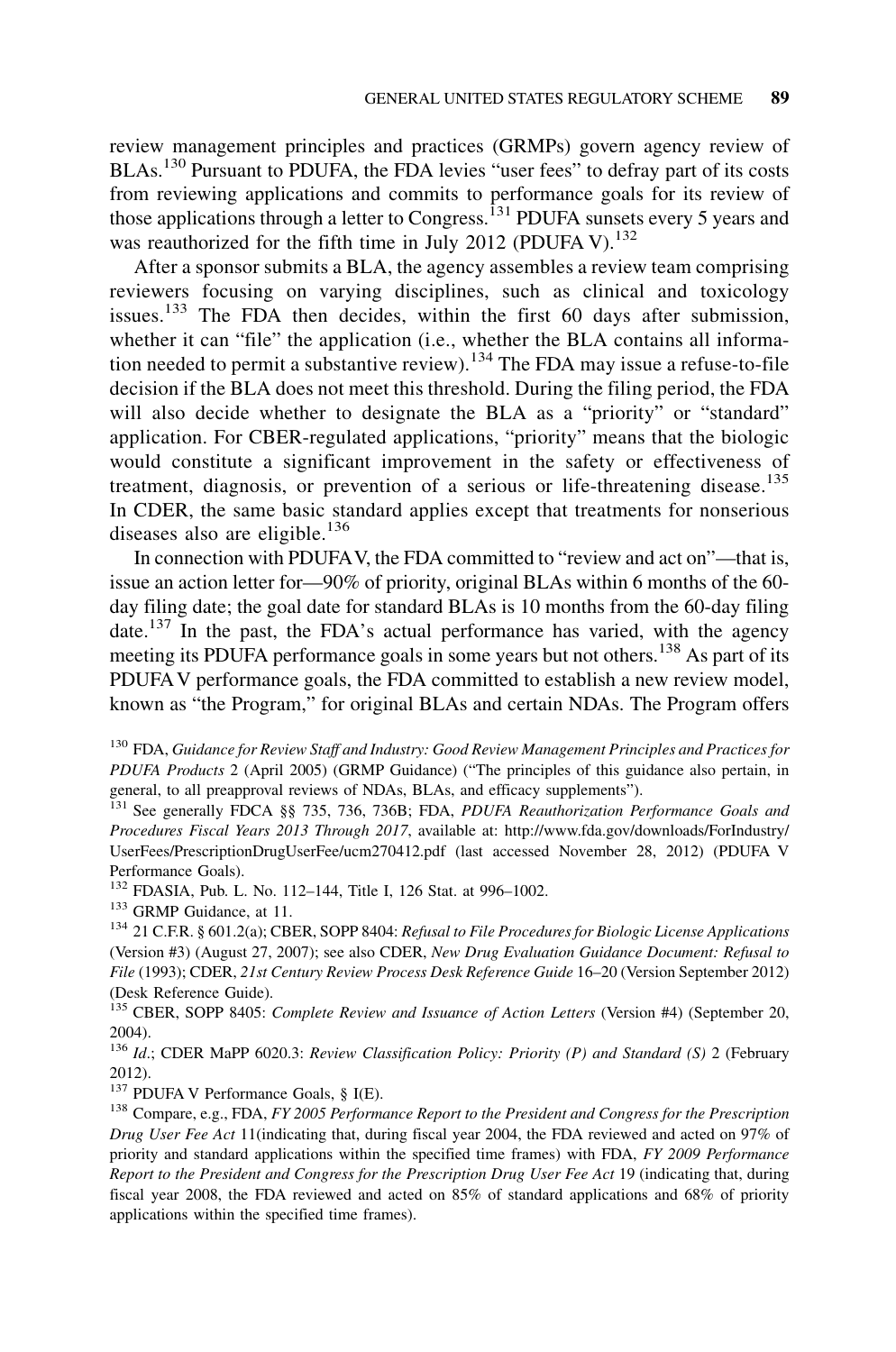the opportunity for additional communication with the agency, including in a new "late-cycle" meeting.<sup>139</sup>

After FDA has begun substantive review of the BLA, reviewers may issue information request  $(IR)$  and discipline review  $(DR)$  letters to the applicant.<sup>140</sup> IR letters ask for specific information while review is in progress.<sup>141</sup> Reviewers issue DR letters at the end of a particular discipline review "to convey early thoughts on possible deficiencies." These letters do not necessarily reflect the input of their supervisors.<sup>142</sup> IR and DR letters do not stop the review clock.<sup>143</sup> Applicants may respond to IR and DR letters with additional information. This type of submission might constitute a "major amendment" to the application; if so, the FDA might extend the PDUFA goal date.<sup>144</sup>

Next, the FDA might seek an advisory committee's (AC's) advice on the application. By statute, the FDA must refer an original BLA to an AC or explain, in the action letter for the application, why that step was not taken.<sup>145</sup> The FDA typically requests that the AC address particular questions and vote on the answers, but the AC's advice does not bind the FDA.<sup>146</sup>

After the agency completes its review of the BLA, it will issue an approval letter, or a complete response letter (CRL), which states that the agency cannot approve the BLA in its current form.<sup>147</sup> A CRL lists identified deficiencies and, when possible, recommends sponsor actions to place the BLA in a position for approval.<sup>148</sup> An applicant may file a "resubmission" to address the deficiencies.<sup>149</sup> The review timeline for a resubmission depends on its content but is either 2 or 6 months from receipt.<sup>150</sup> An applicant also can request resolution of any dispute concerning the CRL.<sup>151</sup> If the FDA denies approval of the application, the applicant may request, and the Commissioner must issue, a notice of opportunity for hearing.<sup>152</sup>

4.2.4.3 Approval Standard The FDA must approve a BLA if it shows that the proposed product is "safe, pure, and potent" and the facilities where the product

<sup>139</sup> PDUFA V Performance Goals, § II.<br><sup>140</sup> See generally FDA, *Guidance for Industry: Information Request and Discipline Review Letters Under* the Prescription Drug User Fee Act (November 2001).<br><sup>141</sup> Id. at 2.<br><sup>142</sup> Id. at 2–3.<br><sup>143</sup> Id. at 3.

<sup>144</sup> CDER, MaPP 6010.8: NDAs and BLAs: Communication to Applicants of Planned Review Timelines 3 (June 2008); CBER, SOPP 8402: *Designation of Amendments as Major* (Version #4) (October 2012).<br><sup>145</sup> FDCA § 505(s); Desk Reference Guide 22.<br><sup>146</sup> 21 C.F.R. § 14.5(b).<br><sup>147</sup> 21 C.F.R. §§ 601.3(a), 601.4(a).

<sup>148</sup> 21 C.F.R. § 601.3(a)(1) & (3).<br><sup>149</sup> 21 C.F.R. § 601.3(b)(1).<br><sup>150</sup> See generally CDER and CBER, *Guidance for Industry: Classifying Resubmissions in Response to* Action Letters (April 1998); see also PDUFA V Performance Goals, §§ I(E), XVI(D)&(E).<br><sup>151</sup> FDA, *Guidance for Industry: Formal Dispute Resolution: Appeals Above the Division Level* (February

2000). Dispute resolution can occur at any time in the BLA review process, GRMP Guidance, at 26, but typically occurs after receipt of a CRL.

 $152$  21 C.F.R. § 601.4(b).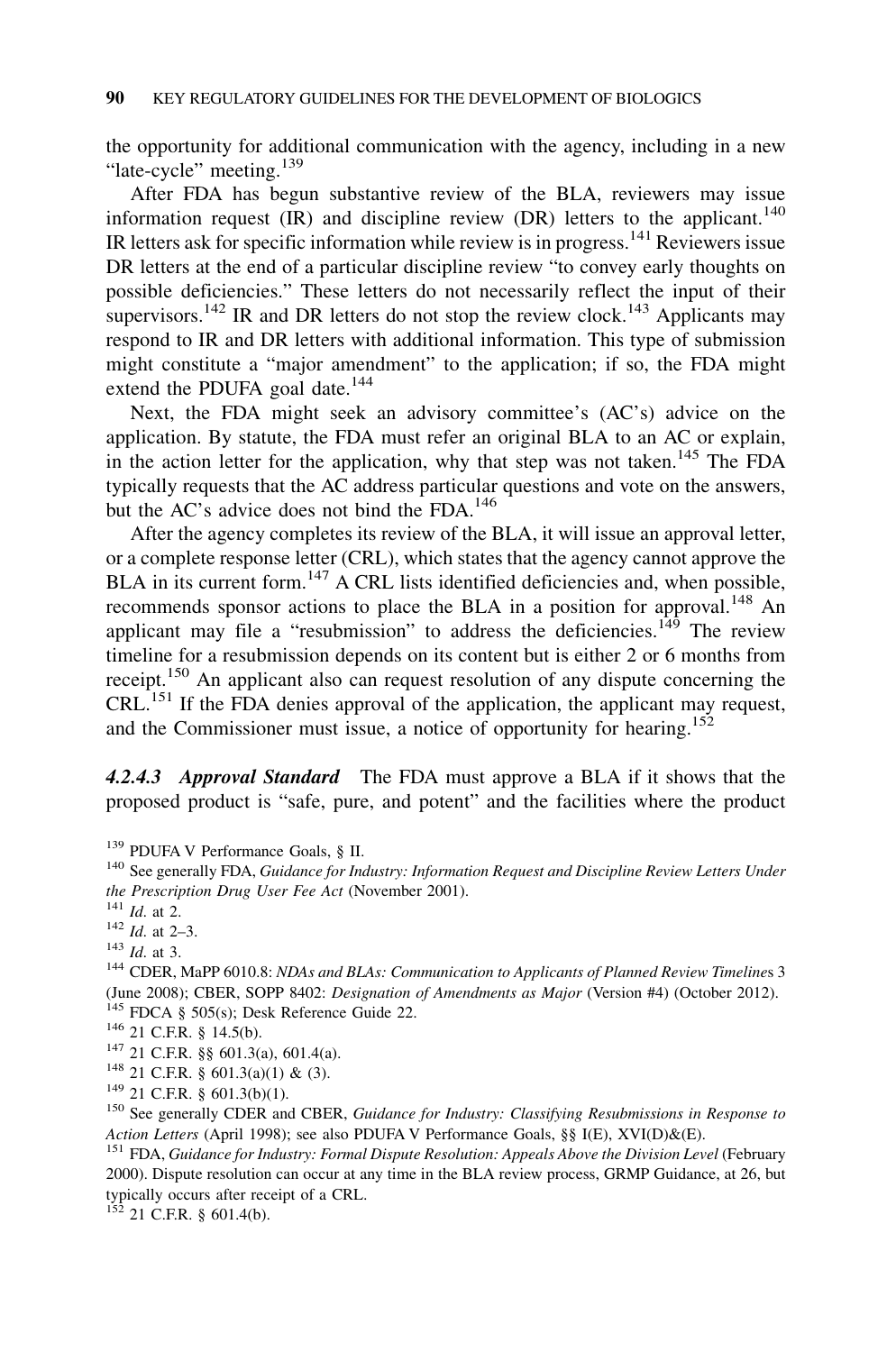made, processed, packed, or held comply with good manufacturing practice (GMP).<sup>153</sup> Two FDA regulations define "safety" to mean "relative freedom from harmful effect" in light of the patient's underlying condition, assuming that the biologic is "prudently administered."<sup>154</sup> In determining whether this standard is met, the FDA must consider the risks of the product against its benefits.<sup>155</sup> Proof of safety comprises "adequate tests" by methods reasonably applicable," including reports of "significant human experience" with the product.<sup>156</sup> "Purity" means that the finished product is "relative<sup>[1</sup>y] free<sup>[]"</sup> from "extraneous matter," including moisture and pyrogens.<sup>157</sup>

"Potency" means the product's "specific ability or capacity. . . to effect a given result" based on laboratory testing or controlled clinical data.<sup>158</sup> Thus, the FDA has interpreted "potency" to include effectiveness.<sup>159</sup> Nevertheless, the FDCA's requirement for "adequate and well-controlled trials," which typically means at least two pivotal clinical studies, does not apply to biologics in all circumstances.<sup>160</sup> Instead, this is a default requirement for biologics. Proof of efficacy must comprise adequate and well-controlled trials unless the sponsor shows that this requirement (1) "is not reasonably applicable" to the biologic or "essential to the validity" of the trial and (2) an alternative method is "adequate to substantiate effectiveness."<sup>161</sup> For example, serologic response evaluations may be sufficient when the correlation between the marker and clinical effectiveness has been established.<sup>162</sup>

## 4.3 EUROPEAN UNION GUIDELINES

In the European Union, biological medicinal product is an umbrella term covering a broad spectrum of medicinal products, all of which are larger and more complex than chemically synthesized products. Biological medicines are defined as "product[s], the active substance of which is a biological substance."<sup>163</sup> A "biological substance,"

- 
- 

<sup>153</sup> PHSA § 351(a)(2)(C); 21 C.F.R. § 601.3(a).<br><sup>154</sup> 21 C.F.R. §§ 600.3(p), 601.25(d)(1).<br><sup>155</sup> 21 C.F.R. § 601.25(d)(3).<br><sup>156</sup> 21 C.F.R. § 601.25(d)(1).<br><sup>156</sup> 21 C.F.R. § 600.3(r).<br><sup>157</sup> 21 C.F.R. § 600.3(r).<br><sup>158</sup> 21 Biological Products 3–4 (May 1998) (Effectiveness Guidance). 160 46 Fed. Reg. 4634, 4635 (January 16, 1981) ("While it is clear that... the applicable statutory

requirement for potency in the [PHSA] has been interpreted as requiring that a [biological] product be effective, the specific statutory criteria governing new drugs, 'adequate and well-controlled clinical studies,' have not been applied to biological drugs"); see also 21 C.F.R. § 201.57(c)(2)(F)(iv) and (v) (noting that "substantial evidence of effectiveness based on adequate and well-controlled studies" must support indications labeling for non-biologic drugs, whereas "[f]or biological products, all indications listed in this section must be supported by substantial evidence of effectiveness").

<sup>161</sup> 21 C.F.R. § 601.25(d)(2); see also Effectiveness Guidance, at 4.<br><sup>162</sup> 21 C.F.R. § 601.25(d)(2).<br><sup>163</sup> Section 3.2.1.1. Module 3, Part I, Annex I to Directive 2001 /83 /EC of the European Parliament and of the Council of 6 November 2001 on the Community code relating to medicinal products for human use (as amended by Directive 2009 /120 /EC of 14 September 2009).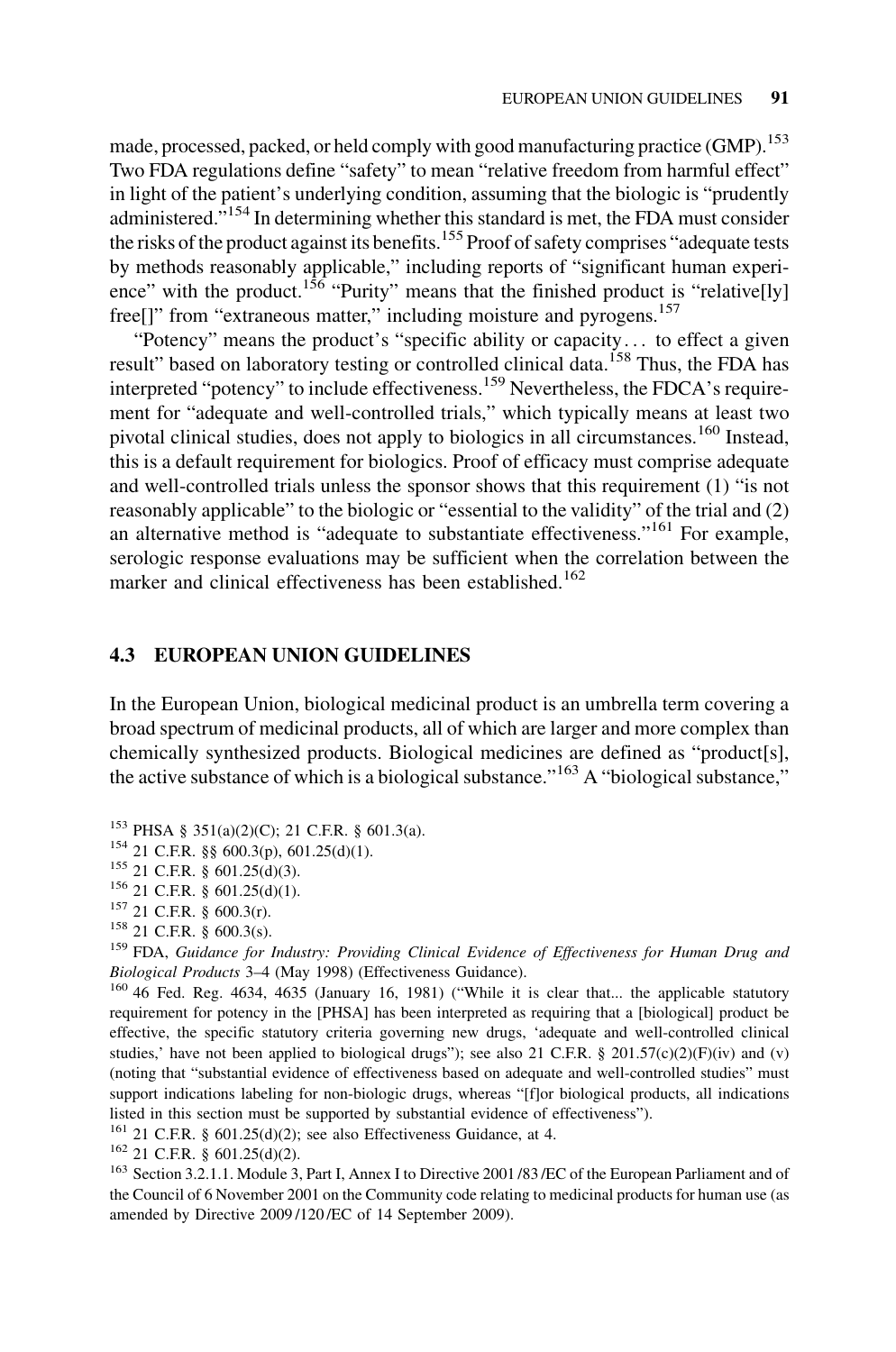in turn, is defined as "a substance that is produced by or extracted from a biological source and that needs for its characterization and the determination of its quality a combination of physico-chemical-biological testing, together with the production process and its control."<sup>164</sup> Annex II to the EU GMP guidelines notes that biologics "can be defined ... largely by reference to their method of manufacture."<sup>165</sup> Examples of biological medicines include immunologic medicines; medicines derived from human blood and plasma; medicines developed by means of recombinant DNA technology, "controlled expression of genes coding for biologically active proteins in prokaryotes and eukaryotes including transformed mammalian cells,"<sup>166</sup> or hybridoma and mAb methods; and advanced therapy medicinal products.<sup>167</sup>

## 4.3.1 Nonclinical Studies

Similar to the FDA,<sup>168</sup> the CHMP has adopted ICH S6 as a guideline governing preclinical testing of biologics.<sup>169</sup> In July 2011, the CHMP adopted the addendum to this guideline, and the addendum came into effect in Europe in December 2011. The addendum complements, clarifies, and updates ICH S6 and is intended to further harmonize the standards for nonclinical studies. As explained in Section 2.2, we discuss the addendum here in light of the CHMP's earlier approval of it. The addendum and ICH S6 are applicable in both the United States and EU, however, and readers interested in understanding the nonclinical standards in either jurisdiction should review both sections.

4.3.1.1 General Principles Although the addendum does not alter the scope of the ICH S6, it prevails whenever there are differences between the two.<sup>170</sup> The

<sup>164</sup> Id.<br><sup>165</sup> Annex 2 on the Manufacture of Biological Medicinal Products for Human Use, Eudralex Volume 4— Guidelines for Good Manufacturing Practices for Medicinal Products for Human and Veterinary Use. The same is confirmed in the revised EU guidelines on the manufacture of biological active substances and medicinal products for human use (deadline for coming into operation is January 31, 2013) [Annex 2 on the Manufacture of Biological active substances and Medicinal Products for Human Use, Eudralex Volume 4—Guidelines for good manufacturing practices for medicinal products for human and veterinary use]. <sup>166</sup> Section 1 of the Annex to Regulation 726 /2004 /EC of the European Parliament and of the Council of 31 March 2004 laying down Community procedures for the authorisation and supervision of medicinal products for human and veterinary use and establishing a European Medicines Agency (as amended by Regulation (EC) No. 1394 /2007 of 13 November 2007).

<sup>167</sup> Section 3.2.1.1. Module 3, Part I, Annex I to Directive 2001/83/EC of the European Parliament and of the Council of 6 November 2001 on the Community code relating to medicinal products for human use (as amended by Directive 2009 /120 /EC of 14 September 2009).

<sup>168</sup> See *supra* Section 4.2.2.<br><sup>169</sup> Guideline on pre-clinical safety evaluation of biotechnology-derived pharmaceuticals (ICH S6) (CPMP/ICH/302 /95) (in operation from March 1998).

<sup>170</sup> See generally Addendum to Guideline on pre-clinical safety evaluation of biotechnology-derived pharmaceuticals (ICH S6), EMA/CHMP/ICH/731268 /1998 (July 2011) (ICH S6 Addendum). Unlike ICH S6, the addendum advises that sponsors of nonclinical trials for biologics used in cancer treatment should consult the ICH S9 guideline. ICH S6 Addendum, at Section 1.3; Note for guidance on nonclinical evaluation for anticancer pharmaceuticals, EMEA/CHMP/ICH/646107 /2008 (November 2009).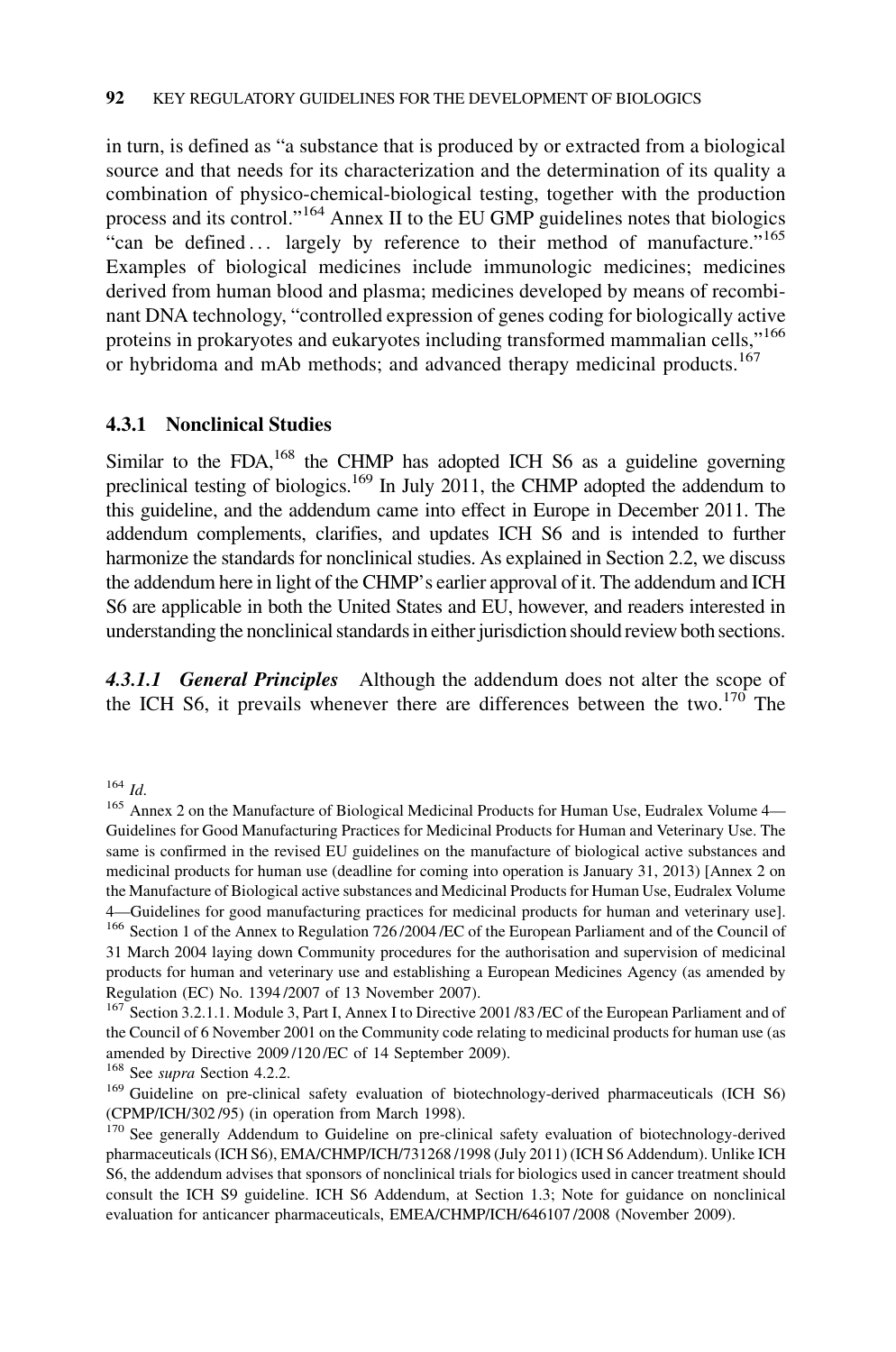addendum covers the following five topics: species selection, study design, immunogenicity, reproductive and developmental toxicity, and carcinogenicity.<sup>171</sup>

4.3.1.2 Species Selection The addendum discusses the factors that sponsors should consider in selecting relevant species for nonclinical testing.<sup>172</sup> According to the addendum, initial testing should compare target sequence homology between species, with subsequent in vitro assays making qualitative and quantitative crossspecies comparisons of relative target binding affinities, receptor–ligand occupancy, and kinetics. Sponsors also should assess functional activity. This testing should permit identification of a species model that can demonstrate potentially adverse consequences of target modulation.

When the preceding approaches cannot be used to determine relevant species, the sponsor may conduct tissue cross-reactivity studies. If no relevant species exists, the sponsor may consider homologous molecules or transgenic models, as noted in ICH  $\text{S6}$ .<sup>173</sup> Specific instructions are provided for mAbs, for which a shortterm safety study in one species—and no additional toxicity studies—are recommended.<sup>174</sup>

If there are two relevant species (one rodent and one nonrodent), the sponsor should conduct short-term studies in both. If the toxicologic findings from these studies are similar for both species, long-term studies may involve one of those species, usually the rodent species. $175$ 

4.3.1.3 Study Design Sponsors should consider PK–PD approaches—such as exposure–response relationships, modeling, or simulation approaches—when selecting the high dose for toxicity testing. The high dose should be the higher of (1) the dose providing the maximum intended pharmacologic effect in the preclinical species and (2) the dose providing "an approximately 10-fold exposure multiple over the maximum exposure to be achieved in the clinic."<sup>176</sup> When no PD endpoint is available, the sponsor should select the high dose based on PK data, as well as available in vitro binding and/or pharmacology data. Generally, repeat-dose toxicity tests should have a duration of 6 months; studies of longer duration are not considered valuable.<sup>177</sup>

Finally, the sponsor may need to assess subject recovery from the medicine's pharmacologic and toxicologic effects when these effects occur at clinically relevant exposures. One approach is to include, in at least one study, a nondosing period assessing the reversibility of the toxic effects. $178$ 

<sup>174</sup> ICH S6 Addendum, at Section 2.1.<br><sup>175</sup> *Id.* at Section 2.2.<br><sup>176</sup> *Id.* at Section 3.1.<br><sup>177</sup> *Id.* at Section 3.2.

- 
- $178$  *Id.* at Section 3.3.

<sup>&</sup>lt;sup>171</sup> ICH S6 Addendum, at Section 1.1.<br><sup>172</sup> Id. at Section 2.1. <sup>173</sup> See *supra* notes 40–42 and accompanying text.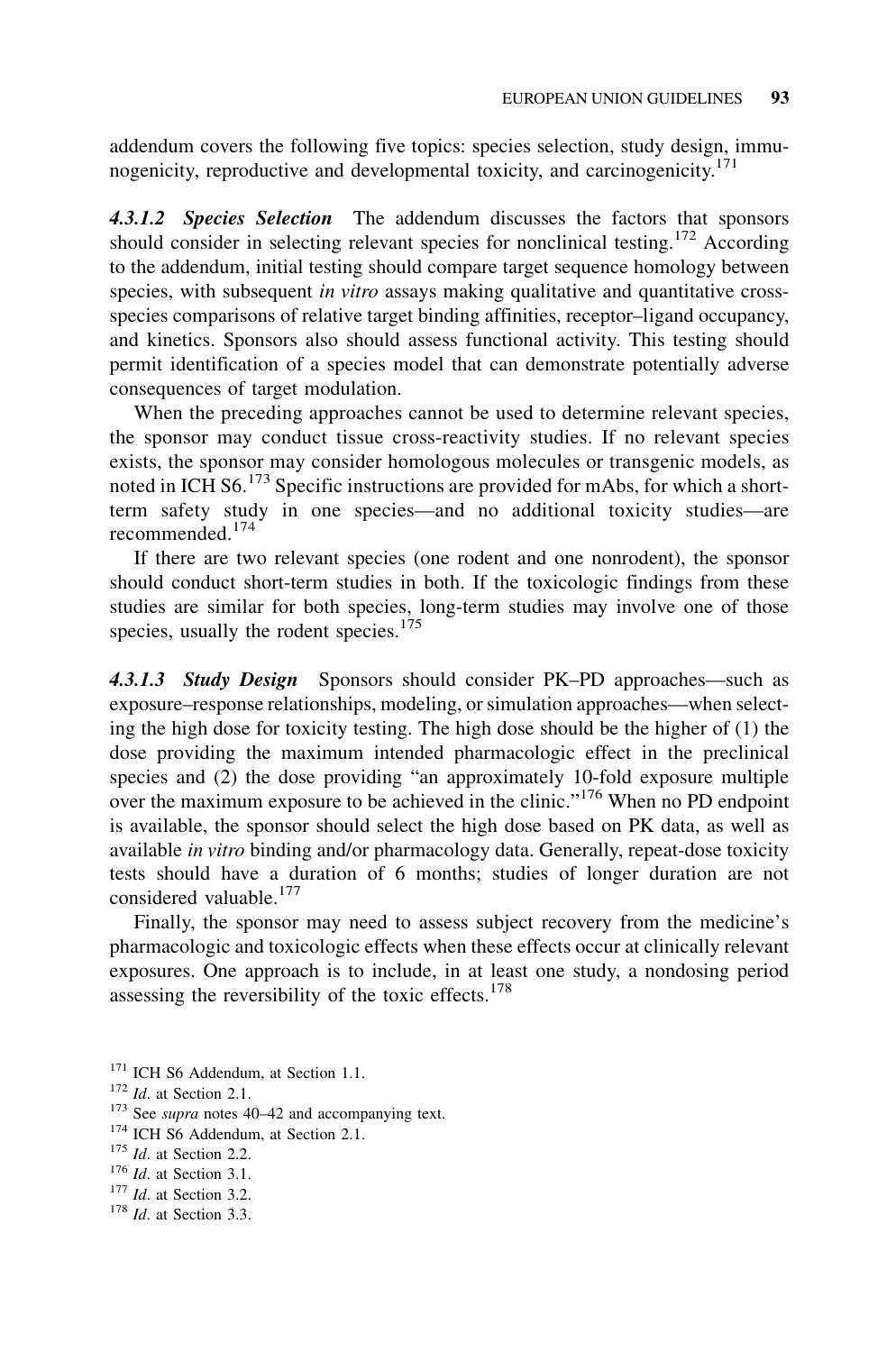4.3.1.4 Immunogenicity As noted in ICH S6, nonclinical studies are not useful in predicting potential immunogenicity of human or humanized proteins in humans.<sup>179</sup> The addendum provides more detail than ICH S6 regarding situations when the sponsor should measure antidrug antibodies (ADAs), namely when (1) there is evidence of altered PD activity, (2) there are unexpected changes in exposure in the absence of a PD marker, or (3) there is evidence of immune-mediated reactions. Collection of appropriate samples during the study is recommended, as noted in Section 2.2, because it is hard to predict the need for ADA measurement before the completion of the in-life phase of the study.<sup>180</sup>

4.3.1.5 Reproductive and Developmental Toxicity The addendum first provides general advice on reproductive and developmental testing and then discusses more specific recommendations for fertility studies, embryo–fetal development (EFD) studies and pre- and postnatal development (PPND) studies, and the timing of studies in nonhuman primates (NHPs).<sup>181</sup>

The addendum first discusses appropriate species for testing.<sup>182</sup> Reproductive studies should occur in a relevant species, but no such studies are required for products directed at foreign targets, such as bacteria and viruses. If the product is pharmacologically active in both rodents and rabbits, EFD studies should occur in both species unless teratogenicity or embryo–fetal lethality is identified in one of them. Sponsors should not use NHPs in developmental testing unless they are the only relevant species, and even then, the sponsor can provide scientific justification to use an alternative model. If no relevant species exists, the sponsor may consider using transgenic mice or homologous proteins. If the weight of the evidence (e.g., information regarding the mechanism of action, phenotypic data from genetically modified animals, or class effects) suggests an adverse effect on fertility or pregnancy, this information may permit communication of the risks, and additional studies might not be warranted.

Fertility studies should occur in mice or rats when either is a relevant species. Mating studies are impractical for NHPs, but sponsors can evaluate the reproductive tract in repeat-dose toxicity studies of sexually mature NHPs that last at least 3 months.<sup>183</sup> Concerns about effects on conception or implantation should be addressed through studies of NHPs, a transgenic model, or a homologous protein or through risk management, informed consent, and labeling. With respect to EFD and PPDN, the sponsor may conduct separate studies or may consider one study that covers day 20 of gestation to birth (an enhanced PPDN or ePPND).<sup>184</sup>

<sup>&</sup>lt;sup>179</sup> See *supra* note 47 and accompanying text.

<sup>&</sup>lt;sup>180</sup> ICH S6 Addendum, at Section 4.<br><sup>181</sup> *Id.* at Section 5.<br><sup>182</sup> *Id.* at Section 5.1.<br><sup>183</sup> *Id.* at Section 5.2.

 $184$  Id. at Section 5.3.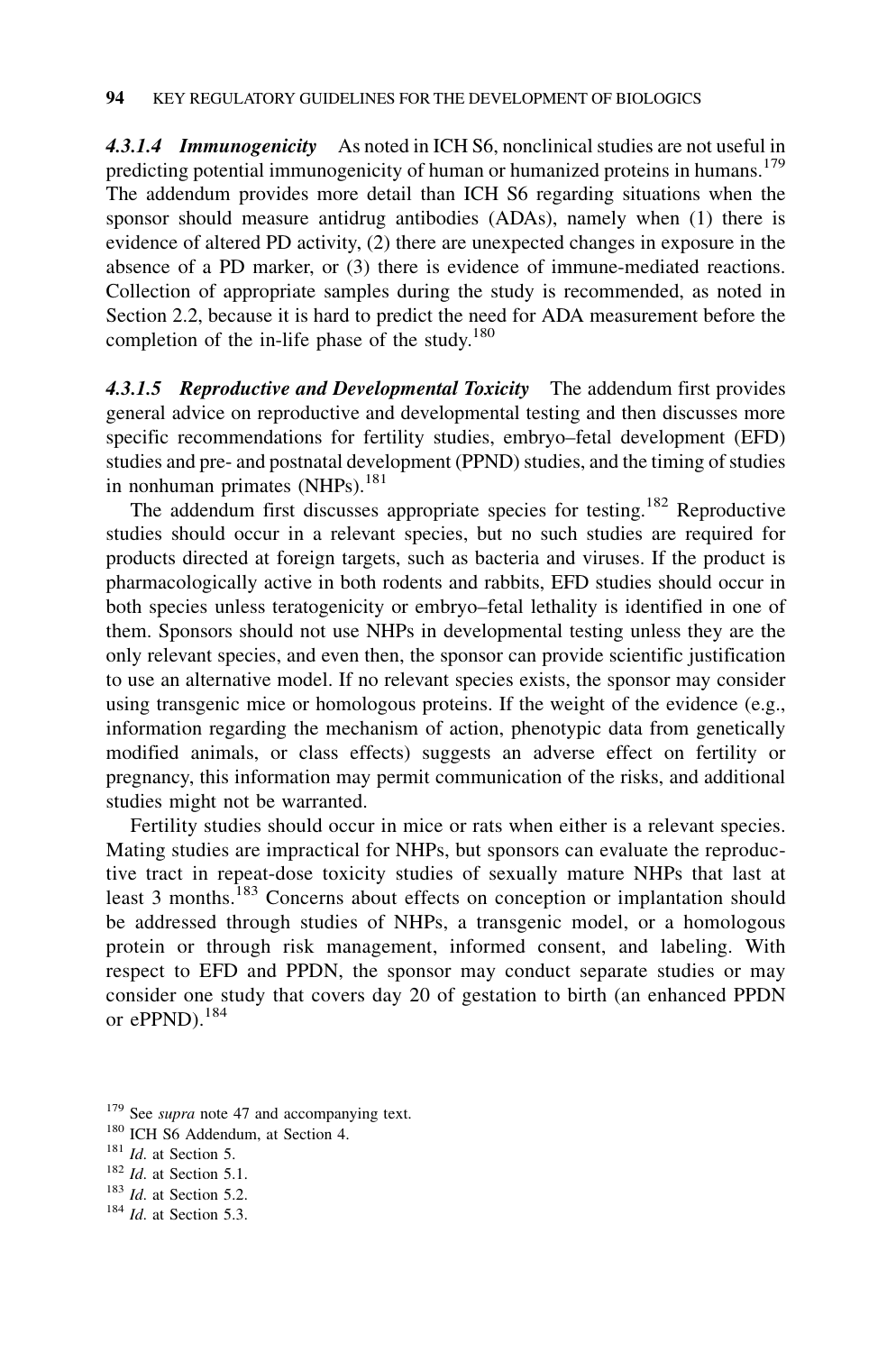If the candidate enters clinical trials before completion of EFD studies, appropriate risk management techniques (e.g., contraception) should be used in any clinical trial involving women of childbearing potential.<sup>185</sup> If these precautions are in place and NHPs are the only relevant species, the sponsor can conduct EFD and ePPND studies during phase III. When these precautions are not possible, the sponsor should submit the complete EFD report or interim ePPND study before beginning phase  $III^{186}$  When the product's mechanism of action raises serious developmental toxicity concerns and NHPs are the only relevant species, no study is necessary; instead, the labeling should disclose the concern, and the sponsor should avoid administering the candidate to women of childbearing potential.

4.3.1.6 Carcinogenicity As noted, carcinogenicity assessments of biologics are not always warranted, but the addendum provides advice for use in situations when they are appropriate.<sup>187</sup> According to the addendum, the sponsor may design a strategy addressing potential carcinogenicity based on a weight of evidence approach, including a review of relevant information, such as literature; information on class effects, target biology, and mechanisms of action; in vitro data; clinical data; and data from chronic toxicity studies.<sup>188</sup> In some cases, this review will be sufficient to address the carcinogenic potential.<sup>189</sup>

In situations when the mechanism of action raises concerns and the weight of the evidence supports them, the hazard should be addressed through product labeling and risk management practices.<sup>190</sup> If the weight of the evidence regarding a mechanism-based concern is instead unclear, the sponsor can propose additional studies to address it. $^{191}$ 

When insufficient information exists on product characteristics and mechanism of action, a more extensive assessment might be appropriate, including, for example, additional endpoints in toxicity studies.<sup>192</sup> If this assessment suggests a carcinogenicity concern, sponsors may propose additional studies or labeling to address the concern.<sup>193</sup> If this assessment instead suggests no carcinogenicity concern, additional nonclinical testing is not recommended.<sup>194</sup>

## 4.3.2 Clinical Studies in Compliance with the Clinical Trials Directive

After complying with the preclinical testing requirements, biologics also need to undergo clinical trials before a marketing authorization application (MAA) can be

```
185 Id. at Section 5.4.<br>186 Id. at Section 5.4.
<sup>187</sup> See supra Section 4.2.2.3.<br><sup>188</sup> ICH S6 Addendum, at Section 6. <sup>189</sup> Id.<br><sup>190</sup> Id.
\frac{191}{192} Id. \frac{192}{193} Id.
194 Id.
```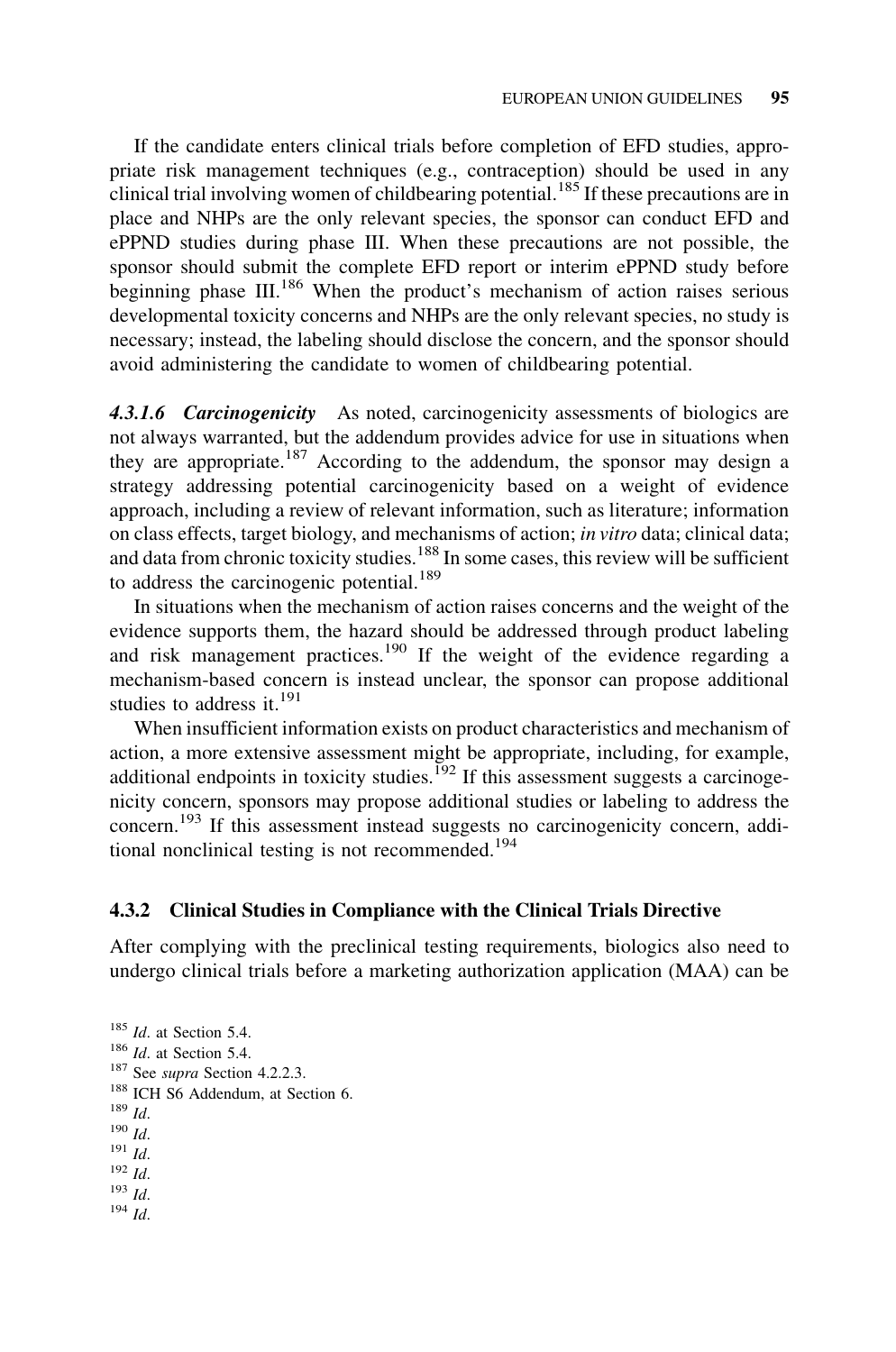submitted. The Clinical Trials Directive sets forth the general requirements for clinical trials of medicinal products, including biologics.<sup>195</sup> Because some general standards may not be relevant or appropriate for biologics, however, regulators must take a flexible approach to trials of these products. This section summarizes the requirements of the Clinical Trials Directive, noting special considerations for biologics when necessary.

4.3.2.1 Clinical Trial Authorization The Clinical Trials Directive and European Commission guidance $196$  describe the steps that a sponsor must take before commencing a clinical trial. According to these documents, a clinical trial may commence only if (1) the anticipated therapeutic and public health benefits outweigh any foreseeable risks and inconveniences to the subjects; (2) the trial subjects understand the objectives and risks of the trial and give informed, written consent to participate; (3) the trial safeguards the physical and mental integrity of the subjects; and (4) insurance covers the liability of the sponsor and investigator.

To comply with these requirements, the trial sponsor must take certain steps. In general, the sponsor must take responsibility for the following: trial conduct, appointment of an appropriate investigator, selection of the institution that will conduct the trial, quality control, data collection standards, protocol drafting, and creation of the investigator's brochure.<sup>197</sup> The sponsor then must apply for approval from both the ethics committee in the country where the trial will be conducted and competent authorities of the Member States. Written authorization may be required for all biologics trials and is required for trials involving medicines containing genetically modified organisms, medicines for gene therapy, and medicines for somatic cell therapy (including xenogenic cell therapy).<sup>198</sup> The opinion of the ethics committee should be issued within 60 days. A review period of 30 days can be added for medicines requiring written authorization noted earlier, and for xenogenic cell therapy, there are no time limits for authorization. This time frame can be extended by an additional 90 days (in addition to the original 90 days) if the ethics committee consults a national group or committee. The trial may begin only if (1) the ethics committee has issued a favorable opinion

<sup>&</sup>lt;sup>195</sup> Directive 2001/20/EC of the European Parliament and of the Council of 4 April 2001 on the approximation of the laws, regulations and administrative provisions of the Member States relating to the implementation of good clinical practice in the conduct of clinical trials on medicinal products for human use (as amended by Regulation (EC) No. 596 /2009 of 18 June 2009).

<sup>&</sup>lt;sup>196</sup> Communication from the Commission—Detailed guidance on the request to the competent authorities for authorisation of a clinical trial on a medicinal product for human use, the notification of substantial amendments and the declaration of the end of the trial (CT-1), 2010 O.J. (C 82), 1.

<sup>&</sup>lt;sup>197</sup> S. Shorthose, "Guide to EU pharmaceutical regulatory law," Alphen aan den Rijn: Kluwer Law International, 2011, p. 139.

<sup>&</sup>lt;sup>198</sup> Article 9(5) and (6), Directive 2001 /20 /EC of the European Parliament and of the Council of 4 April 2001 on the approximation of the laws, regulations and administrative provisions of the Member States relating to the implementation of good clinical practice in the conduct of clinical trials on medicinal products for human use (as amended by Regulation (EC) No. 596 /2009 of 18 June 2009).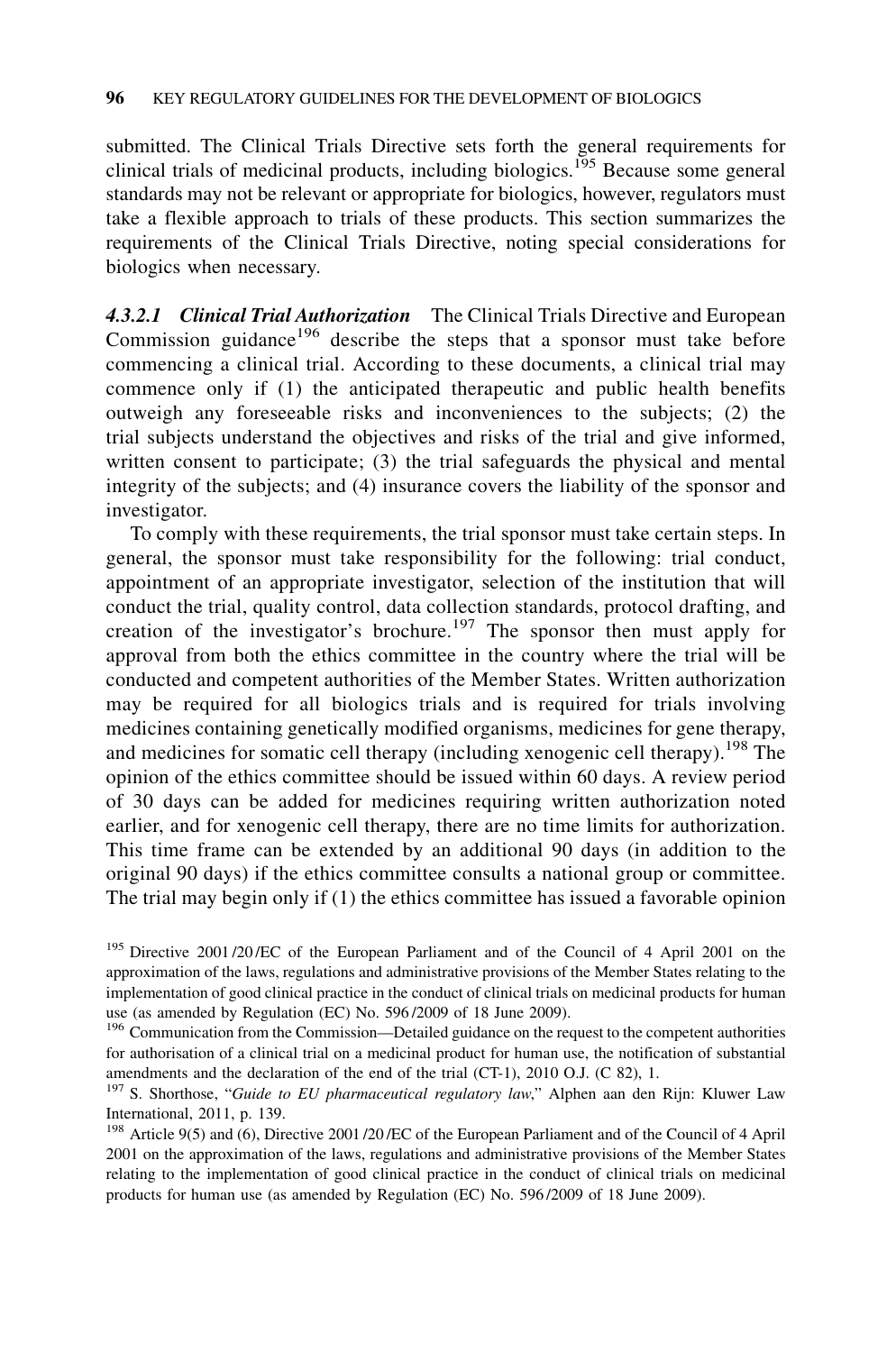and (2) no competent authority has informed the applicant of grounds for nonacceptance.<sup>199</sup>

4.3.2.2 Good Clinical Practices and Other Considerations for Clinical Trials Clinical trials of biologics must comply with GCP, as described in Directive  $2005/28$ /EC on Good Clinical Practice<sup>200</sup> and the ICH E6 guideline, which the CHMP has adopted.<sup>201</sup> The directive and guideline describe general governing principles for clinical trials. The rights, safety, and well-being of trial subjects must prevail over the interests of science and society. Investigators must obtain freely given informed consent from every trial subject before each subject is enrolled. Clinical trial information must be handled, recorded, and stored with respect for relevant confidentiality and privacy rules. Trials must comply with the ethical principles of the World Medical Association's Declaration of Helsinki. Specific GCP guidelines apply to trials of advanced therapy medicinal products.<sup>202</sup> These guidelines regulate issues such as the donation, procurement, and testing of human tissues and cells; the implementation of a traceability system; and specific rules on safety reporting and long-term follow-up.

Under the Clinical Trials Directive, special requirements apply to clinical trials conducted on minors and other persons not able to give informed legal consent.<sup>203</sup> These requirements are intended to preserve the dignity of the trial subjects, confirm that the benefits of the trial outweigh the risks, and ensure that subjects' representatives give consent with as much involvement of the subject as possible. Competent authorities must record information regarding trials in the European database of clinical trials (EudraCT), which is accessible only to other competent authorities, the European Medicines Agency (EMA), and the European Commission.<sup>204</sup>

CHMP has issued a guideline on quality requirements during the clinical trial period for investigational medicinal products (IMPs) containing biological or biotechnology-derived substances.<sup>205</sup> The guideline describes quality documentation that should be submitted to the competent authority as part of the sponsor's investigational medicinal product dossier (IMPD). Given the importance of the production process for a biologic's properties, as described in Section 3, the

<sup>&</sup>lt;sup>199</sup> Id. Article 9(1).<br><sup>200</sup> Commission Directive 2005 /28 /EC of 8 April 2005 laying down principles and detailed guidelines for good clinical practice as regards investigational medicinal products for human use, as well as the requirements for authorisation of the manufacturing or importation of such products, 2005 O.J. (L 91) 13.  $^{201}$  Note for guidance on good clinical practice, CPMP/ICH/135/95 (1997; revised July 2002) (ICH E6 Guideline).

<sup>&</sup>lt;sup>202</sup> Detailed guidelines on good clinical practice specific to advanced therapy medicinal products, ENTR/ F/2 /SF/dn D(2009) 35810 (December 3, 2009).

<sup>203</sup> Article 4 and Article 5, Directive 2001 /20 /EC of the European Parliament and of the Council of 4 April 2001 on the approximation of the laws, regulations and administrative provisions of the Member States relating to the implementation of good clinical practice in the conduct of clinical trials on medicinal products for human use (as amended by Regulation (EC) No. 596/2009 of 18 June 2009).<br><sup>204</sup> Id. Article 11.

<sup>&</sup>lt;sup>205</sup> Guideline on the requirements for quality documentation concerning biological investigational medicinal products in clinical trials, EMA/CHMP/BWP/534898 /2008 (March 15, 2012).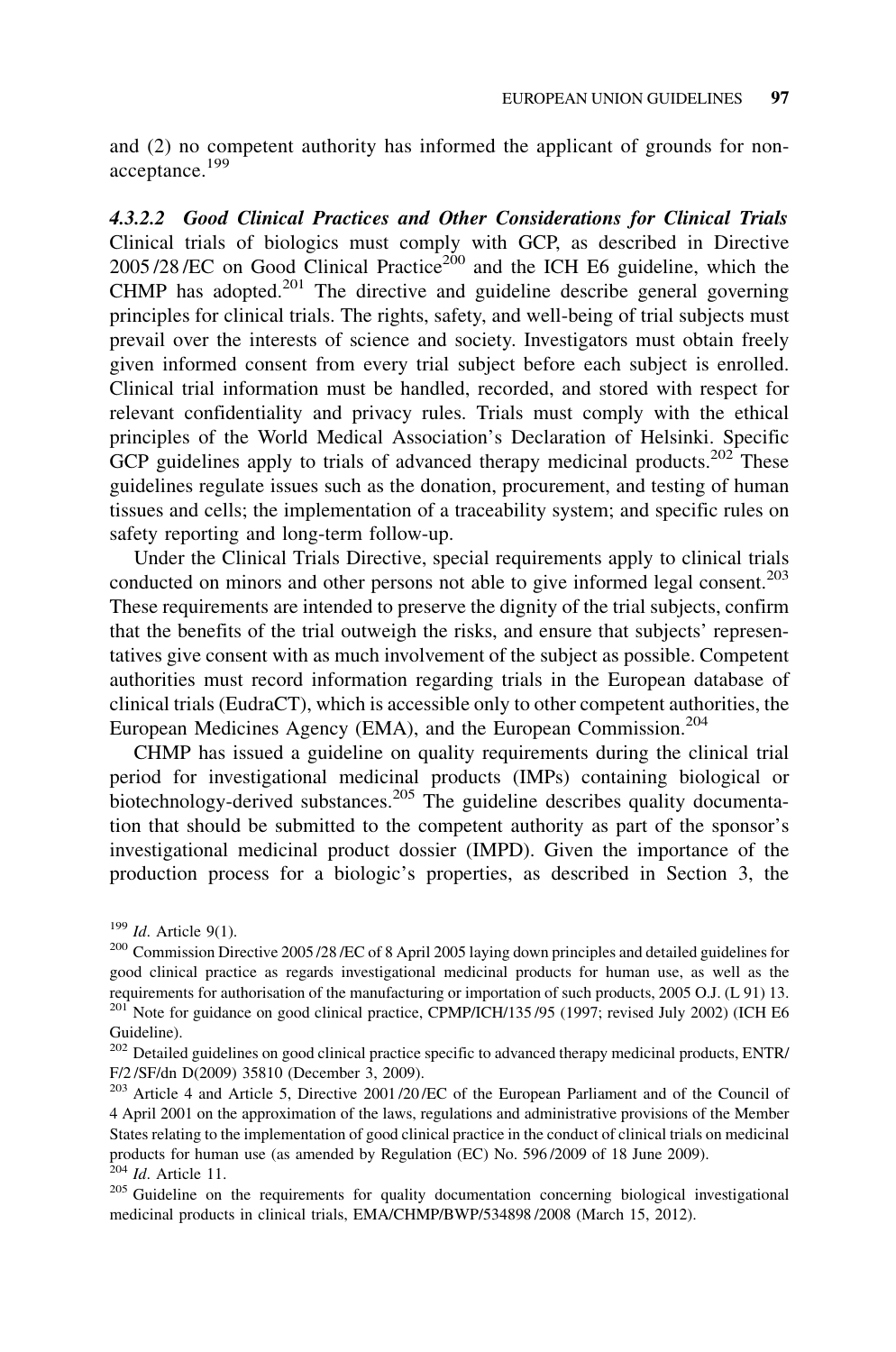guideline states that the IMPD should include, among other things (1) an adequate description of the process and process controls, including a flow chart of all successive steps and details of in-process testing, and (2) a description and justification of "any reprocessing during manufacture of the drug substance."<sup>206</sup>

The guideline also recognizes that sponsors will improve and optimize their manufacturing processes during clinical development and describes the steps sponsors should take following these changes.<sup>207</sup> Specifically, the sponsor must compare the quality attributes of the pre- and postchange biological active substances and relevant intermediates, and "[d]epending on the consequences of the change introduced and the stage of development, a comparability exercise may be necessary."<sup>208</sup> For first-in-human (FIH) clinical trials, sponsors should use product representative of the material used during the nonclinical testing phase.<sup>209</sup> Finally, with regard to characterization, the guideline requires details on the biological activity to be provided, recognizing that the extent of characterization data will further increase in later phases. $210$ 

4.3.2.3 Study Design Considerations General guidance on study design applies to biologics as well as small molecule medicines.<sup>211</sup> According to the guidance, there is a "close, but variable correlation" between phase of development and type of study, but one type of trial can occur in several different phases.<sup>212</sup> The guidance therefore identifies the "[m]ost typical kind of study for each phase."<sup>213</sup>

Phase I usually involves the initial introduction of the investigational product into human subjects, and studies in this phase usually have nontherapeutic objectives. Specifically, phase I studies typically investigate one or more of the following: (1) initial safety and tolerability; (2) PK, which are "particularly important to assess the clearance of the drug and to anticipate possible accumulation of parent drug or metabolites and potential drug-drug interactions"; (3) PD; and (4) drug activity, to preliminarily determine the potential therapeutic benefit of a medicine.<sup> $214$ </sup> The most typical phase I study is the human pharmacology study. According to the guidance, phase I studies may be conducted in healthy volunteers or certain types of patients (e.g., patients with mild hypertension). If the medicine has significant potential toxicity (e.g., cytotoxic products), the trial will usually be conducted in patients.

The CHMP introduced new guidelines on FIH studies after the 2006 TeGenero incident. That case involved a FIH clinical trial of a novel mAb, during which

 $^{206}$  *Id.* at S.2.2.<br> $^{207}$  *Id.* at S.2.6.  $\frac{^{208}}{^{209}}$  *Id.*<br> $\frac{^{210}}{1d}$ . at S.3.1. <sup>211</sup> Note for guidance on general considerations for clinical trials, CPMP/ICH/291/95 (March 1998) (ICH E8 Guideline).  $^{212}$  *Id.* at 3.1.3. <sup>213</sup> Id. at 3.1.3.1, 3.1.3.2, 3.1.3.3.<br><sup>214</sup> Id. at 3.1.3.1.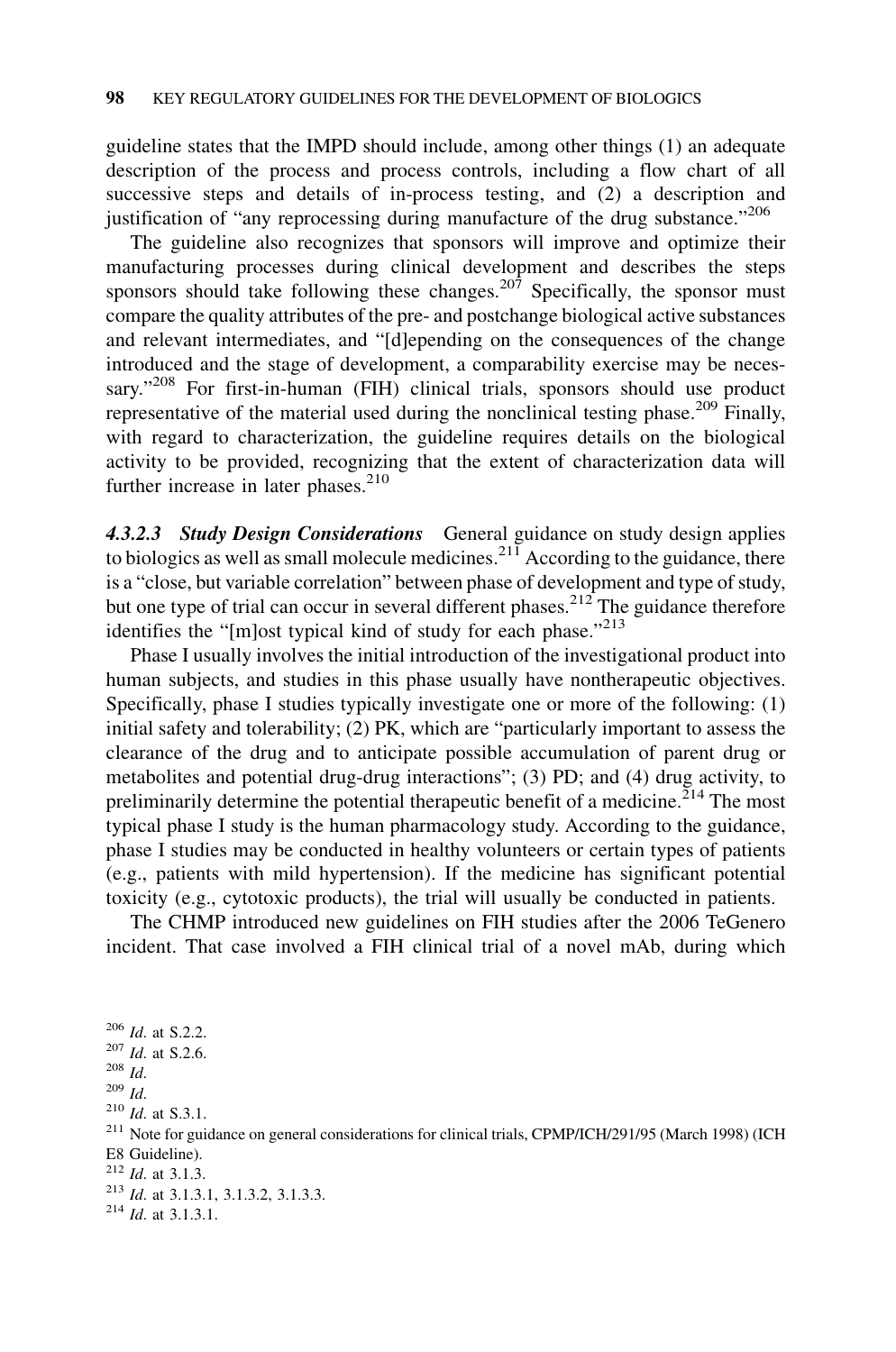subjects experienced severe adverse events, including multiorgan failure.<sup>215</sup> The new guideline describes risk factors helpful in identifying potential severe adverse reactions, including concerns derived from knowledge or lack thereof regarding (1) the product's mode of action, (2) the nature of the target, or (3) the relevance of animal models. $216$  The guideline also discusses quality, nonclinical, and clinical study design considerations for minimizing risk to human subjects.<sup>217</sup>

The most typical phase II study is a therapeutic exploratory study that explores efficacy in narrowly defined, relatively homogenous groups of patients. Initially, studies may use a variety of designs (e.g., concurrent controls and comparisons with baseline status). Subsequent phase II trials usually are randomized and concurrently controlled, allowing for evaluation of the medicine's safety and efficacy for a particular indication. A major goal of this phase is to determine the dose(s) for phase III trials.<sup>218</sup>

Phase III typically involves therapeutic confirmatory studies that are designed to verify the preliminary evidence obtained in phase II and to provide a sufficient basis for marketing authorization. Phase III studies "may also further explore the doseresponse relationship, or explore the drug's use in wider populations, in different stages of disease, or in combination with another  $[$ medicine].<sup>"219</sup> With regard to medicines administered for long periods, extended exposure trials ordinarily occur during phase III, although the sponsor may start them in phase  $II^{220}$ 

To ensure that clinical trials in all three phases of development will be adequate to support an MAA, sponsors should design these trials with the MAA requirements in mind. Biologics in general need to comply with the requirements set out in Part III of the CTD, and advanced therapy medicinal products need to comply with the requirements described in Part IV of the CTD. Section 3.3, *infra*, provides more information regarding the MAA.

4.3.2.4 Consultation with the European Medicines Agency A sponsor may obtain, from the EMA, scientific advice regarding clinical trial protocols.<sup>221</sup> Although this advice does not bind the ethics committee and national competent authority and is not binding for purposes of a future MAA, it can be useful to guide revisions to the protocol.<sup>222</sup> The agency's remarks will only address scientific issues

<sup>216</sup> CHMP Guideline on strategies to identify and mitigate risks for first-in-human clinical trials with investigational medicinal products, EMEA/CHMP/SWP/28367 /07 (July 19, 2007), at Section 4.1.

<sup>&</sup>lt;sup>215</sup> Ganesh Suntharalingam et al., Cytokine Storm in a Phase 1 Trial of the Anti-CD28 Monoclonal Antibody TGN1412, 355(10) N ENGL. J. MED. 1018, 1018 (2006).

<sup>&</sup>lt;sup>217</sup> *Id.* at Sections 4.2–4.4.<br><sup>218</sup> ICH E8 Guideline, at 3.1.3.2.<br><sup>219</sup> *Id.* at 3.1.3.3.

<sup>&</sup>lt;sup>220</sup> Id.<br><sup>221</sup> Article 57(1)(n), Regulation 726/2004 /EC of the European Parliament and of the Council of 31 March 2004 laying down Community procedures for the authorisation and supervision of medicinal products for human and veterinary use and establishing a European Medicines Agency (as amended by Regulation (EU) No. 1235 /2010 of 15 December 2010).

<sup>&</sup>lt;sup>222</sup> EMA, Scientific Advice, http://www.ema.europa.eu/ema/index.jsp?curl=pages/regulation/general/ general\_content\_000050.jsp&mid=WC0b01ac05800229bb&jsenabled=true (last accessed December 3, 2012).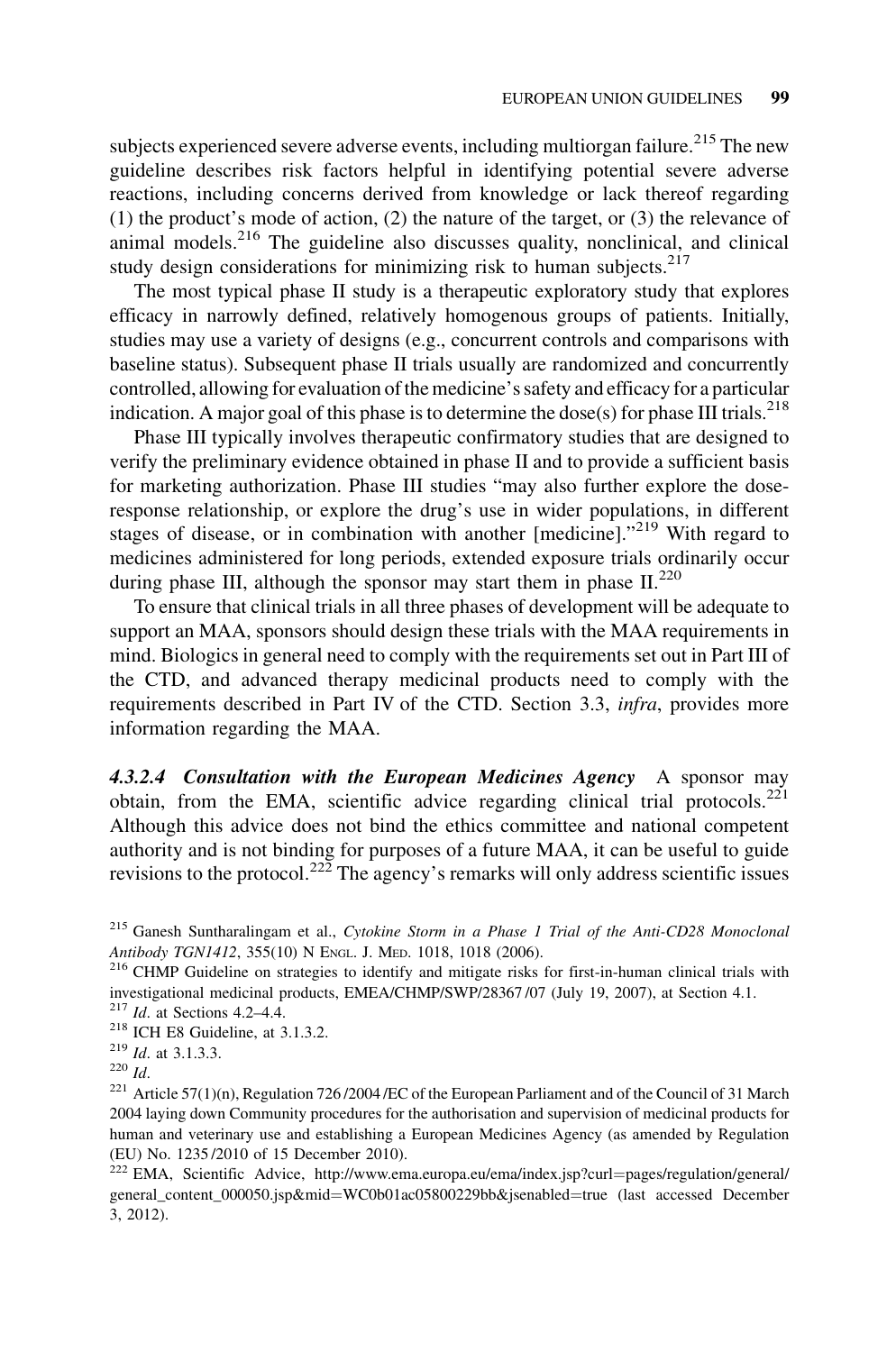and will generally focus on matters such as the selection of endpoints and comparator, the duration of treatment or follow-up, and the design of pivotal studies.<sup>223</sup> Advice also might address a sponsor's proposal to deviate from a CHMP guideline.<sup>224</sup> If the applicant decides not to follow the EMA's advice, it should justify this decision in its  $MAA<sup>225</sup> EMA$  guidance details the procedures for requesting scientific advice. $^{226}$ 

The fact that an applicant requests advice from EMA does not preclude it from also seeking advice from national competent authorities or from foreign regulators, such as the FDA. The process of obtaining advice from the national competent authorities is often less formal than requesting advice from the EMA, and such advice can prove helpful. Consequently, seeking such advice is a common choice among applicants. $227$ 

Applicants also may seek parallel scientific advice from the EMA and FDA.<sup>228</sup> Generally, the parallel scientific procedure is available for "important breakthrough drugs," products that the EMA and FDA have identified as falling within therapeutic areas of overlapping interest (e.g., oncology products, vaccines, and blood products), and products with "significant clinical safety, animal toxicology, or unique manufacturing concerns that could impede... development."<sup>229</sup> The goal of these meetings is to provide clarity regarding the regulatory requirements of each region and the reasons for any differences between them.<sup>230</sup> A sponsor requesting parallel advice should authorize the agencies to exchange all information about the product, including trade secrets. $^{231}$  After the parallel scientific advice procedure, each agency will provide its own independent advice on the questions at issue.<sup>232</sup> There is no guarantee of harmonized advice or identical regulatory decisions on the approvability of the product.<sup>233</sup> Nevertheless, sponsors are increasingly requesting parallel scientific advice. For example, in the period ranging from September 2009 to September 2010, the agencies received seven requests for such advice. $234$ 

<sup>&</sup>lt;sup>223</sup> See Shorthose, *supra* note 197, at 141.<br><sup>224</sup> European Medicines Agency guidance for companies requesting scientific advice and protocol assistance, EMEA-H-4260-01-Rev. 6 (May 21, 2010).<br><sup>225</sup> Id. Item 20.

<sup>&</sup>lt;sup>226</sup> See generally *id.* <sup>227</sup> See Shorthose, *supra* note 197, at 143.

<sup>&</sup>lt;sup>228</sup> EMA/FDA, General Principles: EMEA-FDA Parallel Scientific Advice, EMEA/24517/2009 (July 2009), at 1.

 $\frac{229}{230}$  *Id.* at 2.<br>  $\frac{230}{231}$  *Id.* 

 $^{232}_{233}$  *Id.* at 3.  $^{233}_{1d.}$ 

<sup>&</sup>lt;sup>234</sup> EMA/FDA, Interactions between the European Medicines Agency and U.S. Food and Drug Administration September 2009–September 2010, EMA/705027 /2010 (June 2011), Section 6.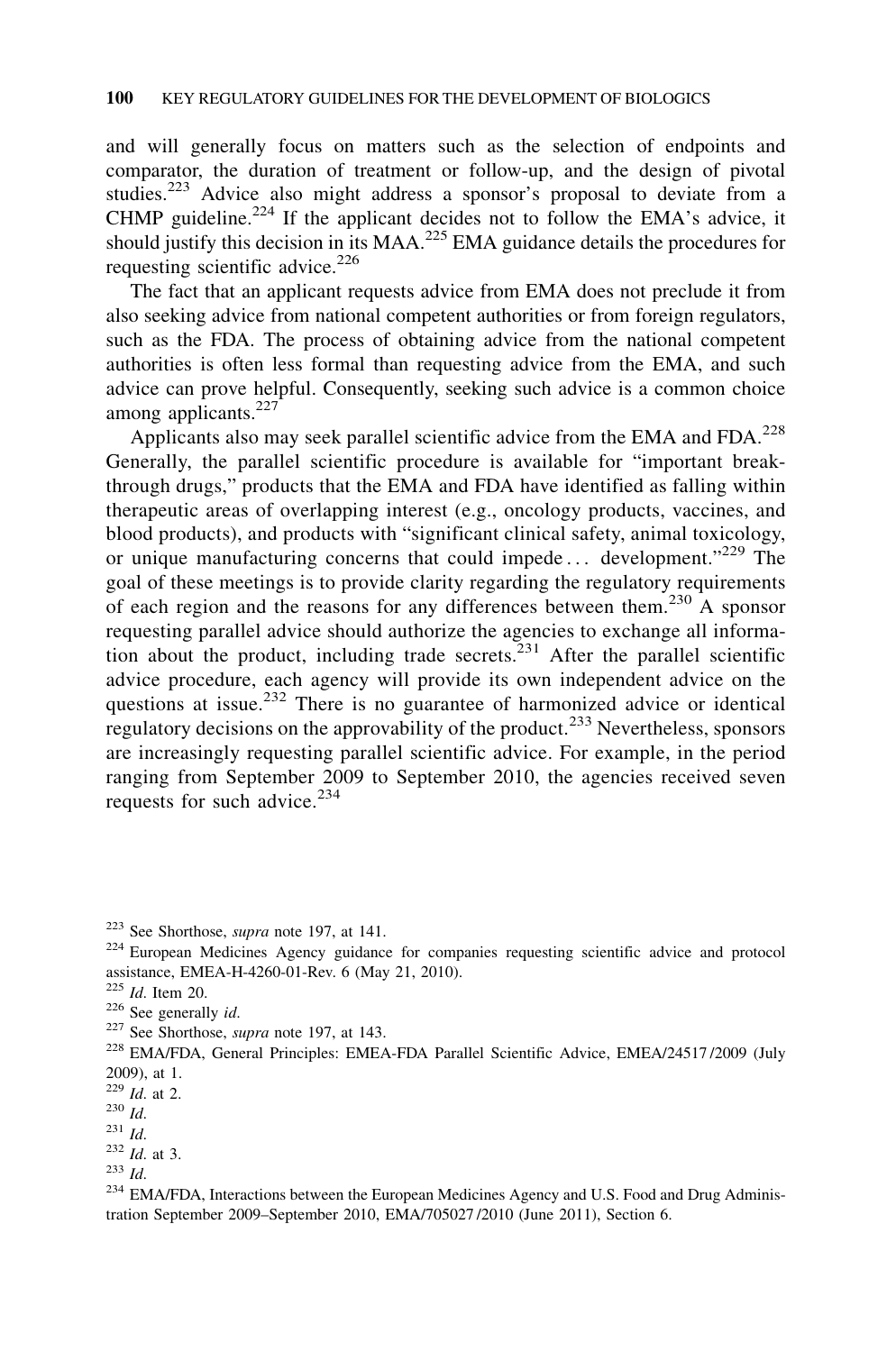## 4.3.3 The Marketing Authorization Application: Contents and Approval Standard

Many biologics fall under the scope of the centralized marketing authorization procedure, which is mandatory for medicines developed through biotechnological methods (recombinant DNA technology; controlled expression of genes coding for biologically active proteins in prokaryotes and eukaryotes, including transformed mammalian cells; and hybridoma and mAb methods).<sup>235</sup> For example, the following are subject to the centralized procedure: cell therapy, gene therapy, vaccines from strains developed through recombinant DNA technology (including gene deletion), and "any medicinal product for which a monoclonal antibody is used at any stage in the manufacturing process."<sup>236</sup>

Nonetheless, some biologics are still approved at the Member State level. For example, many vaccines do not fall within the scope of the centralized procedure. The EMA has published a guideline intended to harmonize the summaries of product characteristics and patient information leaflets for human vaccines.<sup>237</sup> This chapter discusses the requirements of the EU centralized procedure.

The approval standards for biotechnology products are the same as for chemically synthesized medicines. Both types of products must be safe and effective and have appropriate quality. Because of their special characteristics, however, biotechnology products must comply with several additional dossier requirements.

The MAA for a biotechnology product must meet the standard dossier submission requirements, as described in Article 8 of the Medicines Directive.<sup>238</sup> Consequently, the MAA must generally comply with the CTD format, including with respect to Module I (administrative information, including labeling and mock-ups), Module 2 (various summaries), Module 3 (chemical, pharmaceutical, and biological information), Module 4 (nonclinical reports), and Module 5 (clinical study reports).<sup>239</sup>

MAAs for biologics also must meet special requirements. The applicant must thoroughly describe the manufacturing process and must (1) provide information on the origin and history of the starting materials; (2) demonstrate that the active substance complies with specific measures for preventing the transmission of animal spongiform encephalopathies; (3) if cell banks are used, demonstrate that cell

<sup>&</sup>lt;sup>235</sup> Article 3(1) and Annex to Regulation 726/2004/EC of the European Parliament and of the Council of 31 March 2004 laying down Community procedures for the authorisation and supervision of medicinal products for human and veterinary use and establishing a European Medicines Agency (as amended by Regulation (EC) No. 1394 /2007 of 13 November 2007).

<sup>&</sup>lt;sup>236</sup> European Commission, Notice to Applicants, vol. 2A, ch. 4, of April 2006 (ENTR/F2/BL D(2006)), Section 1.1.

<sup>&</sup>lt;sup>237</sup> CPMP Guideline on pharmaceutical aspects of the product information for human vaccines, EMEA/ CPMP/BWP/2758 /02 (November 23, 2003). Revisions to this guideline are under consideration. Concept paper on a revision of the guideline on pharmaceutical aspects of the product information for human vaccines EMEA/CHMP/BWP/290688 /2009 (June 17, 2009).

<sup>238</sup> 8, Directive 2001 /83 /EC of the European Parliament and of the Council of 6 November 2001 on the Community code relating to medicinal products for human use (as amended by Directive 2011 /62 /EU of 8 June 2011).

<sup>239</sup> Id. at Annex I, Table of Contents.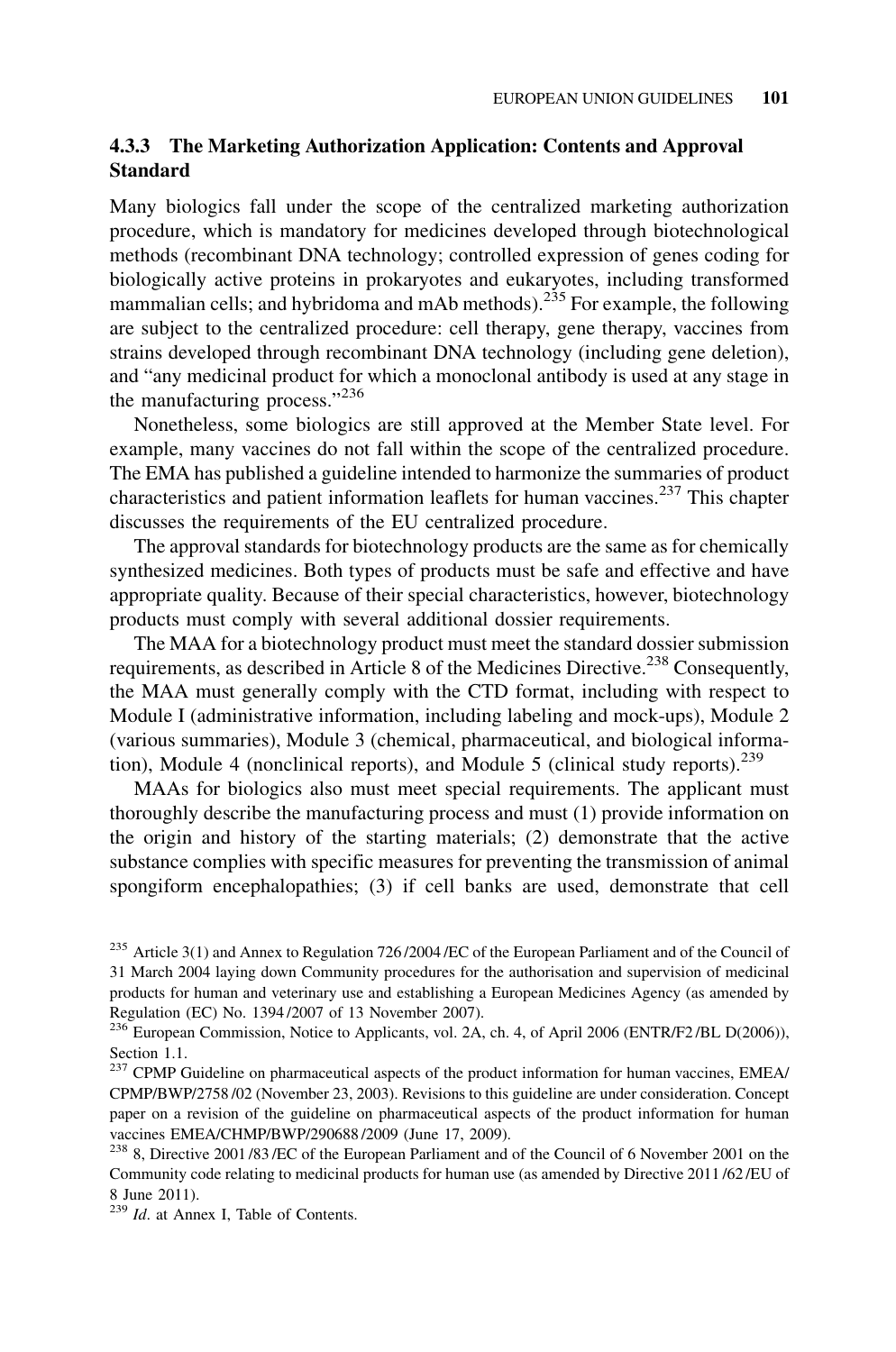characteristics remain unchanged at the passage level for production (and beyond); (4) provide information as to whether there are adventitious agents in seed materials, cell banks, pools of serum or plasma, and all other materials of biological origin, and, if it is not possible to avoid the presence of potentially pathogenic adventitious agents, show that further processing ensures elimination or inactivation of the agents; (5) if possible, base vaccine production on a seed lot system and established cell banks; (6) in case of medicines derived from human blood or plasma, describe the origin, criteria, and procedures for the collection, transportation, and storage of the starting material; and  $(7)$  describe the manufacturing facilities and equipment.<sup>240</sup>

Other special rules apply certain types of biological medicines. For example, for plasma-derived medicinal products, the applicant must provide an information dossier, the Plasma Master File. MAAs for vaccines other than for influenza need to contain a Vaccine Antigen Master File. Special rules also apply to advanced therapy medicinal products, including gene therapies, somatic cell therapies, and tissue-engineered products. $^{241}$ 

## 4.4 REGULATORY STRATEGIES FOR WORLDWIDE MARKETING OF BIOLOGICAL PRODUCTS

#### 4.4.1 Acceptance of Foreign Clinical Studies in the United States and Europe

4.4.1.1 United States The FDA has adopted two regulations governing its acceptance of foreign clinical data, one applicable to supportive data and one applicable to data that form the sole basis for approval. Both regulations require the sponsor to meet certain conditions before the FDA will agree to use of the data.

First, the FDA accepts "well-designed and well-conducted" foreign, non-IND studies as "support" for an IND or BLA if two conditions are met.<sup>242</sup> The FDA generally must be able to conduct an onsite inspection of the data, if necessary.<sup>243</sup> The sponsor also must have conducted the study using GCP, as defined in 21 C.F.R. § 312.120.<sup>244</sup> For purposes of that regulation, GCP means standards that ensure the credibility of the results and the protection of subjects, including independent ethics board approval and documentation of subjects' informed consent.<sup>245</sup> Complying with ICH E6, the GCP guidance, is one way but not the only way—to meet this requirement.<sup>246</sup> The FDA recently issued guidance on

 $240$  *Id.* at Annex I, Section 3.2.1.2.

<sup>&</sup>lt;sup>241</sup> Advanced therapy medicinal products are regulated under a separate regime, Regulation 1394/2007/ EC of the European Parliament and of the Council of 13 November 2007 on advanced therapy medicinal products and amending Directive 2001 /83 /EC and Regulation (EC) No. 726 /2004 (as amended by Regulation (EU) No. 1235/2010 of 15 December 2010).<br><sup>242</sup> 21 C.F.R. § 312.120(a)(1).

<sup>&</sup>lt;sup>243</sup> 21 C.F.R. § 312.120(a)(1)(ii). <sup>244</sup> 21 C.F.R. § 312.120(a)(1)(i).

<sup>&</sup>lt;sup>245</sup> *Id.*; see also 73 Fed. Reg. 22800, 22807 (April 28, 2008). <sup>246</sup> 73 Fed. Reg. at 22807.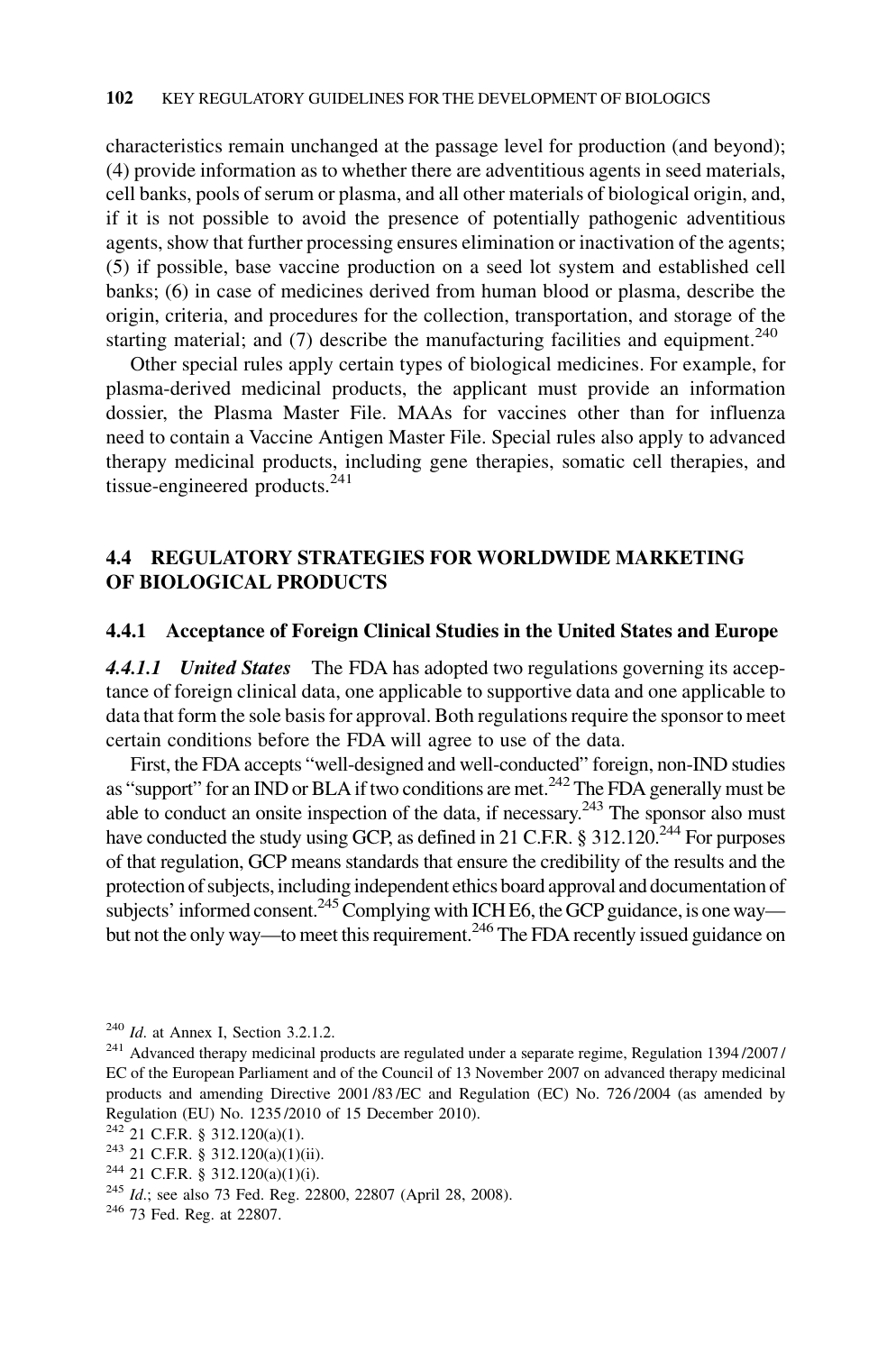submitting information to demonstrate compliance with 21 C.F.R. § 312.120.<sup>247</sup> After these threshold criteria are met, the FDAwill use the factors described in ICH E5, Ethnic Factors in the Acceptability of Foreign Clinical Data, to determine the scientific relevance of the data with respect to the US population and the need for additional bridging data to confirm their value. This exercise is described in Section 4.2, infra.

Second, when foreign data are intended to form the sole basis for United States marketing approval, the sponsor must comply with GCP and meet three other criteria.<sup>248</sup> The FDA must deem the foreign data to be "[a]pplicable to the U.S. population and U.S. medical practice" using the criteria described in ICH  $E5.^{249}$ The clinical investigators must have "recognized competence." Finally, the data must be considered valid without the need for an onsite FDA inspection, or the FDA must be able to validate the data through such an inspection.

4.4.1.2 Europe Directive 2001 /83 /EC allows for clinical trials conducted outside the European Union to be taken into consideration during the review of an MAA in the European Union if such trials have been designed, implemented, and reported based on principles equivalent to those of the Clinical Trials Directive with regard to good clinical practice and ethical principles. Moreover, they should comply with the ethical principles outlined in the Declaration of Helsinki.<sup>250</sup> The applicant must submit a statement declaring such compliance as part of the  $MAA$ .<sup>251</sup>

In December 2008, the EMA published a strategy paper on the acceptance of data from foreign clinical trials conducted in "third countries," particularly those outside the "'traditional' Western European and North American research areas."<sup>252</sup> According to this strategy paper, there is a "growing concern both among regulators and in public debate about how well these trials are conducted from an ethical and scientific/organizational standpoint."<sup>253</sup> The EMA has called for increased cooperation between international regulatory authorities involved in the supervision of clinical trials and has put forth other proposals to address these issues.<sup>254</sup>

<sup>&</sup>lt;sup>247</sup> FDA, Guidance for Industry and FDA Staff: FDA Acceptance of Foreign Clinical Studies Not Conducted Under an IND Frequently Asked Questions (March 2012).<br><sup>248</sup> 21 C.F.R. § 314.106(b); Murray M. Lumpkin, M.D., M.Sc., Deputy Commissioner, Int'l Programs,

FDA, FDA Perspective on Int'l Clinical Trials, Presentation at FDA Clinical Trials Workshop (November 8, 2011), Slide 7.<br><sup>249</sup> Lumpkin, *supra* note 248, Slide 14.

<sup>&</sup>lt;sup>250</sup> Recital 8, Annex I to Directive 2001/83/EC of 6 November 2001 on the Community code relating to medicinal products for human use (as amended by Directive 2009 /120 /EC of 14 September 2009).

<sup>&</sup>lt;sup>251</sup> Article 8 of Directive 2001/83/EC of 6 November 2001 on the Community code relating to medicinal products for human use (as amended by Directive 2011 /62 /EU of 8 June 2011).

<sup>&</sup>lt;sup>252</sup> EMEA strategy paper: Acceptance of clinical trials conducted in third countries, for evaluation in Marketing Authorisation Applications, December 5, 2008, EMEA/228067 /2008.  $^{253}$  *Id.* 

<sup>&</sup>lt;sup>254</sup> See, e.g., *id.*; "Reflection paper on ethical and GCP aspects of clinical trials of medicinal products for human use conducted outside of the EU/EEA and submitted in marketing authorisation applications to the EU Regulatory Authorities," April 16, 2012, EMA/121340 /2011; "International workshop on the ethical and good-clinical-practice aspects of clinical trials conducted in third countries", held from June 9, 2010, to July 9, 2010, in London, UK.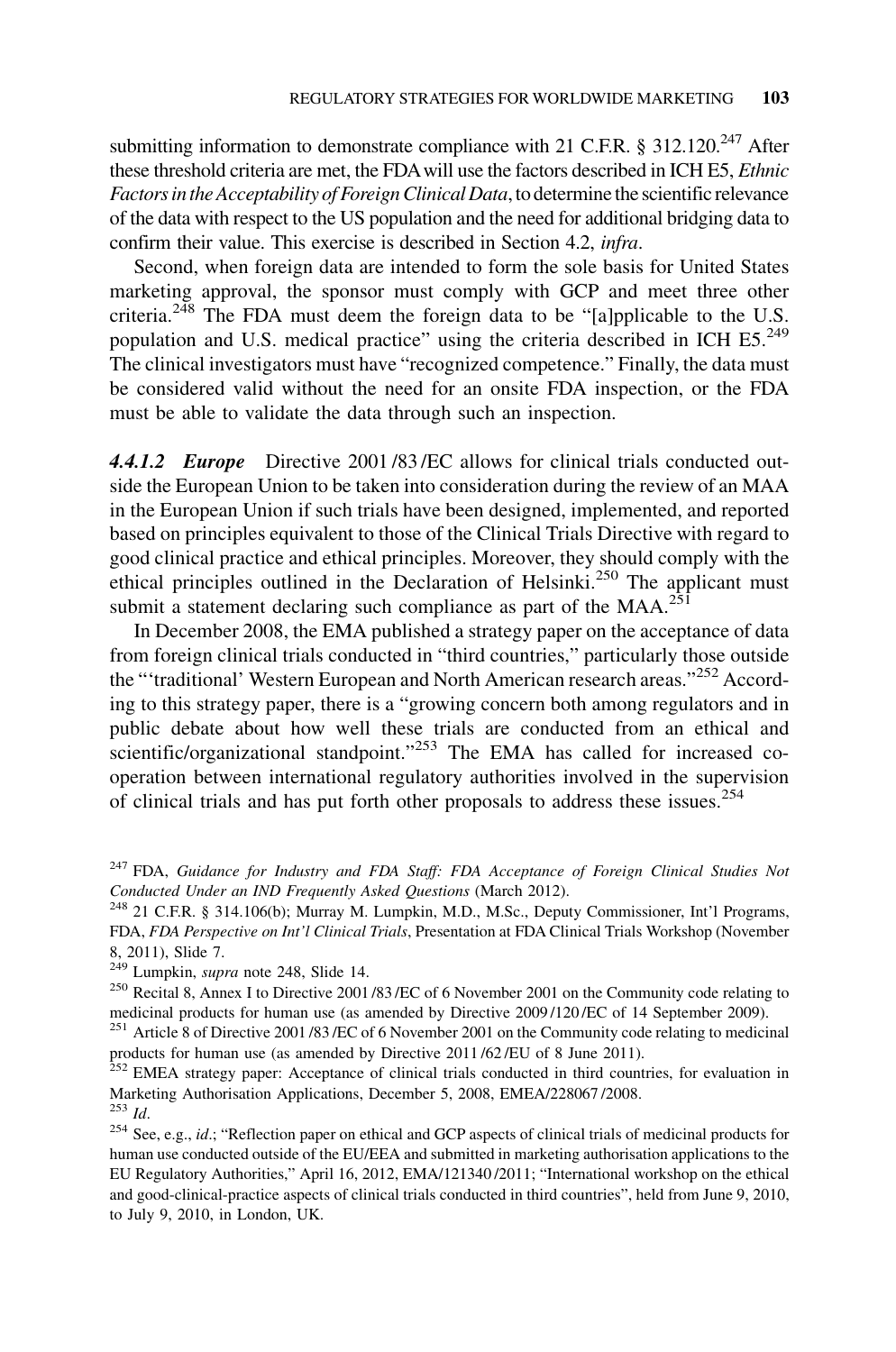#### 4.4.2 Foreign and Multinational Clinical Studies: Addressing Ethnic Factors

ICH E5 describes strategies to extrapolate clinical data generated in one region to support approval in another based on an assessment of ethnic factors' impact on the medicine's safety and efficacy.<sup>255</sup> "Ethnic factors" include intrinsic factors, such as genetics and age, and extrinsic factors, such as regional clinical trial conduct and medical practice.<sup>256</sup>

For the ICH E5 framework to apply, the clinical trial must meet the regulatory requirements (e.g., choice of control, trial endpoints, and key design features) of the region where approval is sought.<sup>257</sup> Regulators then assess the medicine's sensitivity to ethnic factors using information about its PK and PD and their relationship to safety and efficacy.<sup>258</sup> Based on the level of ethnic sensitivity, regulators will then determine whether existing data show the trials' relevance to the new region or whether a bridging study is necessary to confirm their relevance.<sup>259</sup> For example, when the medicine is ethnically insensitive and extrinsic factors in the two regions are similar, regulators might not require a bridging study.<sup>260</sup> Generally, one bridging study will suffice for extrapolation under ICH E5 unless the bridging study is too small to assess safety or does not confirm the relevance of the foreign data to the new region's population.<sup>261</sup> In these cases, regulators in the new region likely will require additional data. Depending on the circumstances, a bridging study might use pharmacologic endpoints or might constitute a controlled clinical trial.<sup>262</sup> Separate safety data might be needed when the sponsor does not need to perform a bridging efficacy study or when the efficacy study is not powered for safety. $263$ 

ICH E5 and its companion Q&A guidance also discuss strategies for a multinational trial to support simultaneous registration applications in multiple countries.<sup>264</sup> The trial's goals would be to show efficacy in each region and to compare regional results to show insensitivity to ethnic factors.<sup>265</sup> In designing these types of studies, sponsors should choose a primary endpoint that is acceptable to all regional regulatory authorities (or when this is impossible, collect data on all primary endpoints in all regions for comparison).<sup>266</sup> The sponsor should use a common

 $^{255}$  FDA, ICH E5: Ethnic Factors in the Acceptability of Foreign Clinical Data, as adopted by FDA at 63 Fed. Reg. 31790, 31791 (June 10, 1998).<br><sup>256</sup> Id. at 31791, 31793-31794.

 $257$  Id. at 31791-31792; FDA/ICH, Guidance for Industry: E5 - Ethnic Factors in the Acceptability of Foreign Clinical Data: Questions & Answers 4 (September 2006) (ICH E5 Q&A).

<sup>&</sup>lt;sup>258</sup> 63 Fed. Reg. at 31792.<br><sup>259</sup> Id.<br><sup>260</sup> Id.<br><sup>261</sup> Id. at 31792–31793.

<sup>&</sup>lt;sup>263</sup> Id. at 31793.<br><sup>264</sup> See id. at 31793; ICH E5 Q&A, at 6.

 $^{265}$  ICH E5 Q&A, at 6.<br><sup>266</sup> Id.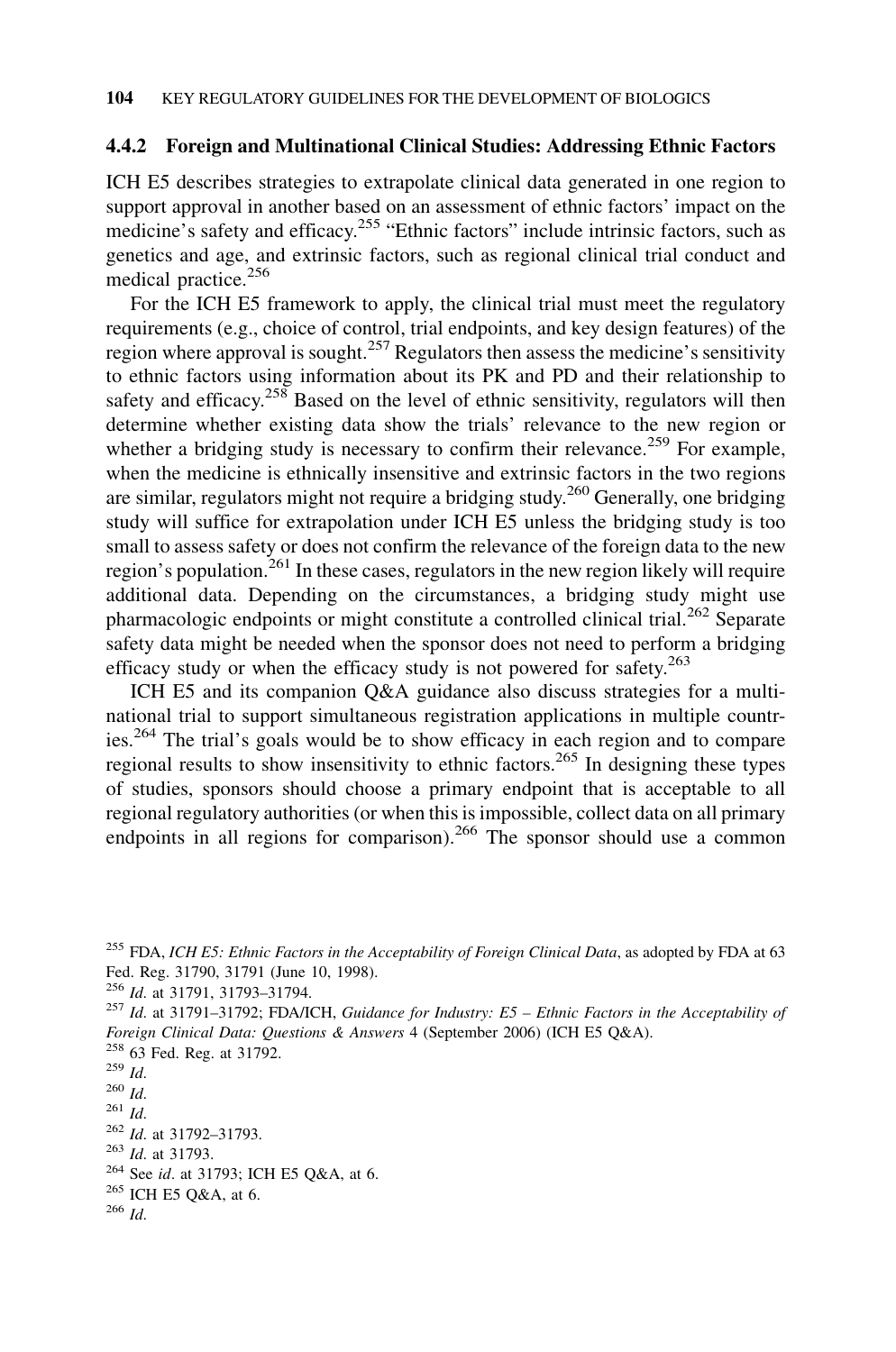protocol to collect endpoint data and should power the study to permit an efficacy showing in each region.<sup>267</sup> Collection of safety data should be as uniform as possible across regions, and the study should meet all regional requirements for design and analysis.<sup>268</sup> Other factors relevant to study design, such as definition of disease and choice of control group, should be discussed with regional regulatory authorities.<sup>269</sup> The sponsor should provide the results by region and assess the consistency of the product's effect across regions.<sup>270</sup> When the regional results are persuasive, this showing can confirm the relevancy of the foreign results as further support for the regional marketing application.<sup>271</sup>

## 4.5 PREVENTIVE VACCINE DEVELOPMENT: SPECIAL CONSIDERATIONS

## 4.5.1 General Considerations for Vaccine Development in the United States

Development of a vaccine for FDA approval presents special issues. For example, vaccines are often intended for use in healthy populations; thus, they present distinct risk– benefit issues from therapeutic products.<sup>272</sup> As another example, data regarding concomitant use of other vaccinations are important to licensure.<sup>273</sup> Section 5.1 provides an overview of vaccine development issues in the United States, including necessary studies by phase of development, study endpoints, and the possible need for bridging studies.

4.5.1.1 Types of Studies by Phase of Development For vaccines, phase 1 studies involve an initial assessment of safety and immunogenicity in a small number of healthy adult volunteers, ordinarily individuals at low risk of contracting the disease of interest.<sup>274</sup> The phase 1 study primarily assesses safety. Investigators should monitor patients for local and systemic adverse events at specified times in the week after administration and in the months that follow (including an assessment at 6 months after the last dose).<sup>275</sup> The protocol should include a toxicity grading scale for these events.<sup>276</sup> The stopping criteria generally must be more conservative than in therapeutic settings because vaccine trials enroll healthy individuals.<sup>277</sup> When the

 $^{267}$  *Id.* at 6–7.<br><sup>268</sup> *Id.* at 7.

 $\frac{^{269}}{^{270}}$  *Id.* at 7.<br><sup>270</sup> *Id.* at 6.

<sup>272</sup> Karen L. Goldenthal, M.D., Loris D. McVittie, Ph.D., Cynthia Kleppinger, M.D., and Antonia Gerber, M.D., Div. of Vaccines and Related Products Applications, CBER, FDA, in BIOLOGICS DEVELOPMENT: A REGULATORY OVERVIEW 99, 100 (Mark Mathieu, ed., 3rd ed., 2004).<br>
<sup>273</sup> Id. at 101.<br>
<sup>274</sup> Id

<sup>275</sup> Id. at 102.<br><sup>276</sup> See generally FDA, *Guidance for Industry: Toxicity Grading Scale for Healthy Adult and Adolescent* Volunteers Enrolled in Preventive Vaccine Clinical Trials (September 2007). <sup>277</sup> See id. at 1; Goldenthal et al., *supra* note 272, at 102–103.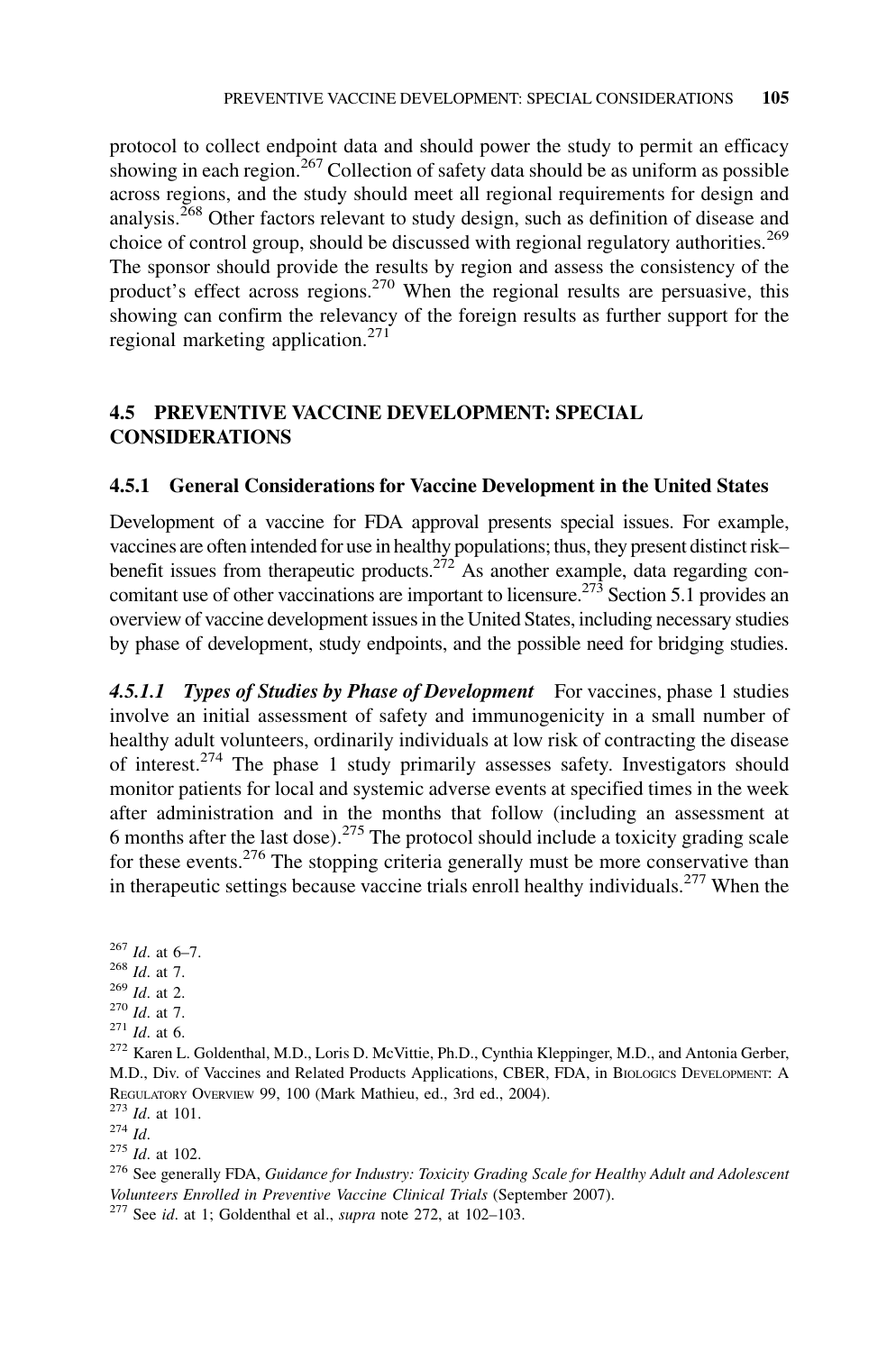sponsor studies a live vaccine, the phase 1 study should assess the "shedding" of live vaccine organisms in bodily substances, and investigators might need to isolate vaccinated individuals to evaluate shedding and any reversion of the vaccine strain to wild type.<sup>278</sup> The sponsor also might need to conduct additional studies assessing secondary transmission of the disease to third parties coming into contact with the vaccinated individual.<sup>279</sup>

Phase 2 studies should enroll individuals "at clear risk" for the disease.<sup>280</sup> These studies should produce "more definitive" immunogenicity data that allow the sponsor to determine whether an adjuvant is needed and to select the vaccine formulation, dose, dosing schedule, and route of administration for phase 3 trials.<sup>281</sup> Phase 2 studies also should evaluate the immune response to the vaccine upon administration with likely concomitant vaccines.<sup>282</sup> In addition to assessing the vaccine's effects, these studies also should assess the disease that it is intended to prevent, to allow refinement of one or more "case definitions" of the disease or infection to be prevented.<sup>283</sup> For example, the sponsor should gather epidemiologic data on the disease, including seroincidence data when applicable, in at-risk individuals and should determine geographic strain specificity.<sup>284</sup> By the end of phase 2, the sponsor should have developed and validated laboratory assays that will be used for the case definition for the efficacy trials (e.g., those used to distinguish wild-type immune responses from those that the vaccine elicits).<sup>285</sup>

Phase 3 studies should be controlled, randomized, and double blinded.<sup>286</sup> In formulating sample size calculations, sponsors should consider that multiple immunizations might be needed to achieve maximum efficacy.<sup>287</sup> When appropriate, however, sponsors may conduct a detailed safety assessment in only a subset of subjects as long as active monitoring for serious adverse events is in place for all subjects.<sup>288</sup> The FDA typically requires long-term follow-up, which might take the form of a postmarket commitment, to assess the duration of immunogenicity and efficacy, long-term safety, and the need for different doses.<sup>289</sup> "Ideally," the sponsor will evaluate the correlation of protection with immune response at specific time points after immunization as part of the phase 3 program.<sup>290</sup>

Sponsors should consider use of a Data Safety Monitoring Board (DSMB), which may conduct an interim review of the data, for the phase  $3$  vaccine trials.<sup>291</sup> The

```
<sup>278</sup> Goldenthal et al., supra note 272, at 103.<br><sup>279</sup> 
\frac{^{280} \text{ } Id. \text{ at } 104. \ 281 \text{ } Id. \ 282 \text{ } Id. \ 283 \text{ } Id.\frac{284 \text{ } Id.}{285 \text{ } Id.}<br>
\frac{286 \text{ } Id.}{1 \text{ } at 105.}<br>
\frac{287 \text{ } Id.}\frac{^{288}}{^{289}} Id.
^{290} Id. at 107.<br><sup>291</sup> Id.
```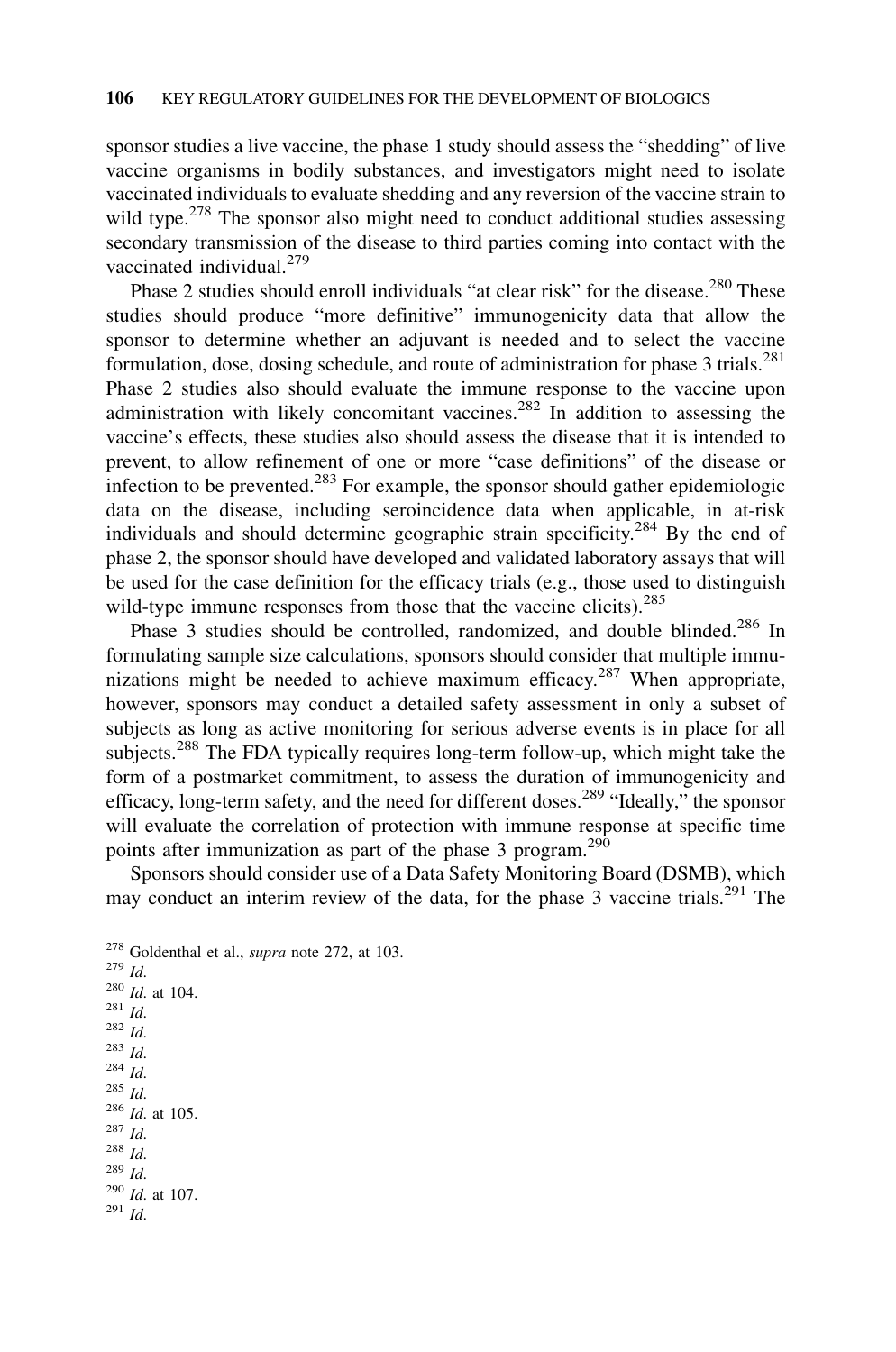protocol should specify the conditions that trigger any planned interim review, the statistical analysis plan for the interim analysis, and specific early termination criteria (e.g., criteria based on a toxicity grading scale). $292$ 

4.5.1.2 Endpoints in Vaccine Studies The FDA accepts three types of endpoints for showing vaccine efficacy: (1) clinical endpoints (i.e., prevention of the disease in question); (2) immune response endpoints; and (3) pursuant to the animal rule described earlier in Section 2.3.3, animal study endpoints that are "clearly related" to the desired benefit in humans, such as survival or prevention of major morbidity.<sup>293</sup> First, the FDA generally mandates use of a clinical endpoint for vaccines that are novel or the first of their kind for the population, among other things.<sup>294</sup> Second, as noted earlier, the FDA will accept a serologic endpoint "where a previously accepted correlation between [this endpoint] and clinical effectiveness already exists<sup> $295$ </sup> (e.g., based on prior successful clinical studies using clinical endpoints or populationbased studies of immunized individuals).296 Because serologic endpoints may allow for smaller efficacy trials, however, their use in pivotal efficacy studies might result in a need for additional safety studies.<sup>297</sup> Third, sponsors can use the animal rule only when studies using clinical or serologic endpoints are unethical or infeasible; this might be the case for vaccines to address smallpox or anthrax, for example.<sup>298</sup>

4.5.1.3 Necessary Bridging Studies Bridging data might be needed in several circumstances. For example, these data might be needed when the sponsor conducts efficacy studies abroad. In this case, the frameworks described in Sections 4.1.1 and 4.2 will govern the acceptability of the foreign data and the type of bridging studies needed to assess ethnic factors, respectively.<sup>299</sup> For vaccines studied in foreign efficacy trials, the FDA typically requires bridging data regarding safety and immunogenicity.<sup>300</sup> Similarly, when the manufacturer implements process changes after the pivotal study for a vaccine, the FDA may require clinical bridging studies between the pre- and postchange vaccines to assess whether the immune responses to both are equivalent and to evaluate safety.<sup>301</sup> If no immune correlate of protection has been identified and the new product elicits a decreased immune response, a comparability showing might not be possible.<sup>302</sup>

 $302$  *Id.* at 109.

 $^{292}$  Id.; Rosemary Tiernan, M.D., M.P.H., FDA, Div. of Vaccines and Related Products Applications, CBER, FDA, Regulatory Perspective on Development of Preventive Vaccines for Global Infectious Diseases: Presentation at the Nat'l Institute for Allergy & Infectious Diseases (October 30, 2007), Slide 24. <sup>293</sup> Tiernan, *supra* note 292, Slide 11; 21 C.F.R. § 601.91(a)(3). <sup>294</sup> Tiernan, *supra* note 292, Slide 12.

<sup>&</sup>lt;sup>295</sup> 21 C.F.R. § 601.25(d)(2).<br><sup>296</sup> Goldenthal et al., *supra* note 272, at 107–108.<br><sup>297</sup> Id. at 109.

<sup>&</sup>lt;sup>298</sup> 21 C.F.R. § 601.90; Tiernan, *supra* note 292, Slide 21.<br><sup>299</sup> See Goldenthal et al., *supra* note 272, at 107.<br><sup>300</sup> Id. <sup>301</sup> Id. at 108.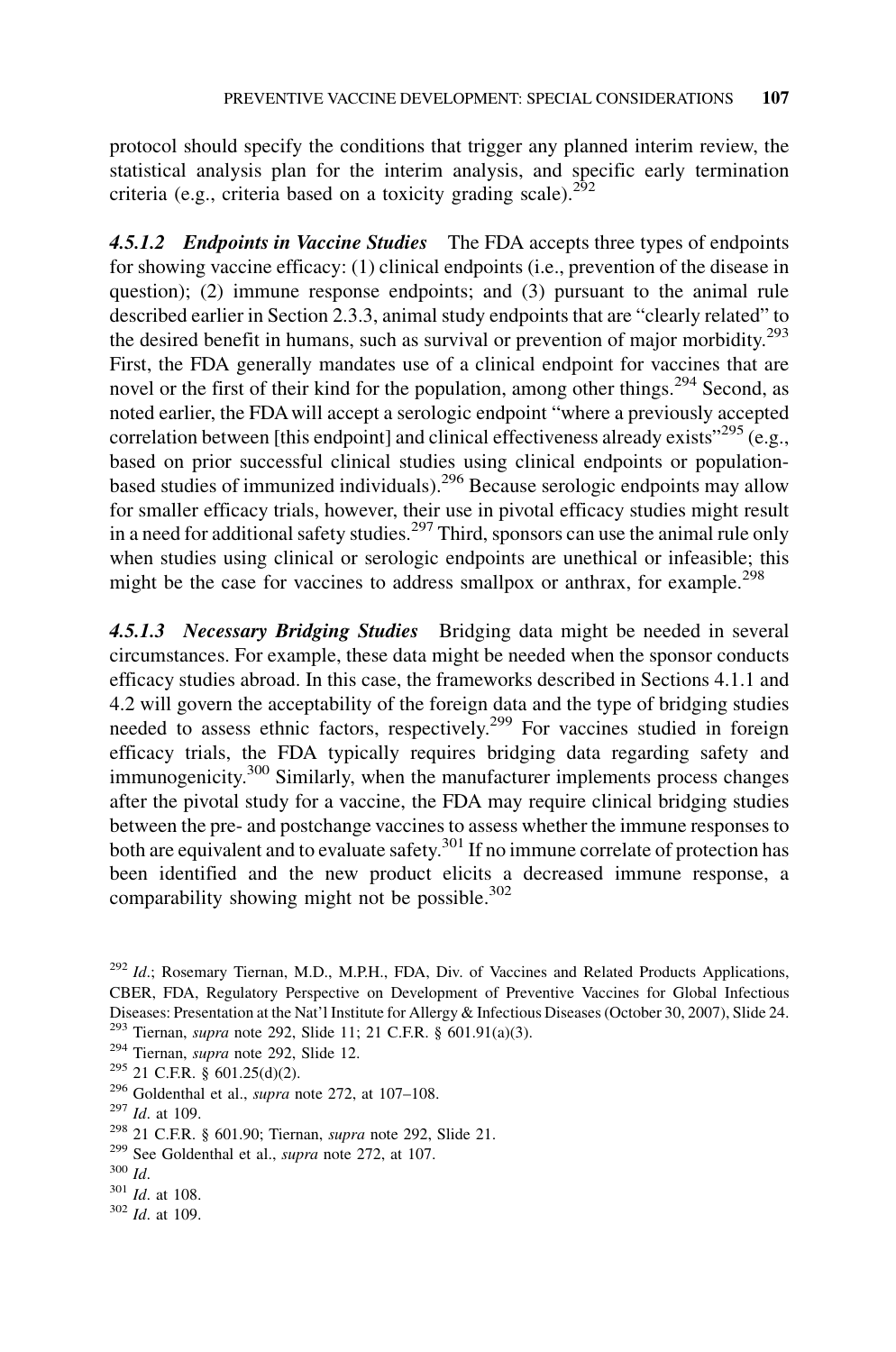## 4.5.2 Special Procedures for Centralized Review of Vaccine Dossiers in the European Union

Under EU law, a fast track authorization procedure is available for pandemic influenza vaccines. The sponsor may submit, and obtain approval of, the core pandemic dossier during the interpandemic period<sup>303</sup> based on a "mock-up" vaccine (i.e., a vaccine containing an active ingredient that mimics the novelty of a pandemic virus).<sup>304</sup> After a pandemic is declared, the special procedure allows for fast track approval of a pandemic variation.<sup>305</sup> The manufacturers of influenza vaccines may submit the core pandemic dossier and the subsequent pandemic variation either to the EMA for a centralized approval or to the national authorities for a national or mutual recognition procedure approval.<sup>306</sup> The centralized procedure is obligatory for certain techniques of vaccine preparation, such as reverse genetics. $307$ 

## 4.5.3 Development of Vaccines to Protect Against Global Infectious Diseases

4.5.3.1 United States The FDA reviews and approves vaccines for infectious diseases that are not endemic or have not been reported to occur in the United States, such as cholera, malaria, and tuberculosis.<sup>308</sup> The regulatory pathway, approval standard, and required level of evidence are no different for these vaccines and those intended to prevent diseases endemic in the United States.<sup>309</sup> For example, review under the animal rule is available under the same conditions for both types of vaccines.<sup>310</sup> The FDA has licensed several vaccines, including ones for Japanese encephalitis and typhoid, based on efficacy trials performed solely in diseaseendemic regions.<sup>311</sup>

Because foreign efficacy trials likely will be necessary when the disease has a low incidence in the United States, the FDA's regulations governing acceptability of foreign data and ICH guidance on ethnic factors again are likely to apply.<sup>312</sup> In these situations, the "bridge" might comprise data from a single-arm safety and

<sup>&</sup>lt;sup>303</sup> For a detailed explanation of the procedure, see CHMP Guideline on the submission of marketing authorization applications for pandemic influenza vaccines through the centralized procedure of 5 April 2004, EMEA/CHMP/VEG/4986 /03.

<sup>&</sup>lt;sup>304</sup> WHO, Safety of pandemic vaccines, http://www.who.int/csr/disease/swineflu/notes/h1n1\_safety\_vaccines\_20090805/en/index.html (last accessed December 3, 2012).

<sup>&</sup>lt;sup>305</sup> CPMP Guideline on Dossier Structure and Content for Pandemic Influenza Vaccine Marketing Authorization Application of 18 December 2008, EMEA/CPMP/VEG/4717 /2003.

<sup>&</sup>lt;sup>306</sup> CHMP Guideline on the submission of marketing authorization applications for pandemic influenza vaccines through the centralized procedure of 5 April 2004, EMEA/CHMP/VEG/4986 /03.

<sup>&</sup>lt;sup>307</sup> Part 1 of Annex to Regulation 726/2004/EC of 31 March 2004 laying down Community procedures for the authorization and supervision of medicinal products for human and veterinary use and establishing a European Medicines Agency" (as amended by Regulation (EC) No. 1394 /2007 of 13 November 2007).

 $308$  FDA, Guidance for Industry: General Principles for the Development of Vaccines to Protect Against Global Infectious Diseases 3 (December 2011) (Global Infectious Disease Guidance).<br><sup>309</sup> Id. at 3, 7.<br><sup>310</sup> See id. at 4, 6–7.<br><sup>311</sup> Id. at 5, 8.

 $312$  See supra Sections 4.4.1.1 and 4.4.2.